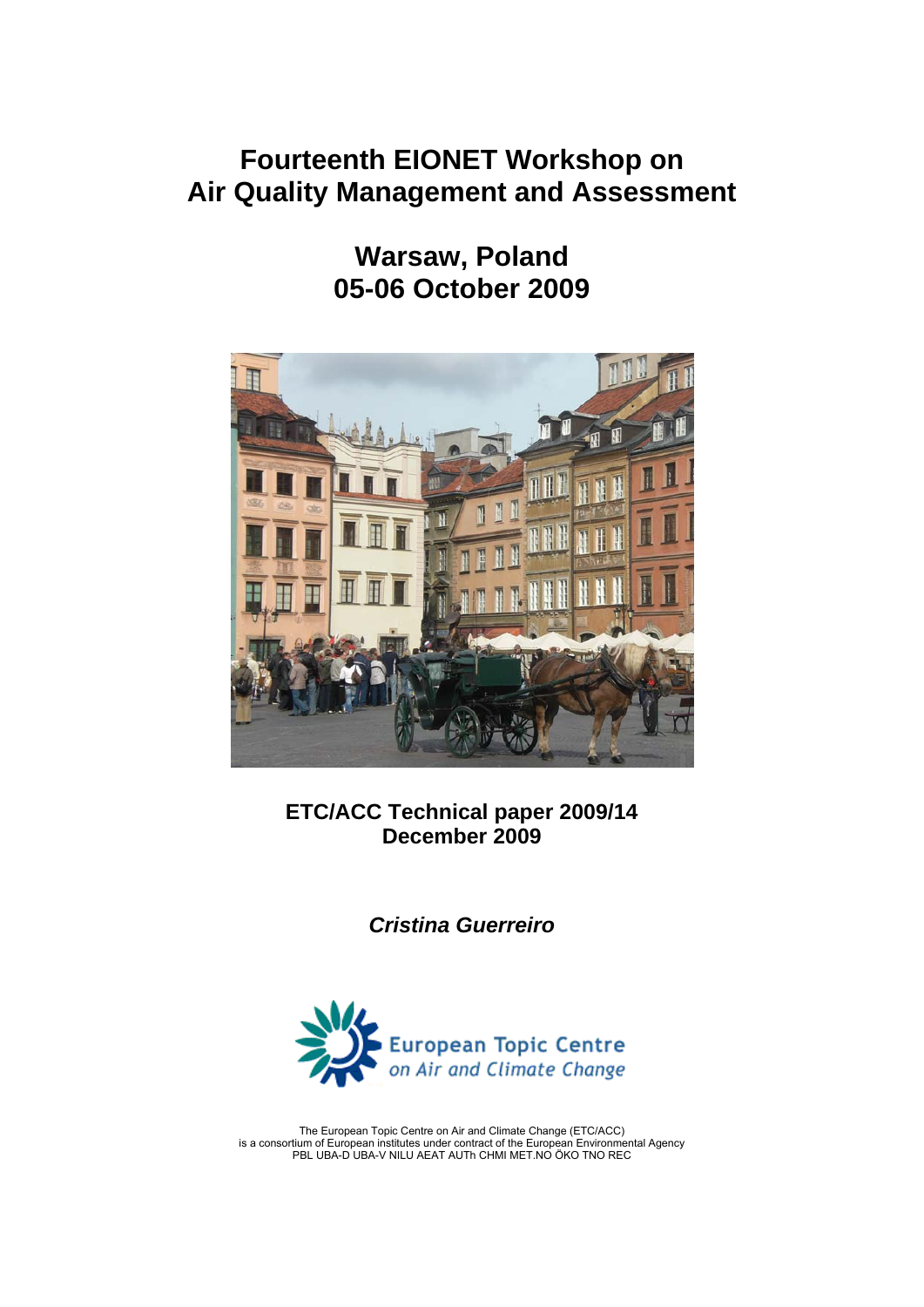# *Front page picture:*

*Warsaw centre; Old Town (C. Guerreiro)* 

#### *Author affiliation:*

*Cristina Guerreiro: Norwegian Institute for Air Research (NILU), Kjeller, Norway* 

*URL:* 

*[http://air](http://air-climate.eionet.europa.eu/docs/meetings/091005_14th_eionet_aq_ws/ETCACC_TP_2009_14_14thEionet_AQ_WS_proceedings.pdf)[climate.eionet.europa.eu/docs/meetings/091005\\_14th\\_eionet\\_aq\\_ws/ETCACC\\_TP\\_2009\\_14\\_14thEionet\\_AQ\\_WS\\_p](http://air-climate.eionet.europa.eu/docs/meetings/091005_14th_eionet_aq_ws/ETCACC_TP_2009_14_14thEionet_AQ_WS_proceedings.pdf) [roceedings.pdf](http://air-climate.eionet.europa.eu/docs/meetings/091005_14th_eionet_aq_ws/ETCACC_TP_2009_14_14thEionet_AQ_WS_proceedings.pdf)* 

## **DISCLAIMER**

This ETC/ACC Technical Paper has not been subjected to European Environment Agency (EEA) member country review. It does not represent the formal views of the EEA.

*© ETC/ACC, 2009 ETC/ACC Technical paper 2009/14 European Topic Centre on Air and Climate Change PO Box 303 3720 AH Bilthoven The Netherlands Phone +31 30 2748562 Fax +31 30 2744433 Email [etcacc@pbl.nl](mailto:etcacc@pbl.nl) Website <http://air-climate.eionet.europa.eu/>*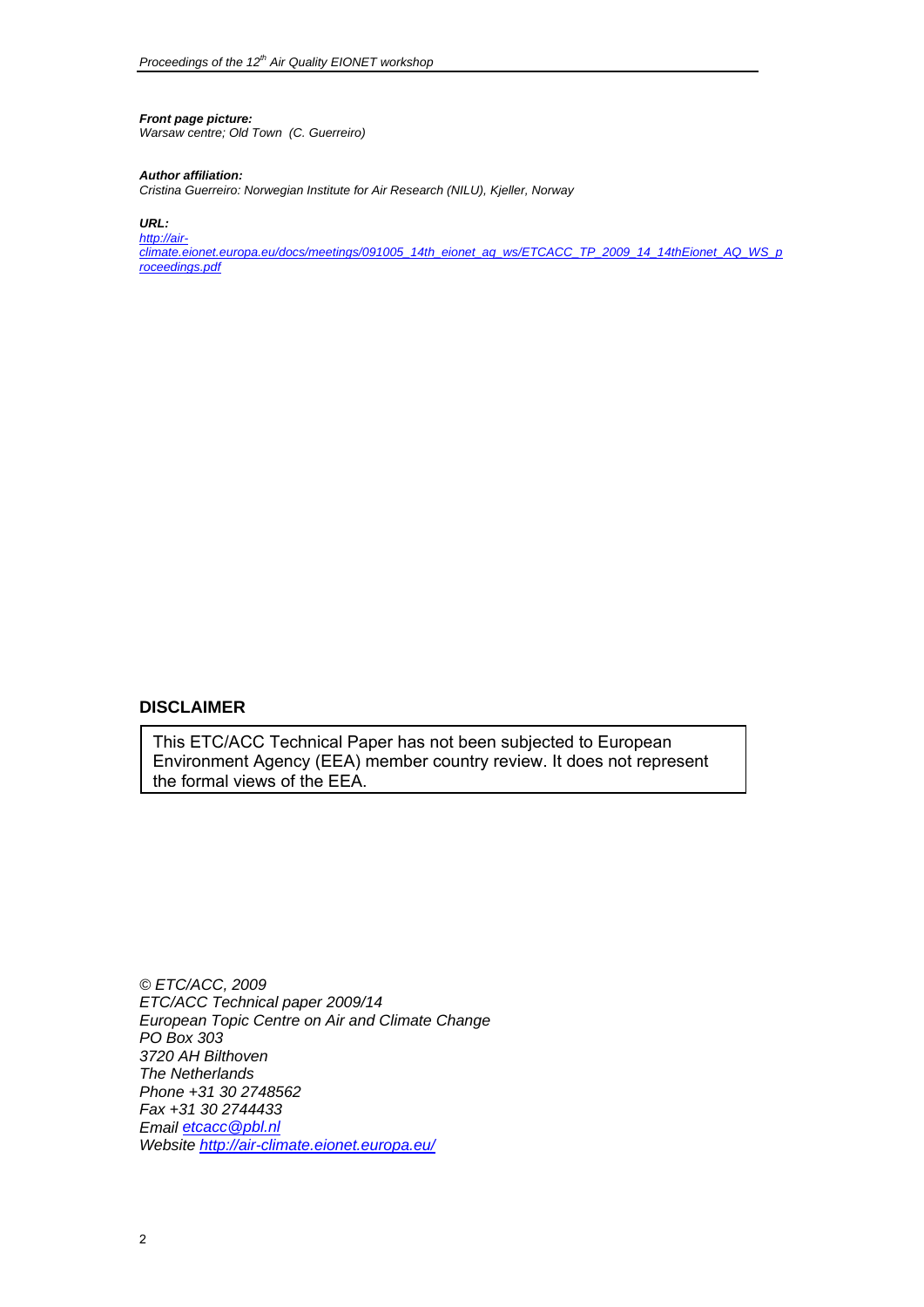# <span id="page-2-0"></span>**SUMMARY AND CONCLUSIONS**

The EIONET workshop on Air Quality Assessment and Management represents the annual meeting place between Member Country representatives, EEA, the ETC/ACC, and associated and interested institutions for exchange of news, results of studies and the activities of the annual work programme of the ETC/ACC. The  $14<sup>th</sup>$  EIONET workshop was held in Warsaw in Poland on 05-06 October, 2009. There were 79 participants from 24 countries and including representatives from the European Commission, DG Environment (DGEnv) and the Joint Research Centre, and World Health Organisation (WHO). 23 presentations were given in 6 sessions.

The workshop was hosted by the Chief Inspectorate for Environmental Protection in Poland. The director of the Department of Monitoring and Environmental Information Lucyna Dygas-Ciolkowska, welcomed the participants on behalf of the Chief Inspectorate for Environmental Protection. The participants where then welcomed by Ms. Aphrodite Mourelatou, Head of EEA's Air and Noise Group.

### **Session 1**

Results of the JRC quality assurance programme for PM2.5/PM10:

- More than 90 % of PM10 and nearly 80 % for PM2.5 measurements in the range Limit Value  $\pm$  25% comply with the data quality objectives (DQO) set by EU Air Quality Directive;
- Near 50% of the L.V., the uncertainty of PM2.5 is likely to be comparable to the reduction targets set by EU AQD for that level.

Assessment of PM2.5 concentrations and health impacts at a European level:

- The PM2.5 monitoring network is still not in place in all member states (MS);
- The 24-hour average limit value for PM10 is more stringent than the annual average target value for PM2,5;
- There has been no observable trend in PM2.5 concentrations in the last five years;
- The central-eastern Europe have the highest population exposure to exceedances of the annual average 25 ug/m3 target value for PM2,5;
- The estimated average exposure index (AEI) for 2007 varies between about 10 ug/m3 in Finland to above 30 ug/m3 in Bulgaria, across EU-27;
- Meeting the AEI reduction target requires reductions of 10% (Scandinavia) to more than 25% (in central- and south-eastern Europe);
- The health benefits of the AEI reduction target are much larger than just assuring target value compliance across Europe.

PM trends in the Netherlands:

- In the Netherlands all PM concentrations went down since the nineties but after 2000 trends flattened.
- PM10 trend appears to be in line with the relevant emission trends, despite considerably variability from year to year, due to meteorology, and uncertainties related to secondary aerosols, water and sea salt.

PM2.5 discussion session:

- Some countries have implemented more PM2.5 monitoring stations for the AEI than the minimum, in order to account for possible needs to:
	- move stations, change station classification during the next 10 years
	- reduce the uncertainty and climatic/topographic/etc. variability in the AEI calculation.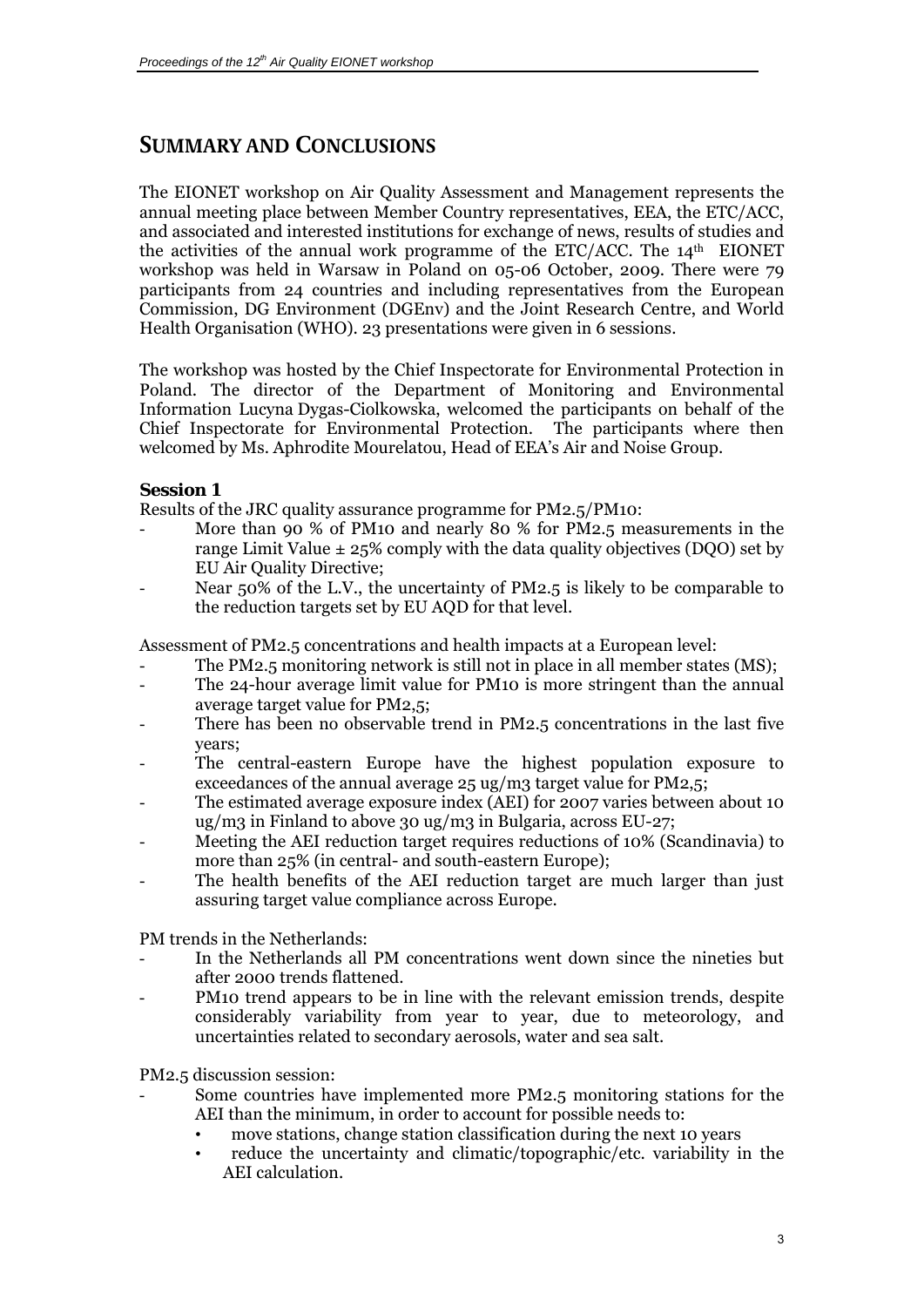- Other countries have implemented the minimum number of stations imposed by the directive and are concerned about the difficulty of assuring a constant monitoring network over the future 10 years.
- Challenges concerning the calculation of the AEI reduction over 10 years:
	- inaccuracy of measurements (25% acceptable for daily averages, 10% for yearly mean);
	- how to discern emission-induced trends from effects due to meteorological variability, sea salt variability, etc
- Particularly in eastern European countries, where PM concentrations are partly very high, it appears unrealistic to aim at a reduction target of 25% reduction in 10 years. Many of those countries have not yet established a (stable) monitoring and/or clear mitigation plans.
- The PM2,5 speciation measurements in rural background stations have to be harmonised between the national authorities and the EMEP community. The European Commission expects to issue Guidance for implementation of PM2,5 speciation measurements on rural background stations in June 2010.

#### **Session 2**

Effectiveness of European air emission reduction measures:

- Significant reductions in emissions, concentrations and impact are found to be a result of the introduction of the policies and reduction measures for road transport and large industrial combustion emissions between 1990 and 2005;
- By a full implementation of the current measures, further reductions of the pollutants will be achievable.

AirWatch: Near real-time data for European-wide air quality indices

- AirWatch relies on near real time (NRT) data provided by the MS to EEA in order to provide air quality information to the European public. AirWatch calculates air quality indices, based on NRT measured data and modelled data from GMES MACC, alongside citizens' observations on air quality.

### **Session 3**

Summer ozone 2009 (preliminary results):

The number of the 1-hour information and alert thresholds exceedances, as well as the number of days with exceedances of daily maximum of 8-hour average, were not exceptional in comparison with previous summer seasons.

EoI and Air Quality Questionnaire:

- 34 Member States provided EoI 2008 data and there was a very good response on the feedback. The data and feedback results were available in AirBase March 2009 on EEA Data Service.
- 11 MS make use of national station codes; list of 232 overlapping stations has been reduced to 34;
- 29 MS have provided EoI2009 data; 8 MS have included historical data in EoI2009 delivery.
- Data quality improved in the 2007 data cycle. Voluntary information on zone area and population was supplied by Member States for almost all zones. The consistency in monitoring station coding between Questionnaire and EoI reporting has also improved from 83% to 98%.
- In 2007 the number of zones in exceedance improved slightly for PM10 (-3%) and worsened for  $O_3$  (+7%).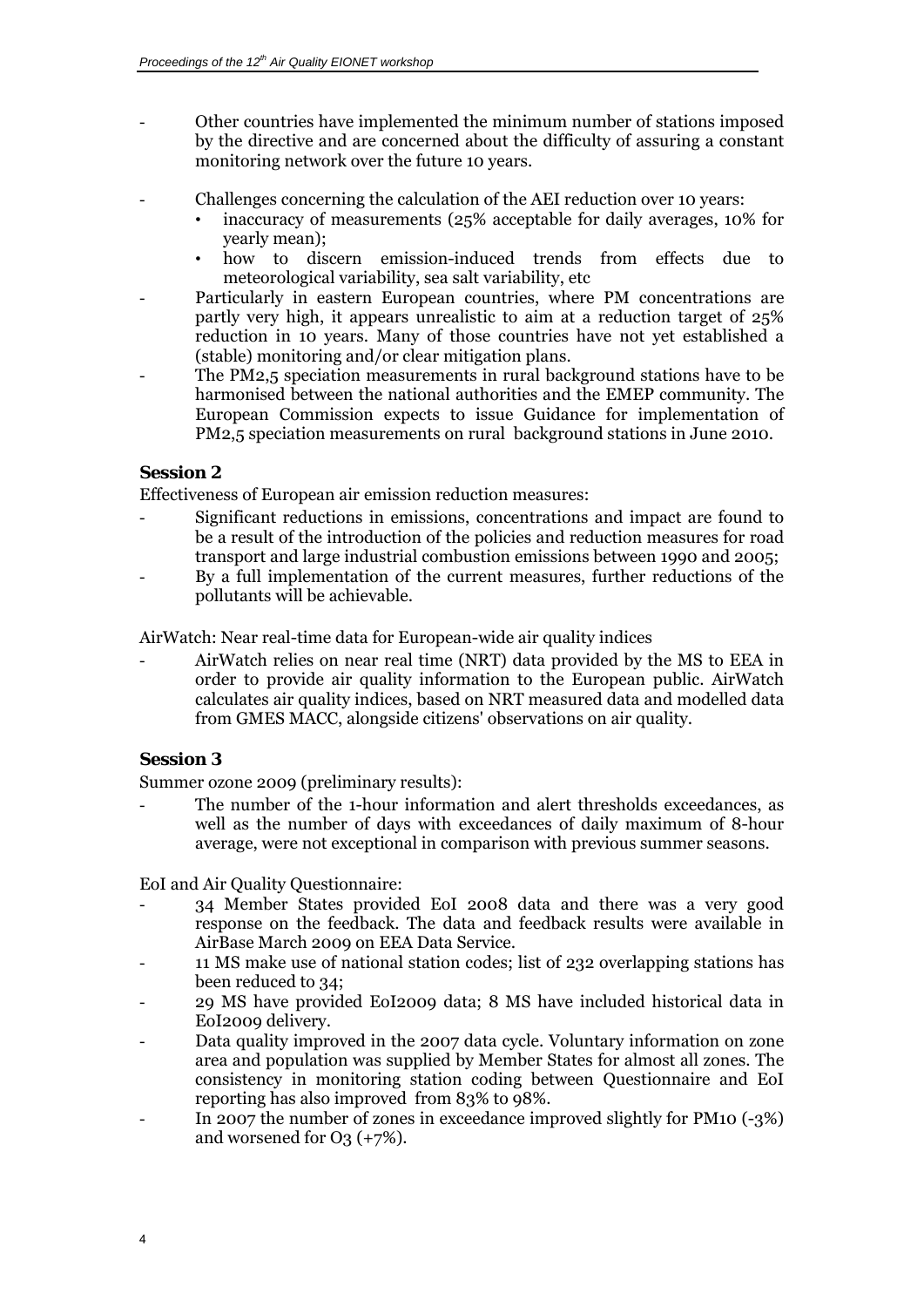# **Session 4**

State of the environment report 2010 Part B - Atmospheric Pollution:

- Several hundred thousand people are still estimated to die prematurely each year due to exposure to particulate matter (PM);
- Up to 60% of the urban population has been exposed to levels of PM, ozone and nitrogen dioxide that exceeded the EU limit and target values.
- Many Member States did/will not comply in the attainment years of legally binding AQ limit values(2005, 2010).
- Sensitive ecosystem areas receiving excess acidifying air pollutants will have decreased by more than 80 % by 2010 compared to 1990.
- Excess nitrogen deposition contributes considerably to the problem of nutrient oversupply in ecosystems, which is in conflict with the EU's longterm objective (2020) of not exceeding critical air pollutant loads in sensitive ecosystem areas;
- There is clear evidence that ambient ozone concentrations in Europe cause e.g. visible leaf injury, growth and yield reductions. The long-term objective given in the EU AQ Directive as well as the EU target value (2010) are frequently exceeded.
- Only 14 EU Member States anticipate they will meet all four of the pollutantspecific emission ceilings in the EU's NEC Directive (2010).
- Improved coherency of air legislation with climate change policy actions is required to fully capture synergies between air pollution and climate change mitigation.

State of the environment report 2010 Part C – Country presentations: Poland:

- Despite constant air quality improvement in Poland the problem remains in respect to particulate matter in the winter season and ozone in the summer.
- Combustion sources, in particular households using crude coal, and road transport are the major sources of PM in Poland.
- In a few urban locations high concentrations of nitrogen dioxide occur. Concentrations of other pollutants such as sulphur dioxide, carbon monoxide, benzene or heavy metals in PM10 seem to be no longer a threat.
- Despite significant economic growth during the last decade, Poland has lowered emissions of SO2, NOX and NH3. Several mitigation measures and programmes are expected to improve air quality in Poland over the next years.

Norway:

- There are presently some exceedances of PM and NO2 LVs in urban hot spots in Norway.
- Modelling in Norwegian cities show that PM levels will be substantially reduced by 2020, mainly due to the large reduction in emissions from vehicles and domestic wood burning. Particularly an increase in non-studded winter tyres will improve considerably concentration levels.

Austria:

Major AQ problems in Austria are related to PM10, NO2 and ozone. Adverse climatic conditions in valleys and regions south-east of the Alps play a major role for limit value exceedances. There is no clear trend in pollution levels; the decrease in PM10 concentrations since 2007 can be largely attributed to meteorological conditions.

Germany:

- Though emissions have decreased during the last two decades significantly, exceedances of limit values for PM10, NO<sub>2</sub> and target values for O<sub>3</sub> still occur. Trends in ambient concentrations between 1995 and 2007 show:
	- o for NO2 mostly decreasing in urban background stations and falling or stagnating trends on rural background stations;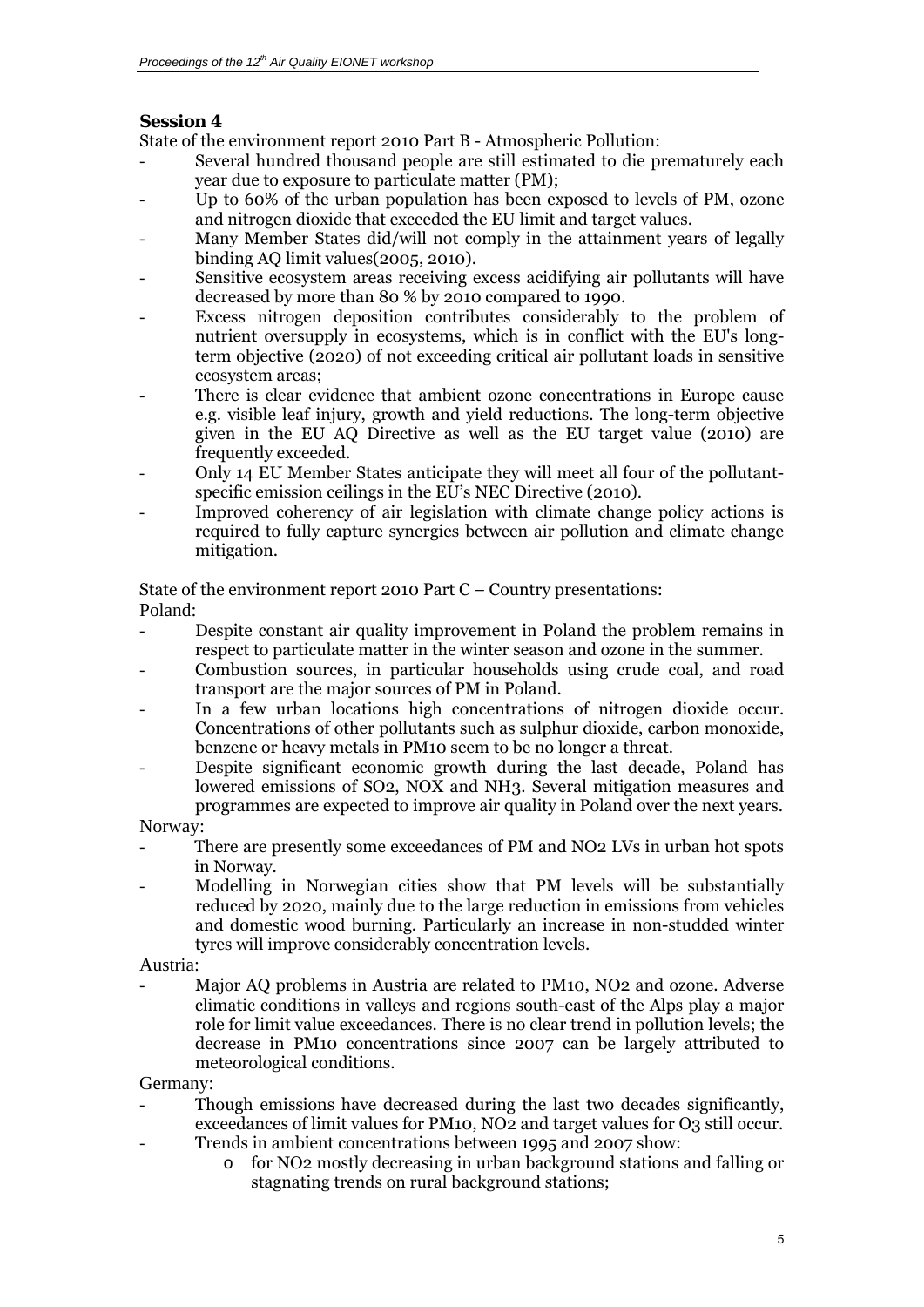- o for PM10 the trend is significantly decreasing for urban stations and there is no clear trend in the regional background;
- o for O3 there is a significant increase in urban stations and no clear trend in rural background.

Inputs from the PROMOTE / MACC projects (GMES Atmosphere Services):

- Combining both air quality model results and NRT observations, using data assimilation techniques, results in sophisticated air quality maps, which contribute to understanding of air pollution episodes, as well as raising awareness of the general public and policy makers. The future GMES atmospheric services aim at promoting and disseminating such products.

#### **Session 5**

Discussion paper on air quality indicators:

- The review of current methodologies for the calculation of the Indicators on Urban Air Quality at the European level (Structural Indicator, Urban Audit indicators and the Core Set of Indicators) present the following main recommendations:
	- o streamlining the input requirements of the indicators;
	- o reconsider the presentation of indicators: uncertainties, spatial variation and change in concentration levels;
	- o review target European population (total, urban, size of urban areas);
	- o include annual mean values of PM2.5 in all three indicator sets;
	- o consider the development of indicators on air pollution health impact.

#### FAIRMODE:

In order to bring together air quality modellers and model users, a Modelling Guidance document is under development, as part of the activities of FAIRMODE. It provides descriptions, interpretations, links, references and good practice examples for air quality modelling activities related to the European air quality directive.

#### **Session 6**

Update on the Directive on Ambient Air Quality and Cleaner Air for Europe, status of the implementation:

- Implementation of directive 2008/50/EC is following the scheduled agenda.
- The time extension exercise has shown that several MS have been lagging behind with AQ management, in particular as regards the estimation of the impact of abatement measures and the related projection of air quality levels.
- There is now an increasing awareness of the need to take action and in particular to improve the tools used for air quality management and planning. - New and updated air quality plans are also being adopted. The quality of the
- plans has increased compared to previous years.

#### CAFE/SEIS/INSPIRE project overview:

- The project "Development and demonstration of technical IT solutions for data exchange and reporting under the CAFÉ Directive using INSPIRE services" should contribute to the finalisation of the Implementing Provisions.
- The results should help highlighting potential deficiencies in the current reporting mechanisms and propose common solutions.
- The expected project calendar fits well with the CAFÉ Roadmap (transposition deadline 11 June 2010) and the INSPIRE Annex III data specifications work (starting early 2010) on environmental monitoring facilities.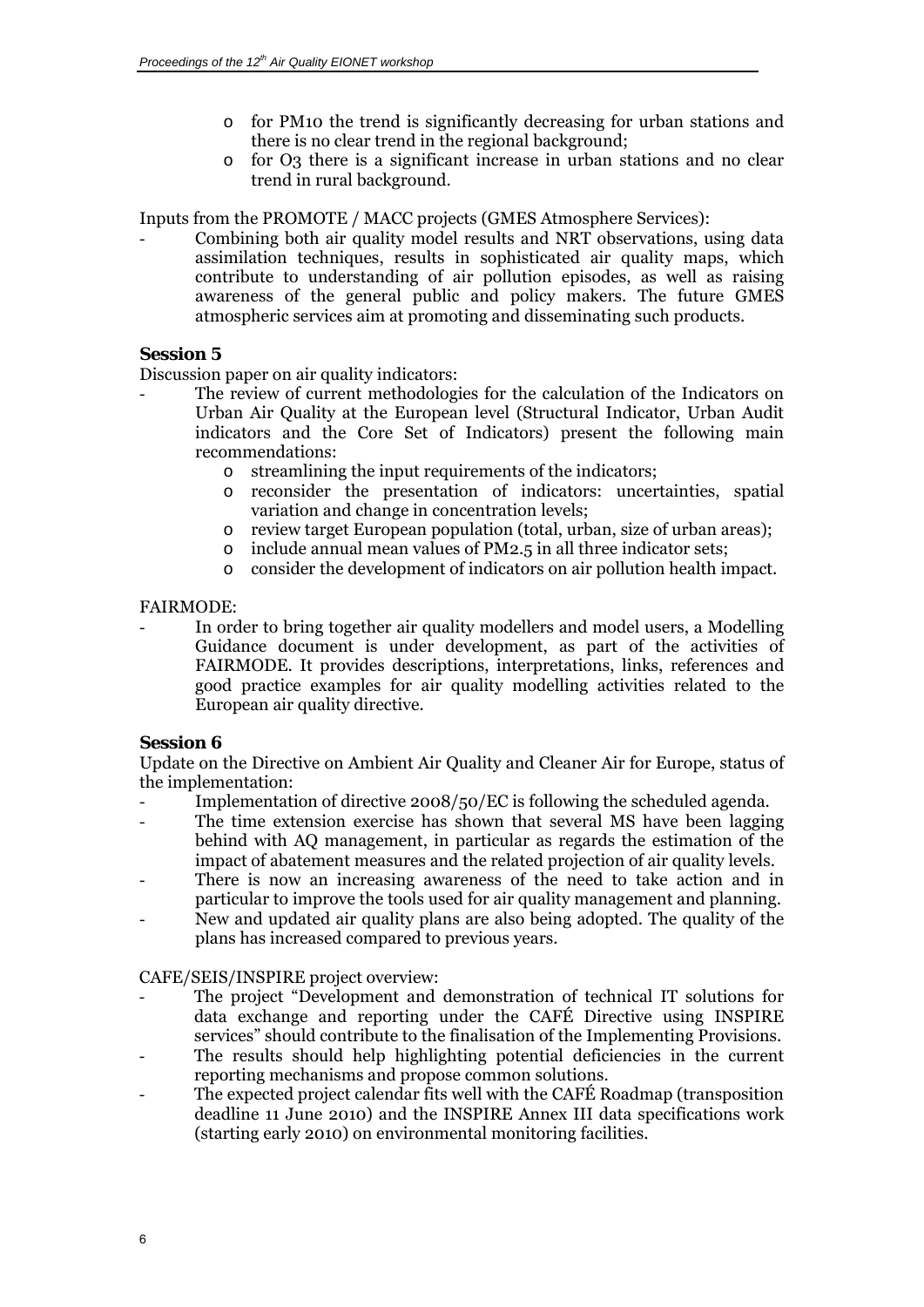Cooperation of EMEP/CCC and EEA on near real-time (NRT) data:

- EEA and EMEP have carried out a feasibility study to clarify the different needs for NRT AQ data and provide recommendations on a strategy on data sharing and exchange;
- EEA needs NRT data to inform the public and to support the EU policy cycle for air quality legislation, while EMEP needs NRT AQ to improve the understanding of atmospheric processes, impacts of air pollution and their links to climate.
- For the few parameters and sites where there is an overlap in EMEP and EEA needs, it is necessary to avoid duplication of NRT data transmission, by reusing capacities and data.

NRT data needs from the pre-operational GMES Atmospheric Core Service (GAS):

- The EIONET can contribute to the GAS by provision of existing NRT data through EEA; identification of new possible NRT data from national research programmes; support the definition of metadata standards and feasibility analysis of data exchange systems.
	- GAS can be useful to the EIONET community by providing:
		- o regular feedback on the quality of the in situ observations,
		- o common validation with ensemble of models,
		- o common evaluation of the state of air pollution in Europe (SOER support)
		- o Better forecast of environmental emergency situations through data assimilation
		- o Better understanding of the coupling between air pollution and weather flows
- GAS products and ensemble model results contribute to determine how to control and reduce the impact of air pollution under climate change.

Update on EEA's near real-time air quality data work: O3, NO2, PM10:

- EEA has recently requested the Eionet community to extend NRT data submission from ozone to  $NO_2, NO_x$ ,  $PM_{10}$ ,  $PM_{2.5}$ ,  $SO_2$  and other parameters, as well as to re-transmit NRT AQ data, after initial quality controls, in order to ensure consistency between national/regional and EEA databases.
- The provision of near real-time air quality data and the data exchange with Eionet countries should be consolidated, in order to better support the many foreseen uses (Ozone web, AirWatch and GMES services) and avoid duplication of NRT data transmission.
- It is therefore necessary that EEA, the Eionet NRT network, EMEP and the GMES Atmospheric Services cooperate in the establishment of flexible standards for NRT data exchange and metadata description. In particular, they should refine the description of requirements on timeliness and agree on common standards for metadata description and flagging systems and this should be linked to INSPIRE processes and standards.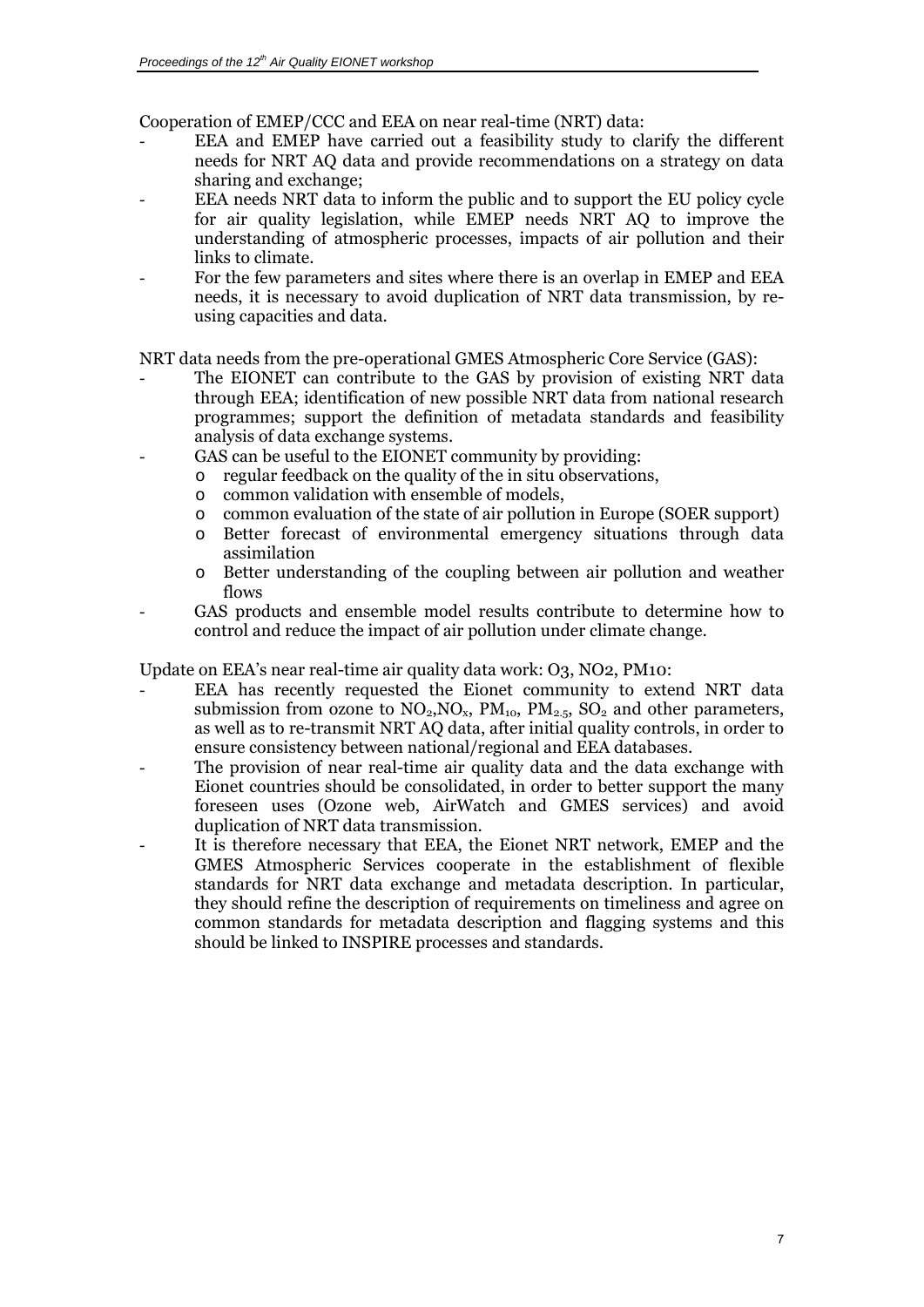# **Contents**

| SESSION 1 PARTICULATE MATTER WITH SPECIAL FOCUS ON PM2.5 11                       |  |
|-----------------------------------------------------------------------------------|--|
| PRELIMINARY RESULTS OF THE QA/QC PROGRAMME FOR $PM_{10}/PM_{2.5}$ IN EUROPE 11    |  |
| ASSESSMENT OF EXPOSURE AND HEALTH IMPACTS OF PM2.5 AT A EUROPEAN LEVEL 12         |  |
|                                                                                   |  |
|                                                                                   |  |
|                                                                                   |  |
|                                                                                   |  |
| AIRWATCH: NEAR REAL-TIME DATA FOR EUROPEAN-WIDE AIR QUALITY INDICES18             |  |
|                                                                                   |  |
|                                                                                   |  |
|                                                                                   |  |
|                                                                                   |  |
|                                                                                   |  |
|                                                                                   |  |
|                                                                                   |  |
|                                                                                   |  |
|                                                                                   |  |
|                                                                                   |  |
|                                                                                   |  |
| OVERVIEW OF EEA'S STATE OF THE ENVIRONMENT REPORT (SOER2010): ATMOSPHERIC         |  |
|                                                                                   |  |
|                                                                                   |  |
|                                                                                   |  |
|                                                                                   |  |
|                                                                                   |  |
| INPUTS FROM THE PROMOTE / MACC PROJECTS - GMES ATMOSPHERE SERVICES 30             |  |
|                                                                                   |  |
|                                                                                   |  |
|                                                                                   |  |
| STATUS FAIRMODE GUIDANCE DOCUMENT, USE OF AQ MODELLING UNDER AQ DIRECTIVE  32     |  |
| SESSION 6A AIR QUALITY DIRECTIVE AND DATA FLOWS 34                                |  |
| UPDATE ON THE DIRECTIVE ON AMBIENT AIR QUALITY AND CLEANER AIR FOR EUROPE, STATUS |  |
|                                                                                   |  |
|                                                                                   |  |
| SESSION 6B AIR QUALITY DIRECTIVE AND DATA FLOWS  37                               |  |
|                                                                                   |  |
| COOPERATION OF EMEP/CCC AND EEA ON NEAR REAL-TIME (NRT) DATA 38                   |  |
| NRT DATA NEEDS FROM THE PRE-OPERATIONAL GMES ATMOSPHERIC CORE SERVICE 38          |  |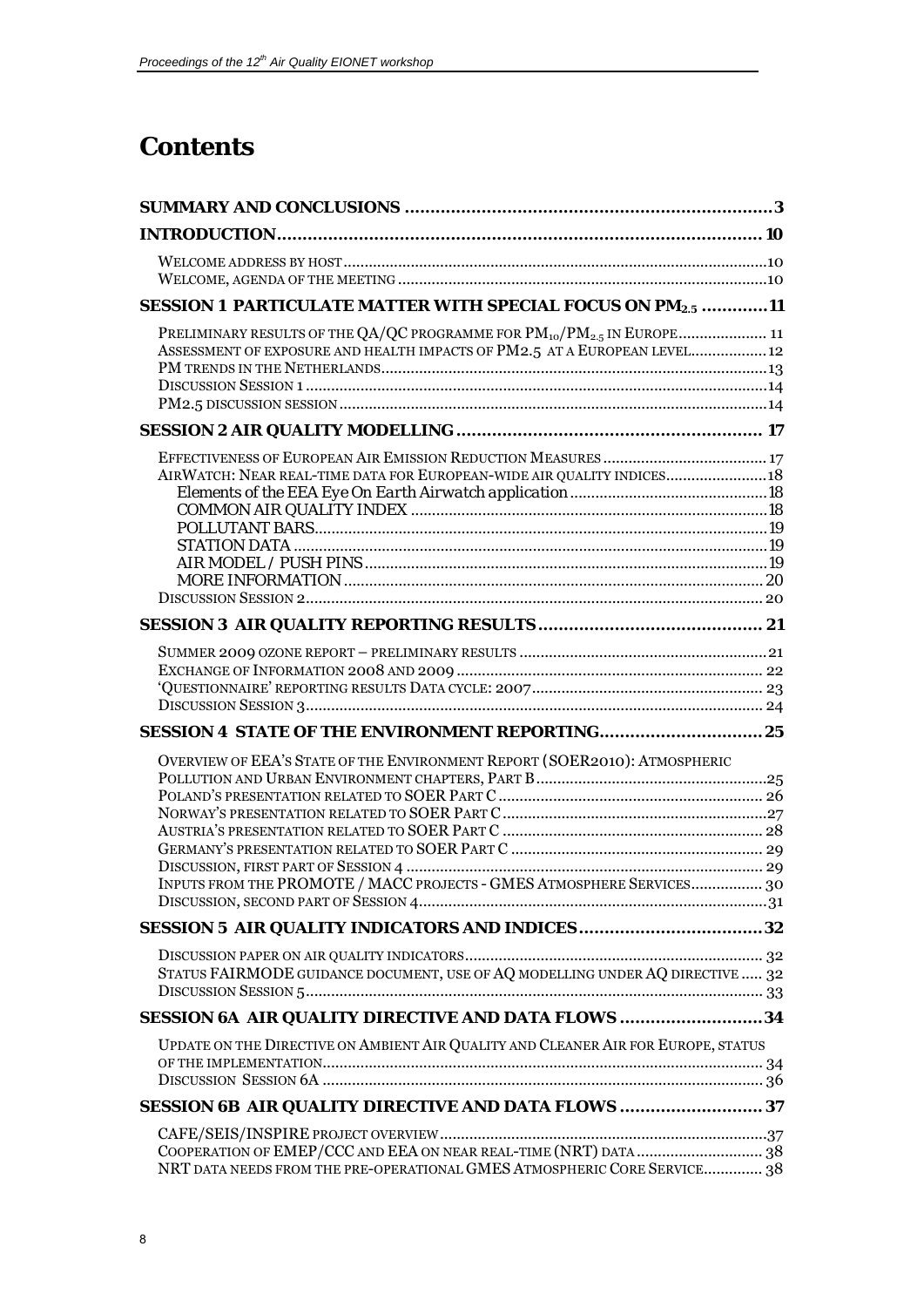| ANKE LÜKEWILLE SUMMARISED THE PM2.5 DISCUSSION SESSION AND INFORMED THAT THE<br>WORKSHOP SUMMARY AND CONCLUSIONS WOULD BE ELABORATED AFTER THE WORKSHOP AND<br>WOULD BE AVAILABLE AT THE WORKSHOP WEB SITE, AS WELL AS SENT TO THE PARTICIPANTS FOR |  |
|-----------------------------------------------------------------------------------------------------------------------------------------------------------------------------------------------------------------------------------------------------|--|
|                                                                                                                                                                                                                                                     |  |
|                                                                                                                                                                                                                                                     |  |
|                                                                                                                                                                                                                                                     |  |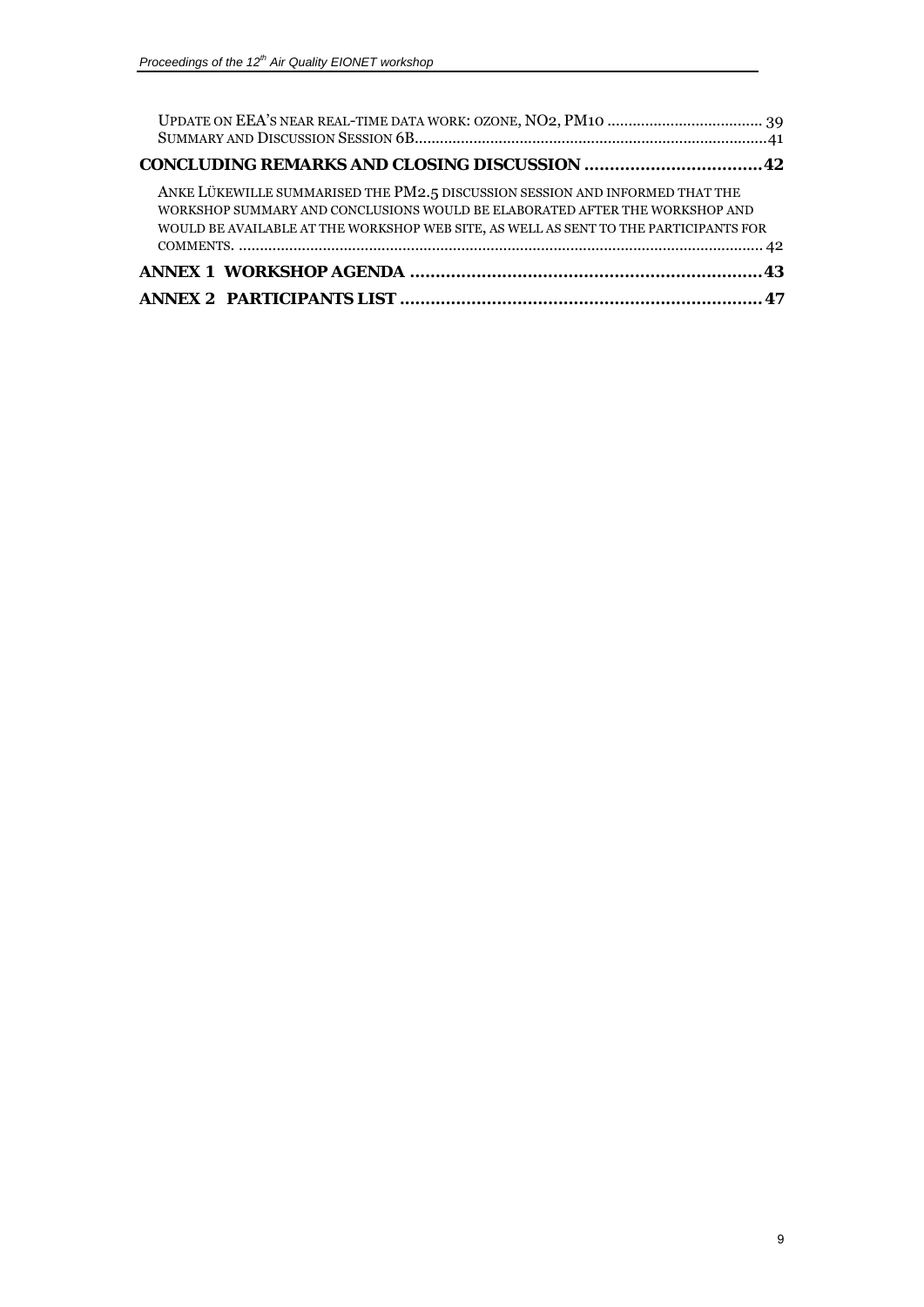# <span id="page-9-0"></span>**INTRODUCTION**

The presentations and background documents at the workshop can be found at this link: [http://air-](http://air-climate.eionet.europa.eu/docs/meetings/091005_14th_eionet_aq_ws/meeting091005.html)

[climate.eionet.europa.eu/docs/meetings/091005\\_14th\\_eionet\\_aq\\_ws/meeting0910](http://air-climate.eionet.europa.eu/docs/meetings/091005_14th_eionet_aq_ws/meeting091005.html) [05.html](http://air-climate.eionet.europa.eu/docs/meetings/091005_14th_eionet_aq_ws/meeting091005.html)

Abstracts from the presentations have been included in the sections below; discussions, questions and answers are also summarised.

Web links to each presentation are also included under each presentation abstract.

# *Welcome address by host*

Lucyna Dygas-Ciolkowska, Polish Chief Inspectorate for Environmental Protection

The director of the Department of Monitoring and Environmental Information Lucyna Dygas-Ciolkowska, welcomed the participants to Warsaw and to the  $14<sup>th</sup>$ EIONET Workshop on behalf of the Chief Inspectorate for Environmental Protection. Lucyna informed that Poland has a long history of AQ monitoring and it has been changing to more automatic stations for the last 10 years. The new CAFE directive requires further network development and Poland is now adjusting to the new requirements.

# *Welcome, agenda of the meeting*

Aphrodite Mourelatou, EEA

Aphrodite Mourelatou, from the European Environmental Agency, welcomed the workshop participants and thanked the Polish Chief Inspectorate for Environmental Protection to host the 14th EIONET Workshop. Aphrodite presented the new EEA organisation structure, after the reorganisation in 2009, with focus on the air and climate change programme and the EEA's Air Quality & Noise team and work. Aphrodite also informed about the ETCs review process and that there will be a new call for tender a new ETC/ACC consortium in January 2010 to start in 2011. Finally the agenda of the 14th EIONET Workshop was presented.

Link to presentation: [http://air-](http://air-climate.eionet.europa.eu/docs/meetings/091005_14th_eionet_aq_ws/01_Welcome_AQEionet09_AMourelatou.pdf)

[climate.eionet.europa.eu/docs/meetings/091005\\_14th\\_eionet\\_aq\\_ws/01\\_Welcome\\_](http://air-climate.eionet.europa.eu/docs/meetings/091005_14th_eionet_aq_ws/01_Welcome_AQEionet09_AMourelatou.pdf) [AQEionet09\\_AMourelatou.pdf](http://air-climate.eionet.europa.eu/docs/meetings/091005_14th_eionet_aq_ws/01_Welcome_AQEionet09_AMourelatou.pdf)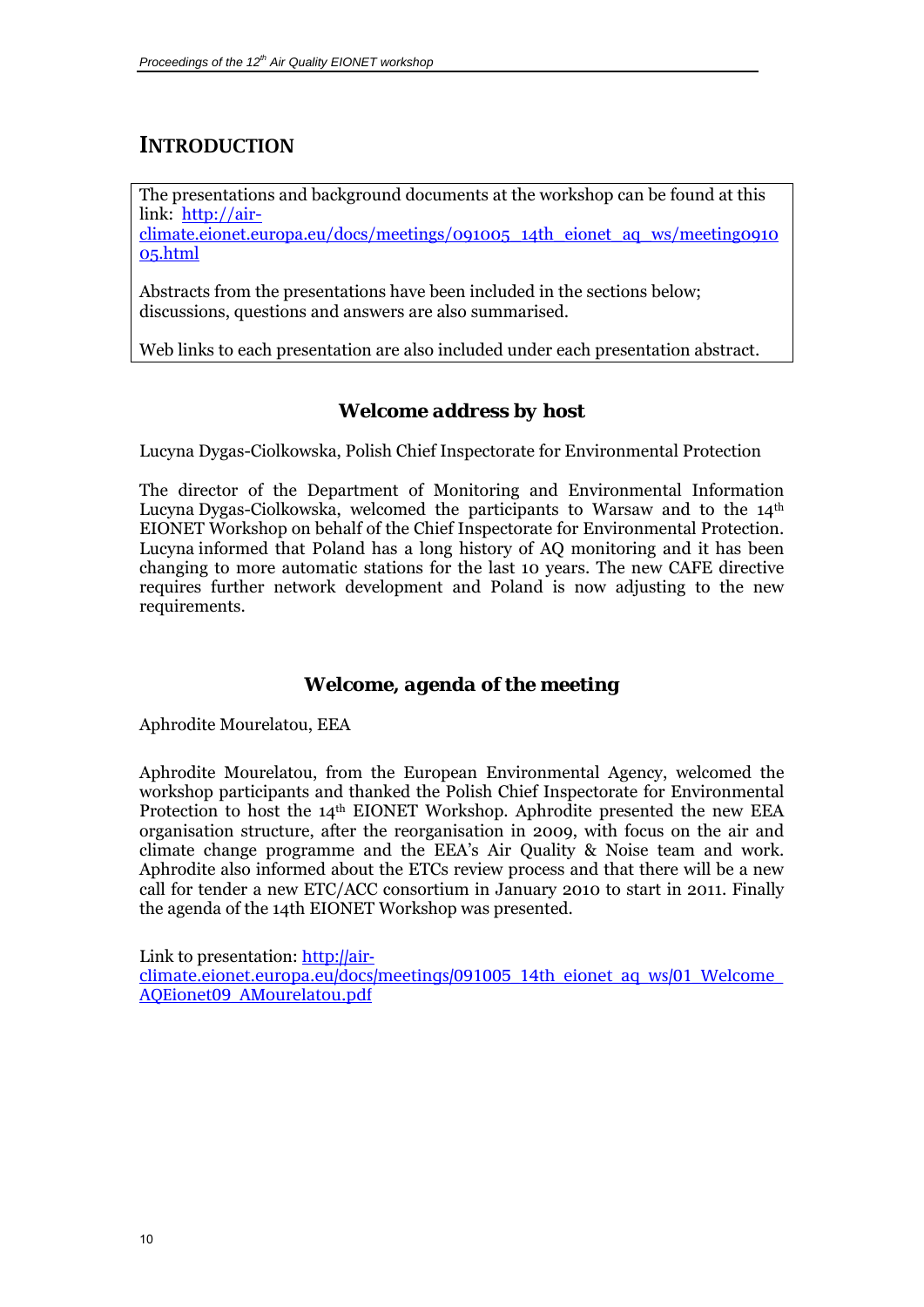# <span id="page-10-0"></span>**SESSION 1 PARTICULATE MATTER WITH SPECIAL FOCUS ON PM2.5**

### *Session chair: Sheila Cryan, EEA*

# *Preliminary results of the QA/QC programme for PM10/PM2.5 in Europe*

Claudio A. Belis - European Commission JRC ERLAP

### **ABSTRACT**

#### *Claudio A. Belis*  European Commission JRC ERLAP

A QA/QC programme aiming at assessing the measurements of  $PM_{10}$  and  $PM_{2.5}$  of national reference laboratories (NRL) and local networks was coordinated by JRC – ERLAP in collaboration with the network of laboratories AQUILA.

Since it is not possible to create a primary standard for particulate matter (PM), the mobile laboratory of JRC – ERLAP carried out parallel measurements of  $PM_{10}$  and  $PM_{2.5}$  in 18 EU Member States. The uncertainty between two identical  $PM_{10}$  systems sampling in parallel is negligible, so that their means of 24 hour samples are used as reference values.

In general, the reference and the measurements of NRLs using gravimetric methods are in good agreement. The highest discrepancies are observed in the extremes of the mass range (very high or very low concentrations).

Continuous methods present more evident differences with respect to the reference than gravimetric methods. This is partly due to the different operation principles and treatment of the sample (e.g. heating). For this kind of measurements the application of a correction factor often results in an improvement of the data quality.

More than 90 % of PM<sub>10</sub> measurements in the range Limit Value  $\pm$  25% comply with the data quality objectives (DQO) set by EU Air Quality Directive. The compliance falls to less than 80 % for  $PM_{2.5}$  in the range L.V.  $\pm 25\%$  . Moreover, near 50% of the L.V., the uncertainty of  $PM_{2.5}$  is likely to be comparable to the reduction targets set by EU AQD for that level.

The non negligible loads observed in travelling blanks suggest an interaction of the filter matrix with sampling air that may significantly contribute to the uncertainty budget.

Link to presentation: [http://air](http://air-climate.eionet.europa.eu/docs/meetings/091005_14th_eionet_aq_ws/02_QAQC_PM_AQEionet09_CBelis.pdf)[climate.eionet.europa.eu/docs/meetings/091005\\_14th\\_eionet\\_aq\\_ws/02\\_QAQC\\_PM](http://air-climate.eionet.europa.eu/docs/meetings/091005_14th_eionet_aq_ws/02_QAQC_PM_AQEionet09_CBelis.pdf) [\\_AQEionet09\\_CBelis.pdf](http://air-climate.eionet.europa.eu/docs/meetings/091005_14th_eionet_aq_ws/02_QAQC_PM_AQEionet09_CBelis.pdf)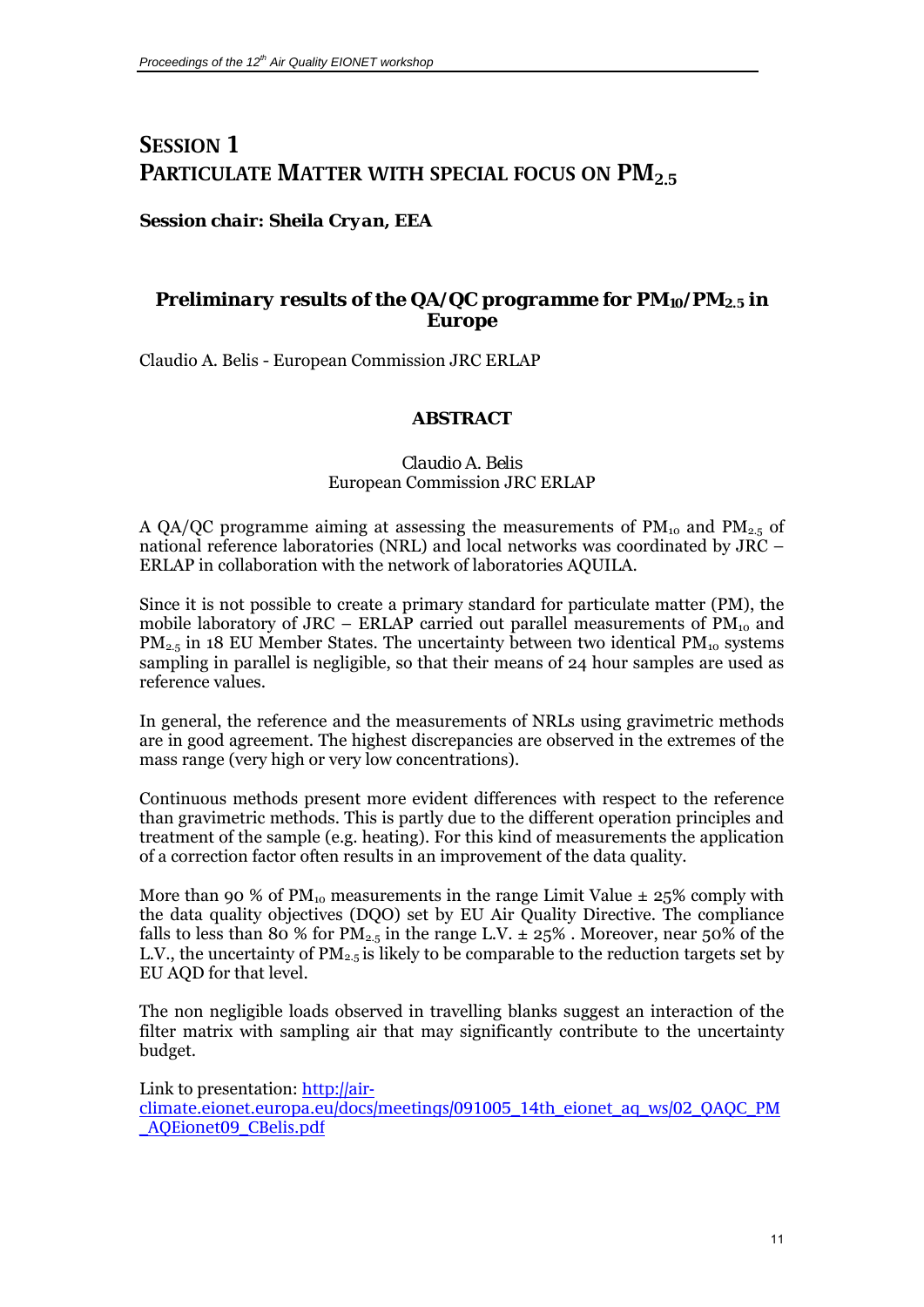# *Assessment of exposure and health impacts of PM2.5 at a European level*

<span id="page-11-0"></span>Frank de Leeuw - Netherlands Environmental Assessment Agency (PBL) , ETC/ACC

### **ABSTRACT**

*Frank de Leeuw1 , Jan Horalek2*  <sup>1</sup> Netherlands Environmental Assessment Agency (PBL) P.O. Box 303 NL-3720 AH Bilthoven The Netherlands.<br>2 Czech Hydrometeorological Institute, K Myslivně 3/2182, 708 00 Ostrava-Poruba Czech Republic

A European PM<sub>2.5</sub> concentrations map has been prepared on the basis of PM<sub>10</sub> concentrations maps using  $PM_{2.5}/PM_{10}$  ratios inferred from measurements. Different  $PM_{2.5}/PM_{10}$  ratios are used depending on location and type of station. The resulting  $PM_{2.5}$  map is used to compare the current (2005) concentrations with the limit and target values as laid down in the Air Quality Directive. An annual mean concentration of 25 μg/m3 (target value for 2010, limit value for 2015) is exceeded in 12 out of the 27 EU Member States. As the map has a spatial resolution of 10x10 km, more exceedances are to be expected at hot-spot locations (city centres, traffic situation, close to local sources). A first estimate of the health related *Averaged Exposure Indicator (AEI)* has been made for each of the Member States*.* This AEI is the averaged level at urban background locations throughout the territory of a Member State and it reflects the population exposure. By 2020 the AEI has to be reduced with a certain percentage depending on its value in 2010. This exposure reduction target ranges from 10% in the Nordic countries to more than 25% in eastern European countries. Estimates of health impacts attributable to the exposure to PM2.5 has been made for the 2005 situation and for two sensitivity cases assuming that (i) the limit value is met everywhere and (ii) the exposure reduction target has been met by all countries. The exposure reduction approach results in a larger reduction in the burden of disease than meeting the limit values.

Link to presentation: [http://air-](http://air-climate.eionet.europa.eu/docs/meetings/091005_14th_eionet_aq_ws/03_PM2.5_AQEionet09_FdLeeuw.pdf)

[climate.eionet.europa.eu/docs/meetings/091005\\_14th\\_eionet\\_aq\\_ws/03\\_PM2.5\\_A](http://air-climate.eionet.europa.eu/docs/meetings/091005_14th_eionet_aq_ws/03_PM2.5_AQEionet09_FdLeeuw.pdf) [QEionet09\\_FdLeeuw.pdf](http://air-climate.eionet.europa.eu/docs/meetings/091005_14th_eionet_aq_ws/03_PM2.5_AQEionet09_FdLeeuw.pdf)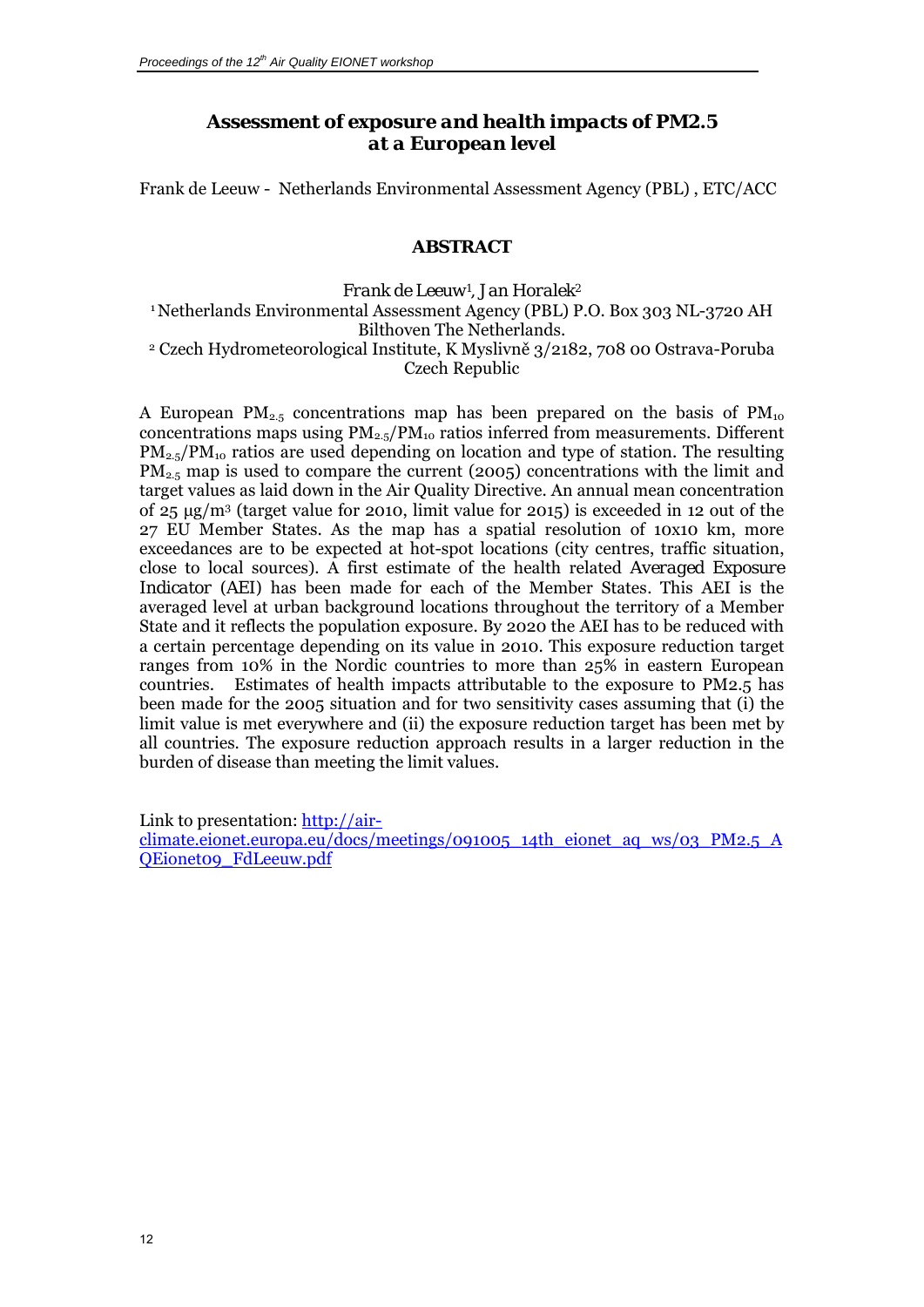# *PM trends in the Netherlands*

<span id="page-12-0"></span>Jan Matthijsen - Netherlands Environmental Assessment Agency (PBL)

### **ABSTRACT**

Particulate matter is hazardous for human health. Health studies have shown that there is a significant association between both short-term and long-term exposure to, especially, fine particles and premature death. Other important effects include aggravation of respiratory and lung disease, asthma attacks, heart attacks and irregular heartbeat. European and national legislation has been developed to reduce the levels and effects of air pollution on human health and the environment.

Due to these measures decreasing levels are predicted. In The Netherlands but also in other European countries the trend in PM10 measurement data in the period 2000- 2007 is not significant with respect to the uncertainty in this trend. This seems a contradiction with the calculated scenarios both for the same period but also for scenarios calculated for the near future. This possible contradiction is important since it might imply serious uncertainties in the knowledge and modeling of particulate matter. These uncertainties influence the ability to evaluate reduction policies and to assess the trend in future scenarios. The latter is essential for the plausibility of compliance with the targets.

At the 14th EIONET Workshop on Air Quality Assessment and Management, Warsaw 5-6 October 2009, results were presented of a PM10 trend analysis for the Netherlands. The analysis evaluated PM10 concentrations between 1993 and 2007 at regional background stations, by means of model calculations and measurements. Measurements show that PM10 concentrations decreased between 1993 and 2007 by 0.7 and 1.0  $\mu$ g/m<sub>3</sub> per year. The range indicates that the PM10 trend is very uncertain. The uncertainties are mainly due to meteorological fluctuations and due to instrumental changes in the national network. Measurements of other PM fractions at background stations, like black smoke and particulate heavy metals, confirm that a decrease during the nineties and a flattening of the trend since 2000 is the general pattern for trends in particulate matter.

A model assisted analysis was performed of PM10 concentration changes in the Netherlands between 1993 and 2007. It showed that about two thirds of the PM10 concentration changes could be linked to emission reductions over that period of sulphur dioxide, nitrogen oxides and ammonia. The other third appeared to be caused by reductions in primary PM10 emissions, volatile organic carbon emissions through secondary organic aerosol - and particle bound water. These three contributions to the trend were about equal in size (about 10%). Particle bound water sticks to hydrophilic inorganic and organic particulate salts. As a consequence it magnifies trends in these salts. The trend magnification is estimated between 10 to 15%. We calculated that about one tenth of the PM10 concentration trend between 1993 and 2007 could be attributed to changes in the content of particle bound water. The analysis showed that the PM10 concentrations over the period 1993-2007 appeared to be in line, given the large uncertainties, with the relevant anthropogenic emission changes.

Link to presentation: [http://air-](http://air-climate.eionet.europa.eu/docs/meetings/091005_14th_eionet_aq_ws/04_PM_trends_NL_AQEionet09_JMatthijsen.pdf)

[climate.eionet.europa.eu/docs/meetings/091005\\_14th\\_eionet\\_aq\\_ws/04\\_PM\\_tren](http://air-climate.eionet.europa.eu/docs/meetings/091005_14th_eionet_aq_ws/04_PM_trends_NL_AQEionet09_JMatthijsen.pdf) [ds\\_NL\\_AQEionet09\\_JMatthijsen.pdf](http://air-climate.eionet.europa.eu/docs/meetings/091005_14th_eionet_aq_ws/04_PM_trends_NL_AQEionet09_JMatthijsen.pdf)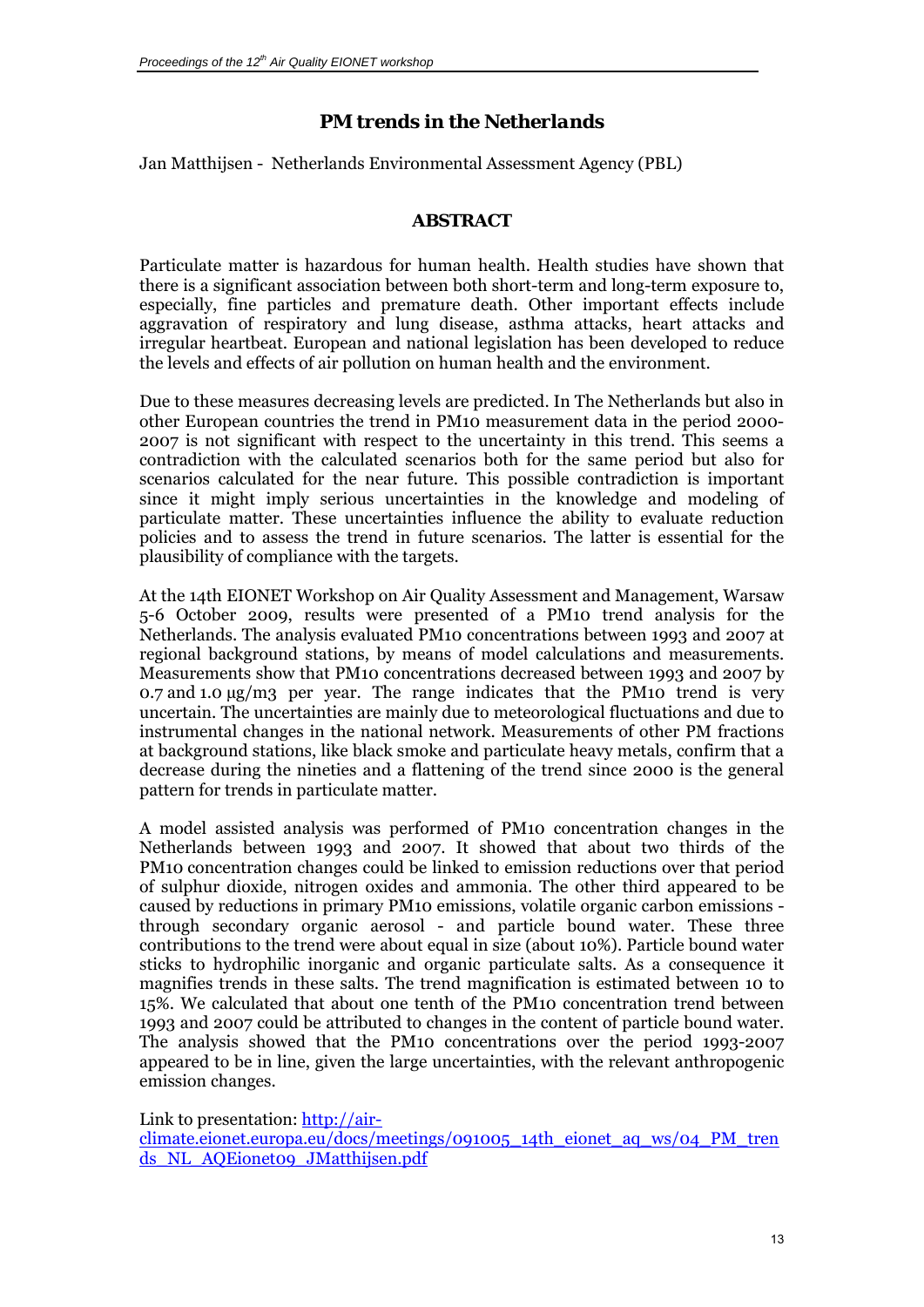# *Discussion Session 1*

#### Claudio Belis- JRC

<span id="page-13-0"></span>There are several working groups working on the field blanks question of subtracting them or not. As concentrations have reduced, the filter blank has become more significant. Volatile compounds are also a problem.

#### Frank de Leeuw- ETC ACC

WHO commented that in some member countries PM2,5 concentrations are very high and such countries will need time to achieve considerable concentration reductions. WHO also commented that there is still a lot of ongoing discussions on how to quantify life years lost.

#### Jan Matthijsen- PBL

The Netherlands Research Program on Particulate Matter programme (BOP) measurements are more accurate because they used a High Volume Sampler (HVS), while the trend measurements were done with low volume samplers, with a higher inaccuracy. The BOP-data also agrees better with measurements in Germany and Belgium.

# *PM2.5 discussion session*

The discussion was focused on the status of PM2.5 monitoring in regard to the CAFE Directive. Particularly, on the aim and status of the Average exposure indicator PM2.5 monitoring networks, as well as the status of the rural background stations for PM2.5 speciation measurements.

# **Presented discussion topics and questions**

#### **Exposure concentration obligation**

- The aim of the **exposure concentration obligation** is to reduce harmful effects on human health.
- The obligation is a level fixed on the basis of the average exposure indicator. It has to be attained over a given period.

### **Average exposure indicator (AEI)**

- The **average exposure indicator (AEI)**is an average PM2.5 pollution level, which reflects urban population exposure. It is determined on the basis of *measurements at urban background locations throughout the territory* of a Member State.
- It is used to calculate the:
- national exposure reduction target
- exposure concentration obligation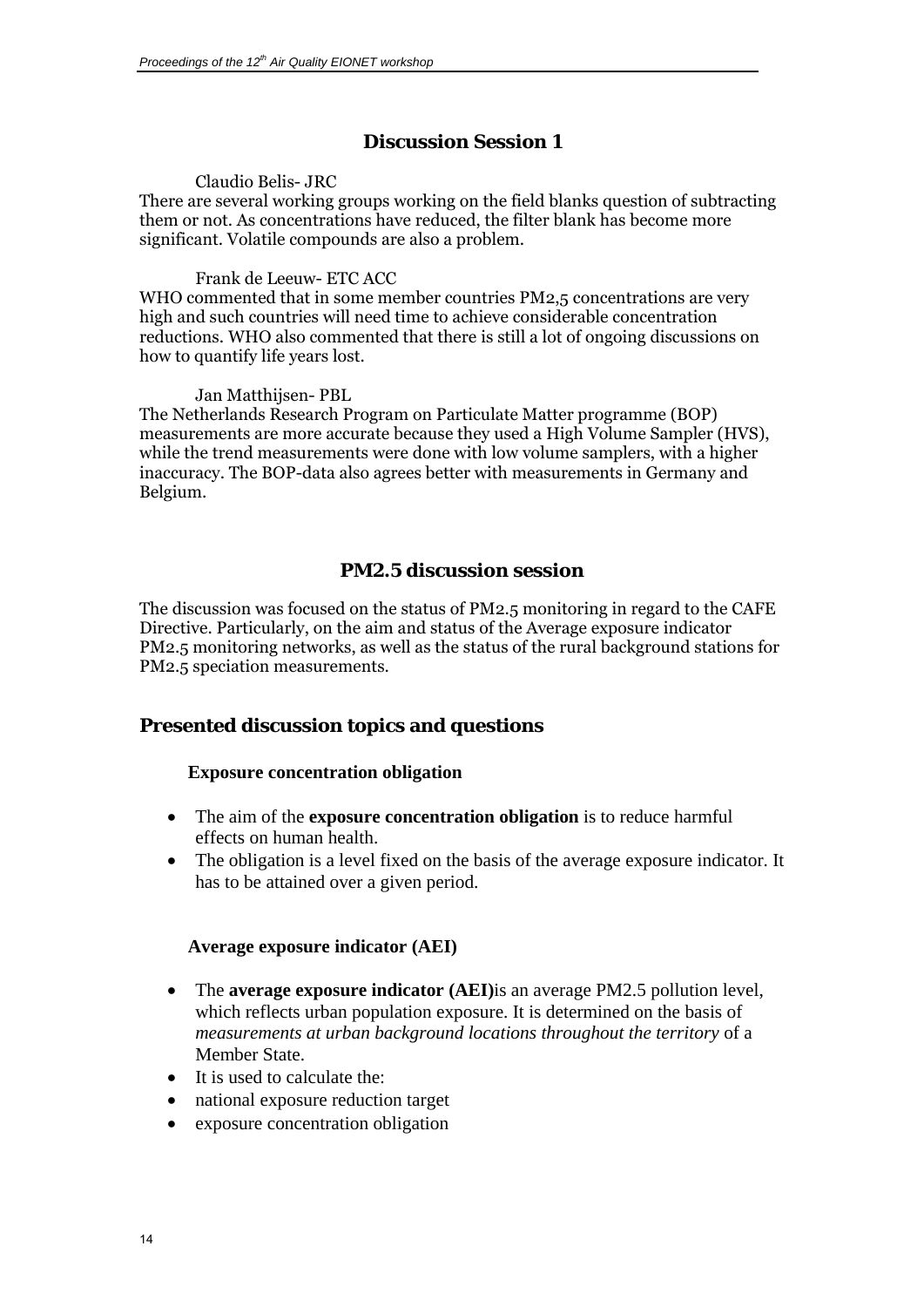## **National exposure reduction target**

The **national exposure reduction target** is the percentage reduction of the average exposure of the population of a Member State.

It is set for the reference year with the aim of reducing harmful effects on human health. It has to be attained –where possible –over a given period.





### (Figure from [ETC/ACC Technical Paper 2009/3\)](http://air-climate.eionet.europa.eu/docs/ETCACC_TP_2009_3_eoi2008_2007aqdata.pdf)

### **Questions for the Session:**

- What is your country's experience in defining the PM2,5 exposure indicator monitoring networks;
- What is the status of the implementation of the PM2,5 exposure indicator monitoring stations;
- Have you established more than the minimum number of stations, in case some stations have to move or change classification during to urban changes in the next 10 years?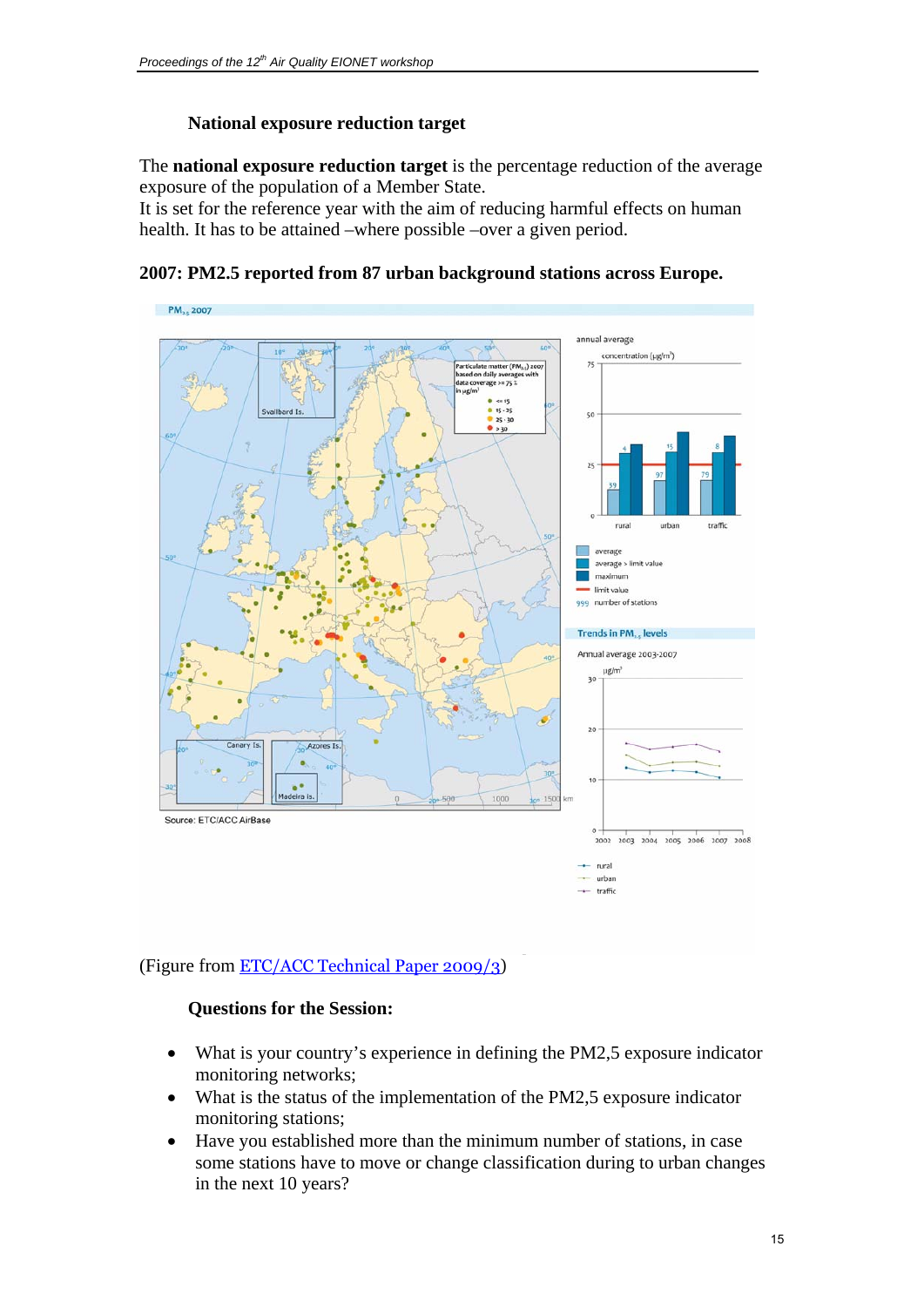- Problems encountered or predicted (ex. equivalence) and considered solutions
- First estimates of AEI (2008 level)?
- Indication of exposure reduction target (should be based on the 3-year running value in 2010 but first estimates might be available);
- Status of the rural background stations for PM2.5 speciation measurements
- *Comment in relation to PM2.5 speciation measurements at rural background stations:*
- Annex IV says explicitly that PM2.5 should also be measured at rural background stations (at least the total mass concentrations and concentrations of 'appropriate components'; on top of 'at least' number count measurements (e.g.) To characterize chemical composition (list of species is given). This links to EMEP (already available measurements)

Link to presentation: [http://air-](http://air-climate.eionet.europa.eu/docs/meetings/091005_14th_eionet_aq_ws/05_AQ2009_PM2.5_S1discuss_AQEionet09.pdf)

[climate.eionet.europa.eu/docs/meetings/091005\\_14th\\_eionet\\_aq\\_ws/05\\_AQ2009](http://air-climate.eionet.europa.eu/docs/meetings/091005_14th_eionet_aq_ws/05_AQ2009_PM2.5_S1discuss_AQEionet09.pdf) [\\_PM2.5\\_S1discuss\\_AQEionet09.pdf](http://air-climate.eionet.europa.eu/docs/meetings/091005_14th_eionet_aq_ws/05_AQ2009_PM2.5_S1discuss_AQEionet09.pdf)

# **Discussion summary**

- Some countries, as for example Austria, Spain and the Netherlands, have implemented more PM2.5 monitoring stations for the AEI than the minimum, in order to account for possible needs to:
	- move stations, change station classification during the next 10 years
	- reduce the uncertainty and climatic/topographic/etc. variability in the AEI calculation.
- Other countries, like Germany, have implemented the minimum number of stations imposed by the directive and are concerned about the difficulty of assuring a constant monitoring network over the future 10 years.
- Challenges concerning the calculation of the AEI reduction over 10 years:
	- inaccuracy of measurements (25% acceptable for daily averages, 10% for yearly mean);
	- how to discern emission-induced trends from effects due to meteorological variability, sea salt variability, etc
- First estimates of the AEI:
	- In the Netherlands and for 2008, the AEI was lower than expected and varied between  $15$  and  $18 \mu g/m^3$ .
	- Denmark: 2,5 stations: less than estimated based on model calculations (measured  $14 \mu g/m^3$ ).
	- Austria: Large regional and meteorological variability. For example in Graz the AEI was 24  $\mu$ g/m<sup>3</sup> in 2006 and 28  $\mu$ g/m<sup>3</sup> in 2008; while in the north it was 16-18 µg/m3. There is a concern that the meteorological variability may be more significant for the AEI than implemented measured.
	- Bulgaria: Started in 2006 with the PM2,5 measurements, indicating very high PM levels.
	- Check republic: The are significant regional variations. The AEI in the northeastern part of the country is higher than  $25 \mu g/m^3$ , it was  $35 \mu g/m^3$  in 2008.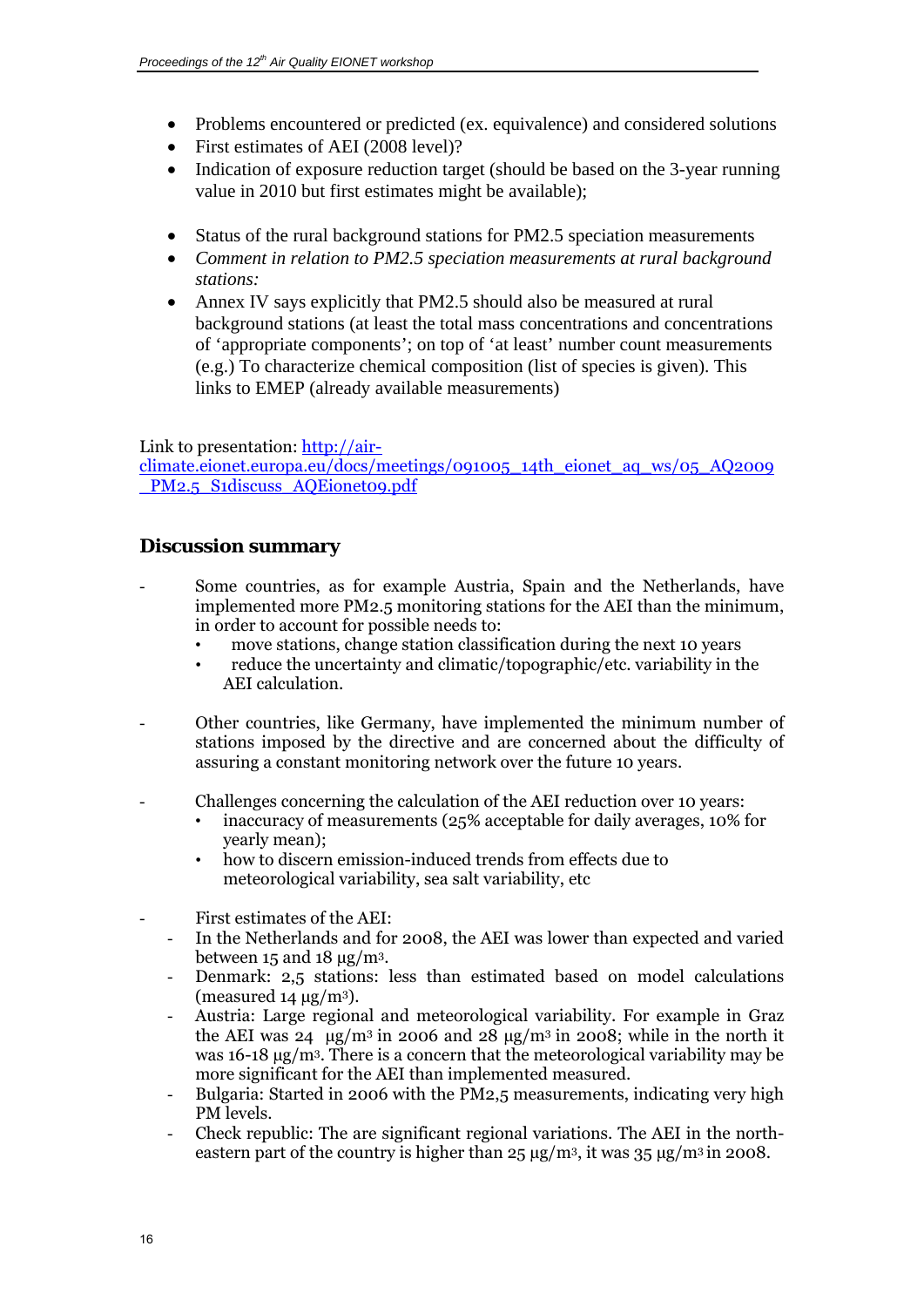- <span id="page-16-0"></span>Particularly in eastern European countries, where PM concentrations are partly very high, it appears unrealistic to aim at a reduction target of 25% reduction in 10 years. Many of those countries have not yet established a (stable) monitoring and/or clear mitigation plans.
- The PM2,5 speciation measurements in rural background stations have to be harmonised between the national authorities and the EMEP community. The European Commission expects to issue Guidance for implementation of PM2,5 speciation measurements on rural background stations in June 2010.
- WHO informed that they are interested in and working with research communities on PM1 to derive health effects and relative risk.
- WHO also informed on WHO-UNECE & EEA activities: Taskforce on health (meeting April 2009) Moldova, Albania Uzbekistan will start measuring PM10 & PM2.5.
- Due to economical pressure and high fuel prices, biomass burning is increasing, also in Western Europe, with the correspondent rise of concentrations.

# **SESSION 2 AIR QUALITY MODELLING**

### *Session chair: Frank de Leeuw, ETC/ACC*

# *Effectiveness of European Air Emission Reduction Measures*

Jeroen Kuenen, TNO, the Netherlands

### **ABSTRACT**

Jeroen Kuenen<sup>1</sup>, Tinus Pulles<sup>1</sup>, Mtinkheni Gondwe<sup>1</sup>, Hans van der Brugh<sup>1</sup>, Frank de Leeuw<sup>2</sup>, Justin Goodwin<sup>3</sup>

> TNO, the Netherlands 2PBL, the Netherlands 3S-ESC, United Kingdom

It is well known that hazardous air emissions can lead to serious health problems and damage to crops and ecosystems. The European Union attempts to tackle this problem by introducing air emission reduction measures. The majority of these measures have been taken in the two most important sectors: road transport and large industrial combustion.

This study presents an analysis of the effectiveness of the reduction measures between 1990 and 2005 for these two sectors, looking at emissions, air quality and impact on health and vegetation. The TNO Emission Assessment Model is used to perform emission calculations. The core structure of this model consist of a module that chooses a technology mix for each activity performed. This approach allows for changing technology penetrations over time.

For both sectors, except for the actual situation, two scenarios are studied: one where no policies would have been implemented, i.e. the 1990 technology distribution would have been constant throughout the study period; the other where all policies would have been implemented fully from their introduction date. The calculated emissions show that generally emissions have decreased significantly in both road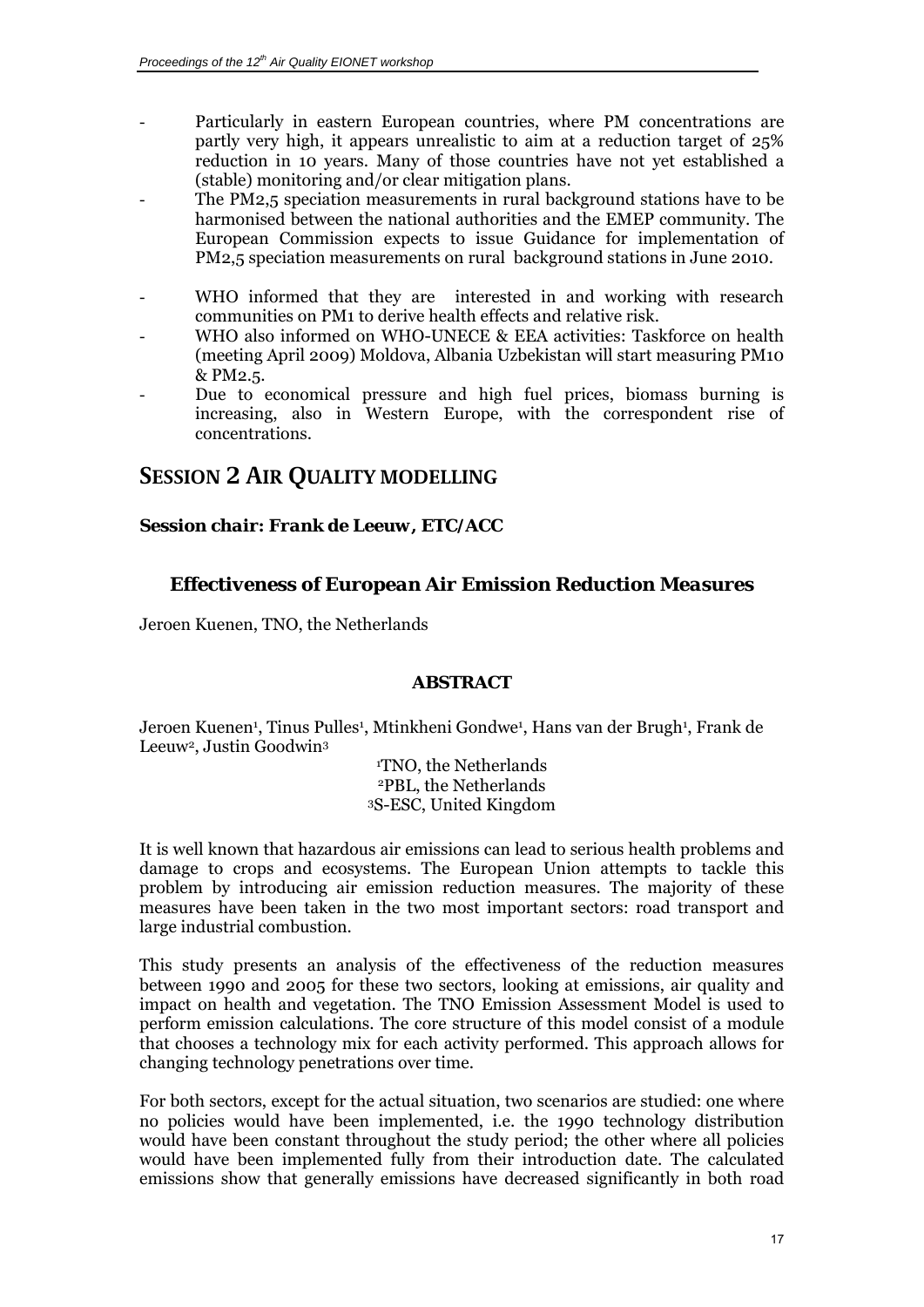<span id="page-17-0"></span>transport and large industries, however also areas are identified where emissions are not decreasing or even show an upward trend (e.g.  $NO<sub>x</sub>$  from diesel combustion).

Regarding air quality, significant improvements are found as a result of the reduction measures for particulates and acidification. For ozone, the situation is more complicated, since over a large area including Germany, the Benelux and parts of the UK the ozone concentrations are found to have increased. Consequently, the improved air quality leads to improvements with regard to effects of air pollution on human health and vegetation.

The reductions that occurred between 1990 and 2005 are significant, however a full implementation of the measures would have lead to a better situation, especially for Eastern European countries.

Link to presentation: [http://air](http://air-climate.eionet.europa.eu/docs/meetings/091005_14th_eionet_aq_ws/06_PolEff_AEmissRedMeas_AQEionet09_JKuenen.pdf)[climate.eionet.europa.eu/docs/meetings/091005\\_14th\\_eionet\\_aq\\_ws/06\\_PolEff\\_AE](http://air-climate.eionet.europa.eu/docs/meetings/091005_14th_eionet_aq_ws/06_PolEff_AEmissRedMeas_AQEionet09_JKuenen.pdf) [missRedMeas\\_AQEionet09\\_JKuenen.pdf](http://air-climate.eionet.europa.eu/docs/meetings/091005_14th_eionet_aq_ws/06_PolEff_AEmissRedMeas_AQEionet09_JKuenen.pdf)

# *AirWatch: Near real-time data for European-wide air quality indices*

Stefan Jensen, EEA

### **ABSTRACT**

*Stefan Jensen*  European Environment Agency (EEA), Denmark

# *Elements of the EEA Eye On Earth Airwatch application*

### *COMMON AIR QUALITY INDEX*

The EyeOnEarth site [http://eyeonearth.eu](http://eyeonearth.eu/) provides daily air quality index values across Europe. This index is intended as an overview of air quality conditions in Europe and not a scientific reference. More detailed information can usually be found on national and local web sites. It reports the CAQI (Common Air Quality Index) that is calculated by combining NO2 (Nitrogen Dioxide), O3 (Ozone), and PM10 (particulate matter) into a single index valid for city background conditions as recommended by the CITEAR (Common Information to European Air) project. O3, NO2 and PM10 station readings are processed on an hourly basis. Please note a possible time lag of several hours due to technical reasons.

#### **Common Air Quality Index (CAQI)**



Very Good Good Moderate Bad Very Bad No Value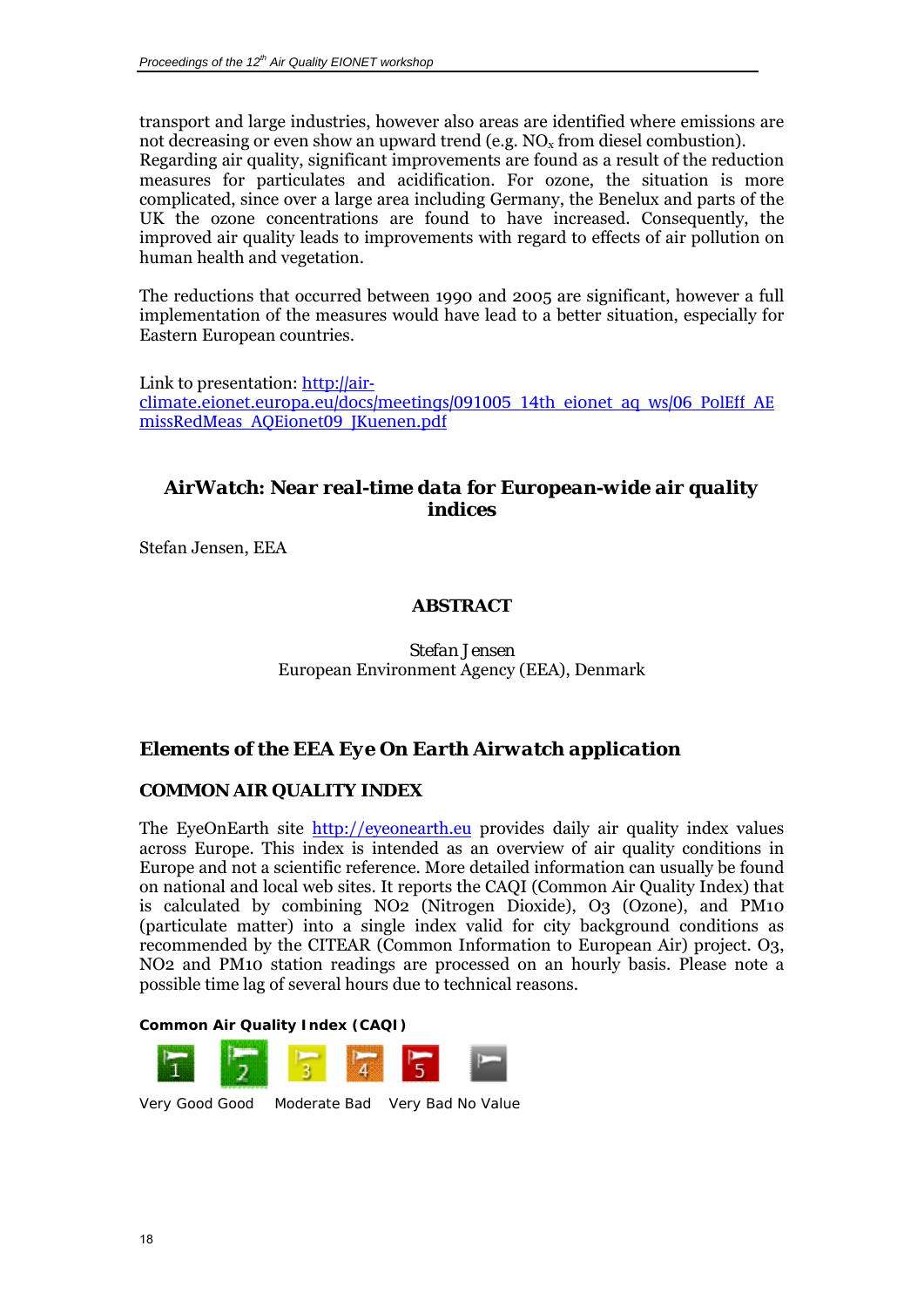# <span id="page-18-0"></span>*POLLUTANT BARS*

High concentrations of the air pollutants PM, ozone and NO2 can lead to: 1) Shortterm effects such as irritation of the eyes, nose and throat; inflammation of the airways, pneumonia; headaches, allergic reactions. 2) long-term effects (particularly concerning PM): chronic respiratory disease; lung cancer; heart disease; damage to the brain, nerves, liver, and kidneys.

concentration  $(\mu g/m^3)$ 

| Pollutant                                                  | Very Good Good Medium Bad |  | Very Bad                                  |
|------------------------------------------------------------|---------------------------|--|-------------------------------------------|
| Partical Matter                                            |                           |  | Below 25 25-50 50-75 75-100 Above 100     |
| Ozone                                                      |                           |  | Below 60 60-120 120-180 180-230 Above 240 |
| Nitrogen Dioxide Below 50 50-100 100-200 200-400 Above 400 |                           |  |                                           |

# *STATION DATA*

Station data consists of recent in-situ measurements of concentrations of the key air pollutants ozone (O3), nitrogen dioxide (NO2) and particulate matter (PM10). It is hourly retrieved from EEA's data base. This data base currently covers more than 5000 European measuring stations from which ca. 1000 report routinely. A station utilises different measurement methods for each pollutant. For example, the local ozone concentration can be derived from measuring the strength of UV-light absorption by ozone molecules. In general measurements show hourly mean values. Though, these are reported almost immediately to EEA, there will be a time lag of at least one hour due to technical reasons. Comparing station readings to the air model map, one will frequently observe a difference between corresponding values. This is mainly due to the limited grid cell resolution of the underlying air quality model used to calculate the air quality model map. You can compare the discrepancy between model and station data by comparing a weather map to the weather station in your garden. While the current air quality models on the European scale utilize mesh sizes of 50 km, a station is representative for a single point only. Dependent on nearby polluters, e.g. traffic, and the wind direction it will capture the air pollution from 1m to several hundred meters distance from the station.

# *AIR MODEL / PUSH PINS*

The model map shows the latest air quality forecast for most of Europe. Colours correspond to the so called Common Air Quality Index (CAQI) which takes into account the concentrations of ozone, nitrogen dioxide and particulate matter (PM10). See the AQI help file for more information. The model forecast is started daily during the early morning hours and is valid for 24 hours. The hourly results from the latest forecast are displayed. State-of-the-art air quality models take into account our current knowledge on air pollution using environmental information on weather conditions, available station readings and even satellite data. The model map currently utilizes the median of corresponding forecast values from three different regional air quality models (EURAD, CHIMERE, MOCAGE). See the providers tab for more information on contributing organisations or visit the PROMOTE project page:

[http://wdc.dlr.de/data\\_products/projects/promote/IAQ/index.html](http://wdc.dlr.de/data_products/projects/promote/IAQ/index.html)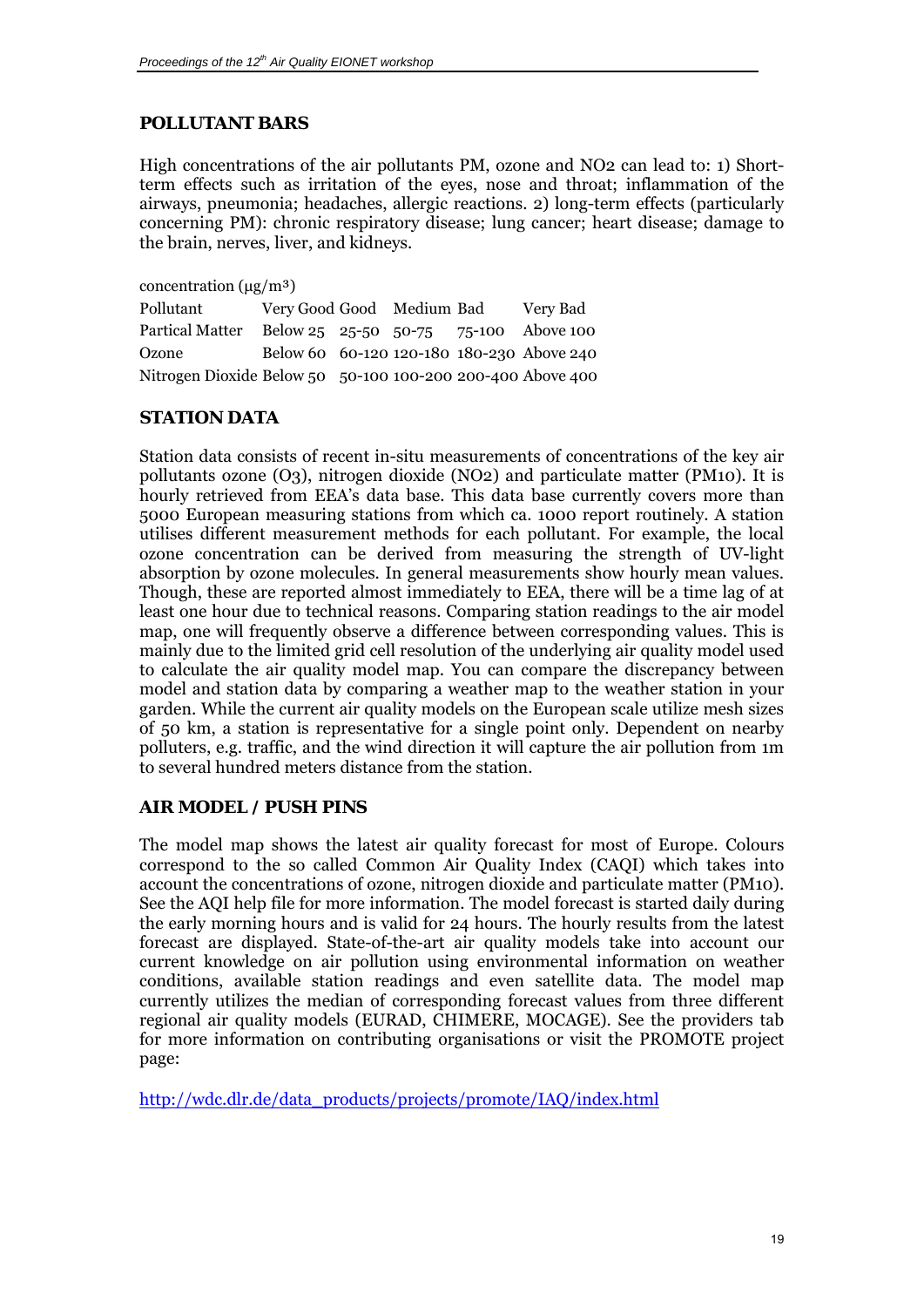### <span id="page-19-0"></span>*MORE INFORMATION*

For more information: On air pollutants please visit the Air Quality page of the Directorate General for Environment of the Commission of the European Union or the EEA website and EEA Information Centre.

The model map shows the latest air quality forecast for most of Europe. Colours correspond to the so called Common Air Quality Index (CAQI) which takes into account the concentrations of ozone (O3), nitrogen dioxide (NO2) and particulate matter (PM10). See the CAQI help file for more information. The model forecast is started daily during the early morning hours and is valid for 24 hours. The hourly results from the latest forecast are displayed. State-of-the-art air quality models take into account our current knowledge on air pollution using environmental information on weather conditions, available station readings and even satellite data. The model map currently utilizes the median of corresponding forecast values from three different regional air quality models (EURAD, CHIMERE, MOCAGE). See the providers tab for more information on contributing organisations or visit the PROMOTE project page.

Link to presentation: [http://air](http://air-climate.eionet.europa.eu/docs/meetings/091005_14th_eionet_aq_ws/07_Airwatch_NRT_AQEionet09_StJensen.pdf)[climate.eionet.europa.eu/docs/meetings/091005\\_14th\\_eionet\\_aq\\_ws/07\\_Airwatch](http://air-climate.eionet.europa.eu/docs/meetings/091005_14th_eionet_aq_ws/07_Airwatch_NRT_AQEionet09_StJensen.pdf) [\\_NRT\\_AQEionet09\\_StJensen.pdf](http://air-climate.eionet.europa.eu/docs/meetings/091005_14th_eionet_aq_ws/07_Airwatch_NRT_AQEionet09_StJensen.pdf)

# *Discussion Session 2*

### *Effectiveness of European Air Emission Reduction Measures:*

Especially concerning PM in Eastern European countries there is a lot to gain in implementing the full European reduction measures.

The results are very dependent on the horizontal resolution of the modelling. In Germany benefits are still expected to be attained from mitigation measures on industry, while this study does not show more improvement possible for Germany. Also it would be expected more benefits from measures on combustion plants in Eastern Europe than shown.

### *AirWatch: Near real-time data for European-wide air quality indices:*

The LANDFACE project (7th framework) is also working on an operational frame for air quality information to the European public.

AirWatch is not producing regional indexes at the moment. Attention was drawn to the fact that PROMOTE/MACC is doing air quality forecasting for Europe and using assimilation techniques to combine modelling with measurements, but it can be difficult to combine both in a coherent manner. ETC/ACC has been working on the best method to combine modelling and measurements across Europe, in order to produce best air quality maps.

The quality of the near real time data (NRT) delivered to AirWatch, as well as the index calculation method were discussed, as they will influence on the result presented to the public. Further the fact that both MACC and EEA request member states to deliver directly NRT data, call for better harmonisation of requests for NRT data, so that one delivery from the member states can cover several needs.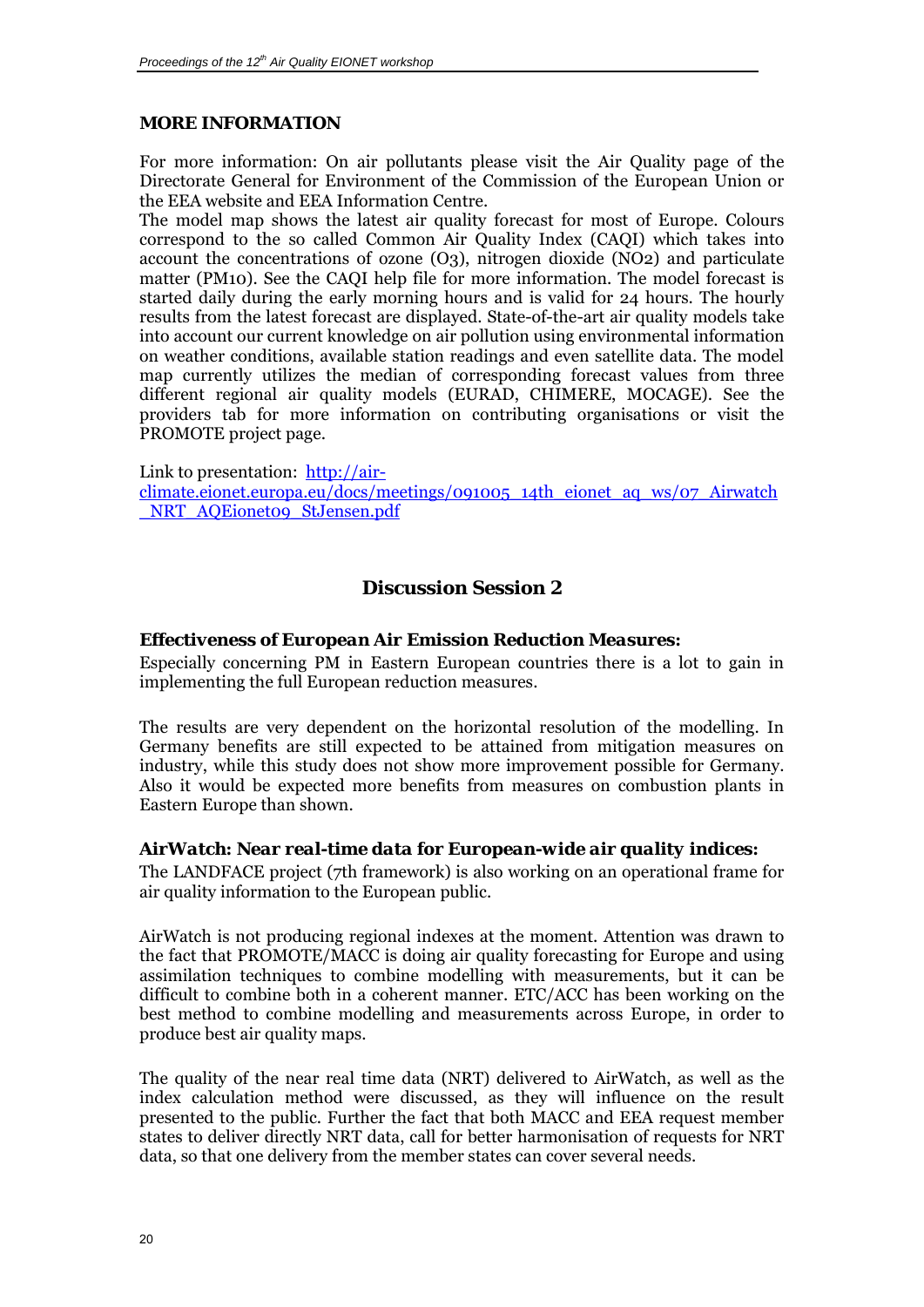# <span id="page-20-0"></span>**SESSION 3 AIR QUALITY REPORTING RESULTS**

## *Session chair: Cristina Guerreiro ETC/ACC*

### *Summer 2009 ozone report – preliminary results*

Libor Cernikovski - Czech Hydrometeorological Institute, CZ (ETC/ACC)

### **ABSTRACT**

According to the Directive 2002/3/EC the Member States of the European Union have to provide:

monthly data: before the end of the following month information on the exceedances of the information and alert thresholds (i. e. 1h maximal concentrations higher than 180 and 240  $\mu$ g.m<sup>-3</sup>):

April – September data: not later than  $31<sup>st</sup>$  October information on the exceedances of long-term objective for the protection of human health (8h daily maximal concentrations higher than 120  $\mu$ g.m<sup>-3</sup> and 1h monthly maximal concentrations for all stations.

The data exchange is mandatory for the Member States, but other EEA's member and collaborating countries participate on voluntary basis, too. The detailed definition of the information to be reported can be downloaded from the Reportnet Data Dictionary (DD) [http://dd.eionet.europa.eu](http://dd.eionet.europa.eu/).

The European Topic Centre on Air and Climate Change (ETC/ACC), under the contract to the European Environment Agency (EEA), manages the monthly and summer ozone exceedances data. The detailed check on inconsistencies, potential errors and deviations from the suggested structure is made by ETC/ACC during data processing monthly. The data suppliers are asked to correct inconsistencies and errors (i. e. upload amended reports) in way of feedback reports on CDR (Central Data Repository, [http://cdr.eionet.europa.eu](http://cdr.eionet.europa.eu/)).

In order to provide information on running summer ozone concentrations as timely as possible, the summaries of the monthly data provided by the countries are available on the website

[http://www.eea.europa.eu/maps/ozone/compare/summer-reporting-under](http://www.eea.europa.eu/maps/ozone/compare/summer-reporting-under-directive-2002-3-ec)[directive-2002-3-ec.](http://www.eea.europa.eu/maps/ozone/compare/summer-reporting-under-directive-2002-3-ec)

The presentation gives information on:

- legislation background,
- reporting procedure,
- QA/QC procedures made on delivered information,
- summary information on exceedances of 1h thresholds for period April-August 2009,
- information on comparison of the summer ozone reporting (SOR) and near realtime reporting (NRT).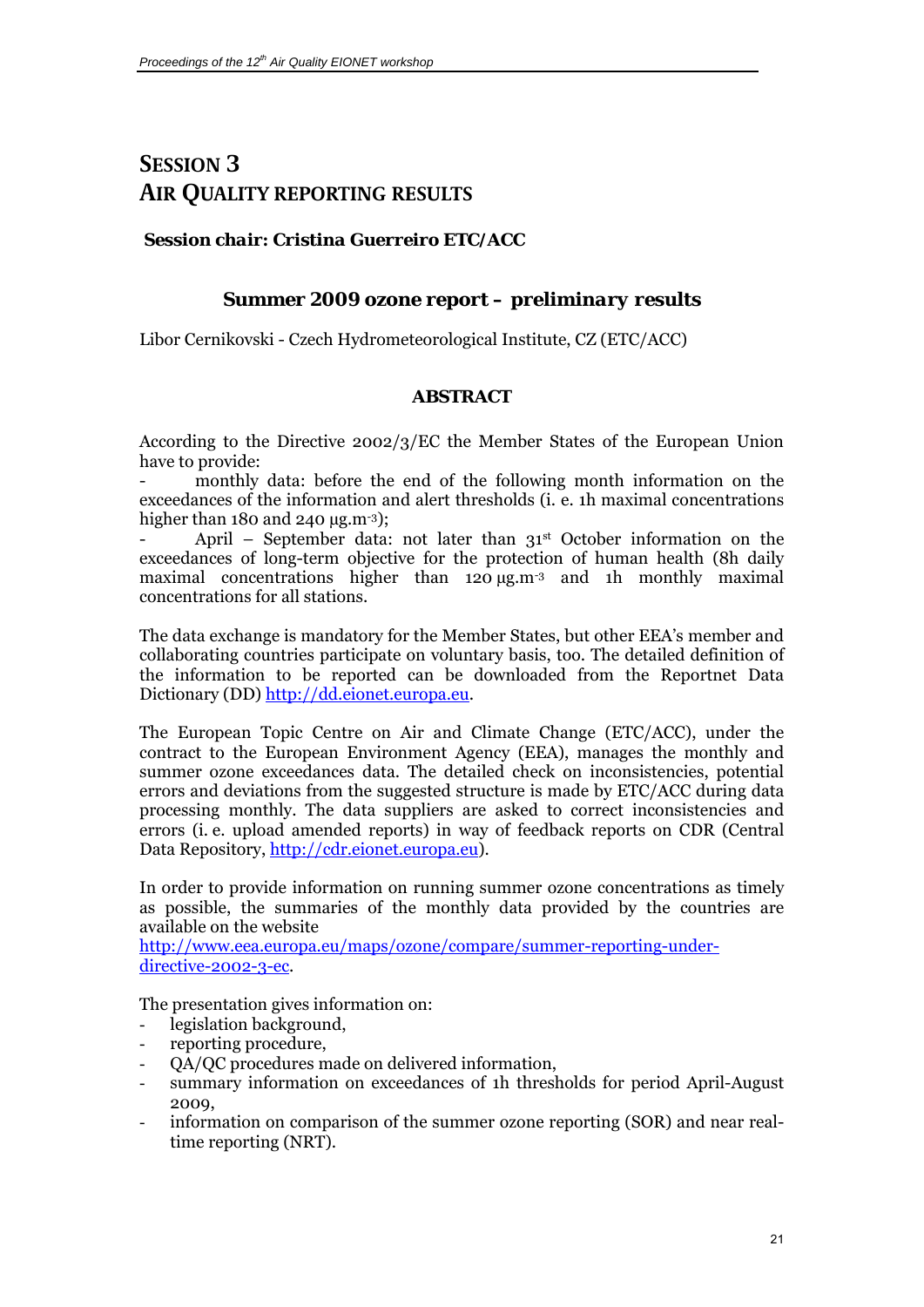<span id="page-21-0"></span>Link to presentation: [http://air-](http://air-climate.eionet.europa.eu/docs/meetings/091005_14th_eionet_aq_ws/08_SummerO3_2009_prelim_AQEionet09_LChernikovsky.pdf)

[climate.eionet.europa.eu/docs/meetings/091005\\_14th\\_eionet\\_aq\\_ws/08\\_Summer](http://air-climate.eionet.europa.eu/docs/meetings/091005_14th_eionet_aq_ws/08_SummerO3_2009_prelim_AQEionet09_LChernikovsky.pdf) [O3\\_2009\\_prelim\\_AQEionet09\\_LChernikovsky.pdf](http://air-climate.eionet.europa.eu/docs/meetings/091005_14th_eionet_aq_ws/08_SummerO3_2009_prelim_AQEionet09_LChernikovsky.pdf)

# *Exchange of Information 2008 and 2009*

Wim J.A. Mol - Netherlands Environmental Assessment Agency (PBL), ETC/ACC

### **ABSTRACT**

According to the Directive 97/101/EC on the Exchange of Information (EoI) as amended by 2001/752/EC, the EU Member States have to provide yearly EoI Data on air quality. This data exchange is mandatory for the EU Member States, but other EEA Member and cooperating countries participate on voluntary basis, too.

The presentation gives information on the EoI2008 and EoI2009 reporting cycles, the feedback activities in 2009 and the developments in AirBase in 2010.

34 MS have delivered EoI2008 data and, after a very good feedback response, all data have been loaded in AirBase. Some additional AirBase actions have been taken place in 2009:

- 11 MS have station EoI codes derived from the station national codes feedback on a list with overlapping stations,
- overviews with historical time series gaps in AirBase have been generated and sent to the data suppliers with the request to deliver these historical data.

The status of the EoI2009 on 2 October 2009 is as follows: 29 MS have delivered EoI2009 (2008-data), 8 MS also delivered historical data in their EoI2009 submissions, 3 MS have promised to deliver historical data in October 2009 and 6 MS later this year or next year.

Further actions on AirBase and DEM in 2010 will be limited, because this is the last year of the ETC/ACC contract. The MS will be asked to perform as much as possible quality checks on the EoI2010 data by themselves before sending it to the EEA. Also EEA will request to deliver EoI2010 data earlier before 1 October 2010 so that AirBase will be completed as much as possible at the end of 2010. Therefore the next DEM will be released a month earlier on 1 May 2010.

Link to presentation: [http://air-](http://air-climate.eionet.europa.eu/docs/meetings/091005_14th_eionet_aq_ws/09_EoI2008_2009_AQEionet09_WMol.pdf)

[climate.eionet.europa.eu/docs/meetings/091005\\_14th\\_eionet\\_aq\\_ws/09\\_EoI2008](http://air-climate.eionet.europa.eu/docs/meetings/091005_14th_eionet_aq_ws/09_EoI2008_2009_AQEionet09_WMol.pdf) [\\_2009\\_AQEionet09\\_WMol.pdf](http://air-climate.eionet.europa.eu/docs/meetings/091005_14th_eionet_aq_ws/09_EoI2008_2009_AQEionet09_WMol.pdf)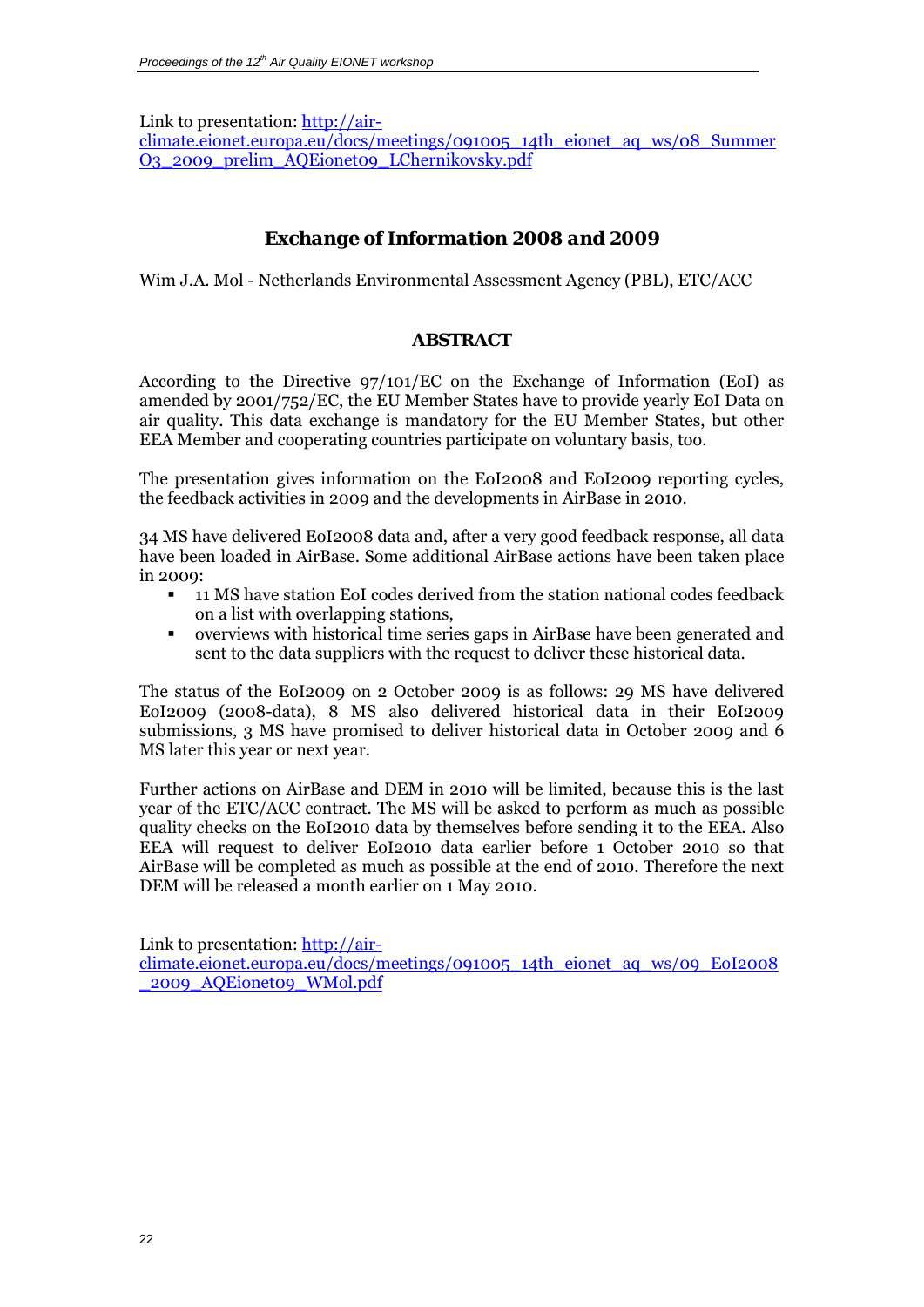# *'Questionnaire' reporting results Data cycle: 2007*

<span id="page-22-0"></span>Edward Vixseboxse - Netherlands Environmental Assessment Agency, NL (ETC/ACC)

### **ABSTRACT**

Member States are mandatory, under the Air Quality Framework Directive, to report yearly through the 'Questionnaire' on the air pollution and air quality measurements taken from stations in the zoning of their countries.

The 2007 reporting cycle is the third year that the Topic Centre Air and Climate Change (ETCACC) is executing the analysis and reporting the results.

This presentation will focus on the data quality and air quality results of the 2007 reporting cycle. Also any new aspects compared to the 2006 reporting cycle will be highlighted such as the results of voluntary reporting on the fourth DD pollutants by Member States.

| EU27                 | 2006 | 2007  |
|----------------------|------|-------|
| $O_3$ -V             | 27%  | 46.4% |
| $O_3$ H              | 39%  | 46.2% |
| PM <sub>10</sub> day | 45%  | 42%   |
| $NO2$ Yr             | 18%  | 23%   |
| $PM_{10}$ Yr         | 20%  | 17%   |
| NO <sub>x</sub>      | 3%   | 10%   |
| $NO2$ Hr             | 2%   | 3%    |
| SO2 Day              | 3%   | 2%    |
| $SO2$ Hr             | 2%   | 2%    |
| <b>Lead Yr</b>       | 0.1% | 0.6%  |
| CO Yr                | 1%   | 1%    |
| SO <sub>2</sub> Wntr | 2%   | 0.3%  |
| <b>Benzene Yr</b>    | 0.2% | 0.3%  |
| SO, Yr               | 1%   | 0%    |

#### EU27 zones in exceedance, 2007

Data quality improved in the 2007 data cycle. Voluntary information on zone area and population was supplied by Member States for almost all zones. The consistency in monitoring station coding between Questionnaire and EoI reporting is also improved to 98% (was 83%).

Concerning air quality in Europe in 2007 the most striking conclusions are: the number of zones in exceedance improved for PM10 somewhat (-3%) en worsened for O3 (+7%).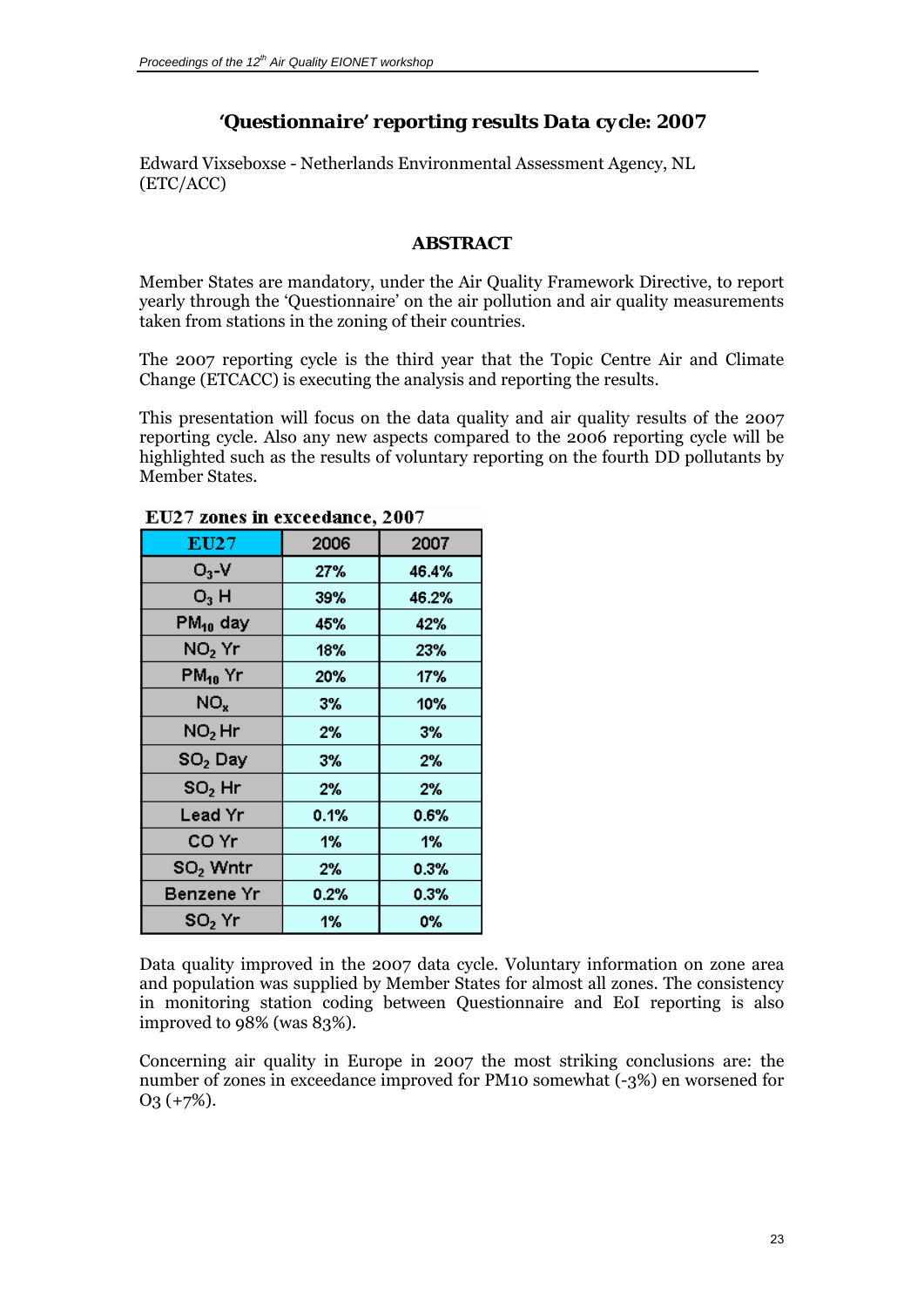<span id="page-23-0"></span>Link to presentation: [http://air](http://air-climate.eionet.europa.eu/docs/meetings/091005_14th_eionet_aq_ws/10_AQQ2007_AQEionet09_EVixseboxse.pdf)[climate.eionet.europa.eu/docs/meetings/091005\\_14th\\_eionet\\_aq\\_ws/10\\_AQQ2007](http://air-climate.eionet.europa.eu/docs/meetings/091005_14th_eionet_aq_ws/10_AQQ2007_AQEionet09_EVixseboxse.pdf) [\\_AQEionet09\\_EVixseboxse.pdf](http://air-climate.eionet.europa.eu/docs/meetings/091005_14th_eionet_aq_ws/10_AQQ2007_AQEionet09_EVixseboxse.pdf)

# *Discussion Session 3*

NRT data delivery needs more re-submission of quality controlled or semi-QC data, as it clearly has poorer quality than the data submitted for the Summer ozone report. There should be some automatic QC on NRT data, on daily basis. The ETC/ACC has proposed criteria for such an automatic QC of NRT data.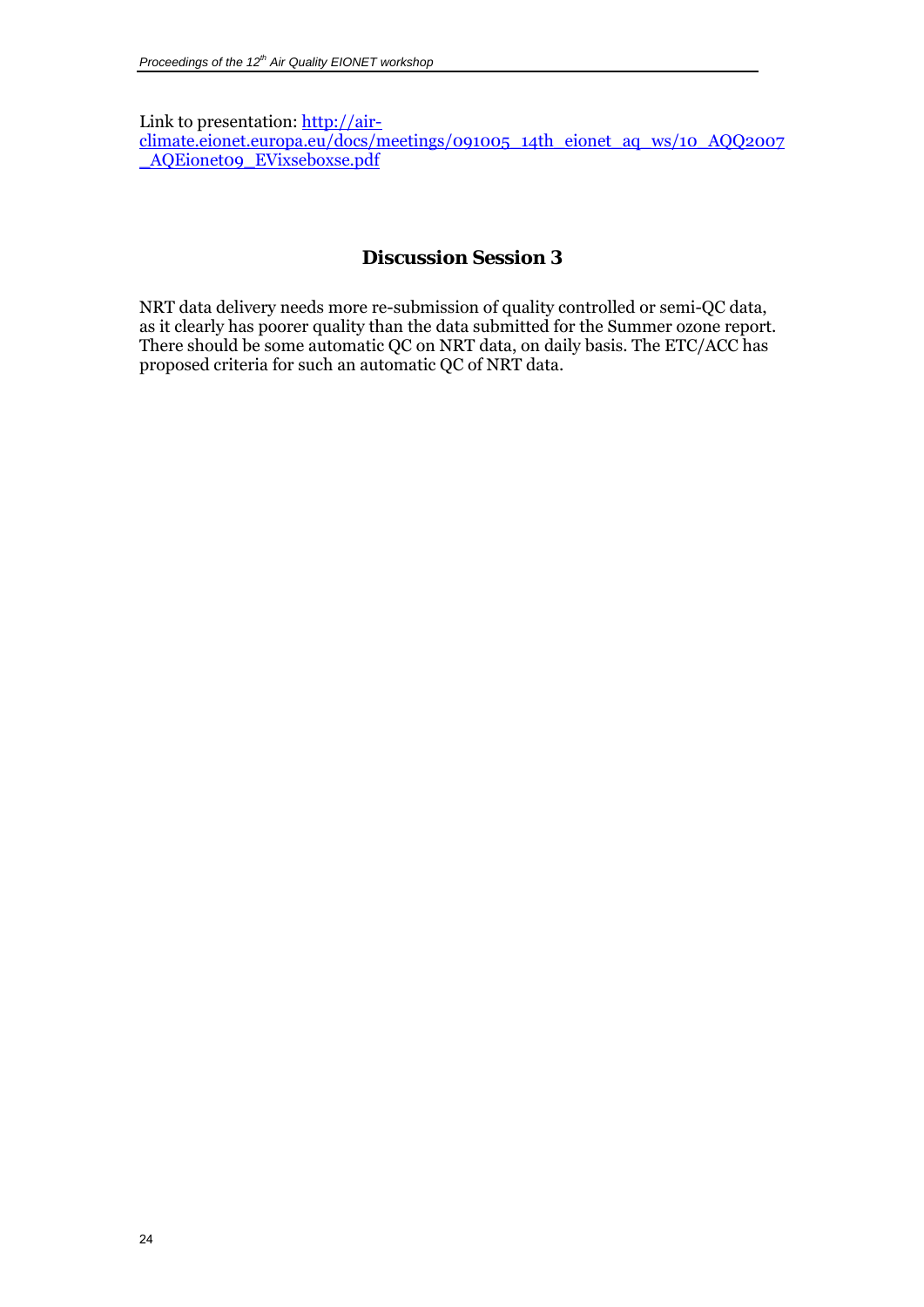# <span id="page-24-0"></span>**SESSION 4 STATE OF THE ENVIRONMENT REPORTING**

*Session chair: Anke Lükewille, EEA* 

# *Overview of EEA's State of the Environment Report (SOER2010): Atmospheric Pollution and Urban Environment chapters, Part B*

Anke Lükewille, European Environment Agency (EEA)

# **ABSTRACT**

*Anke Lükewille*  European Environment Agency (EEA), Kongens Nytorv 6, DK-1050 Copenhagen C, Denmark

- Health impacts caused by exposure to certain pollutants such as sulphur dioxide (SO2) and lead have considerably improved over the last decades as a result of successful measures that have reduced emissions. However, other pollutants, in particular fine particulate matter and ground-level ozone still pose a considerable threat to the health of European citizens. According to the European Union's Clean Air for Europe Programme and the European Environment Agency hundred thousand people die prematurely each year because of poor air quality. The young, elderly, as well as people with pre-existing health problems such as asthma suffer more from the effects of short- and long-term exposure to air pollutants.
- European air pollutant levels still frequently exceed limit and target values set by the EU Air Quality Directive. Many Member States either have not or will not comply with legally binding limits, e.g. with the 2005 limit value for particulate matter or the 2010 limit value for nitrogen dioxide. For these two pollutants, many EU Member States have requested to delay the year by which limit values must be met, an option provided by the air quality directive. The European Commission accepts these extensions only if the Member States have adopted detailed air quality management plans that secure respecting the limit values by the new deadlines.
- Sensitive European rivers and lakes now show generally strong indications of less acidification. However, biological recovery in response to the reduced amount of acidifying pollutants, such as return of sensitive fish species, is lagging behind. Also reflecting reduced acidification inputs, the ability of Europe's forest soils to buffer acidifying pollutants has stopped declining, but here general improvements are not yet seen. Excess nitrogen deposition, now the principal component of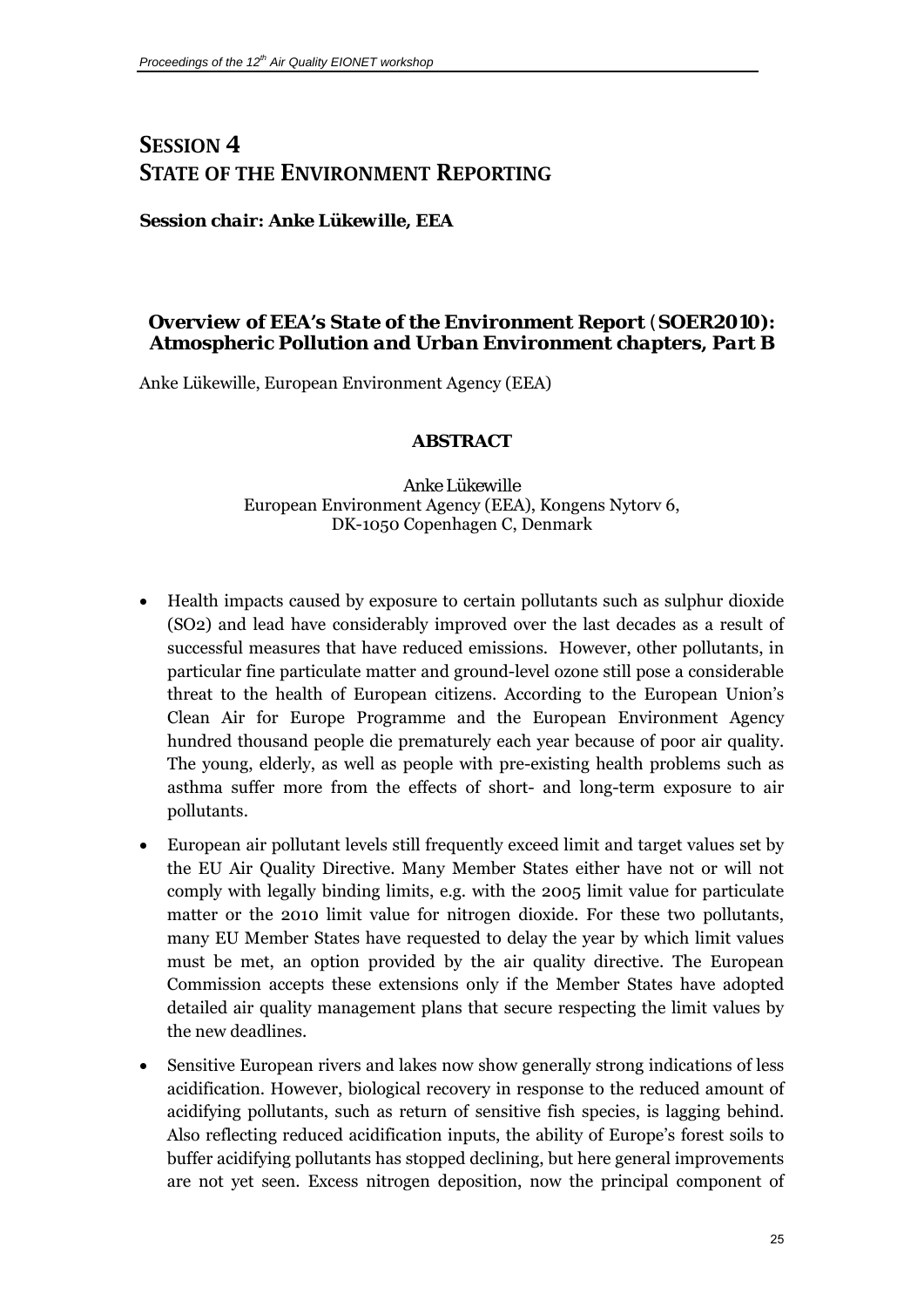<span id="page-25-0"></span>acidification following the past reductions in sulphur emissions, contributes considerably to the problem of nutrient oversupply in terrestrial, coastal, and marine ecosystems, leading to eutrophication.

- Reflecting the lower emissions of SO2, areas subject to excess acidification from air pollution will have decreased by more than 80 % by 2010 compared to 1990. In contrast, the magnitude of eutrophication has diminished only slightly over the years. Outlooks for 2020 indicate that there remains a widespread risk of excess eutrophication in Europe's environment. This conflicts with the EU's long-term objective of not exceeding critical loads of airborne eutrophying substances in sensitive ecosystem areas. Similarly, most vegetation and agricultural crops are still exposed to ground level ozone levels that exceed the long-term objective given in the Air Quality Directive, set to limit crops losses due to ozone exposure.
- Despite much progress in reducing SO2 and emissions of other air pollutant emissions over the past decades, only 14 European countries anticipate they will meet all four pollutant-specific emission ceilings set under EU and international legislation. This implies that European levels of air pollutant emissions persist above the levels needed to reach the interim targets and objectives set in the Air Quality Directive for the protection of human health and the environment.
- At a hemispheric/global scale, reducing emissions of short-lived pollutants such as ozone precursor methane and black carbon particulate matter will lead to direct benefits for both climate change and human health.

Link to presentation: [http://air](http://air-climate.eionet.europa.eu/docs/meetings/091005_14th_eionet_aq_ws/11_AP_SOER_B_AQEionet09_ALuekewille.pdf)[climate.eionet.europa.eu/docs/meetings/091005\\_14th\\_eionet\\_aq\\_ws/11\\_AP\\_SOER](http://air-climate.eionet.europa.eu/docs/meetings/091005_14th_eionet_aq_ws/11_AP_SOER_B_AQEionet09_ALuekewille.pdf) [\\_B\\_AQEionet09\\_ALuekewille.pdf](http://air-climate.eionet.europa.eu/docs/meetings/091005_14th_eionet_aq_ws/11_AP_SOER_B_AQEionet09_ALuekewille.pdf)

# *Poland's presentation related to SOER Part C*

Magdalena Brodowska, Chief Inspectorate of Environmental Protection, Poland

### *SOER 2010 Part C – Air Quality In Poland*

### **ABSTRACT**

In Poland air quality data are obtained in the framework of the State Environmental Monitoring by the Inspection of Environmental Protection – the Chief Inspectorate of Environmental Protection and Voivodship (regional) Inspectorates of Environmental Protection (or by contracted bodies such as research institutes).

Despite constant air quality improvement in Poland the problem remains in respect to particulate matter in winter season and tropospheric ozone in summer.

Ozone concentration trends over the last twelve years at three regional background EMEP stations show slight decrease (southern station located in mountains (PL03) reports minimal upward trend). Episodes of exceedances of ozone target values occur in summer. They are connected with transboundary ozone precursors and ozone from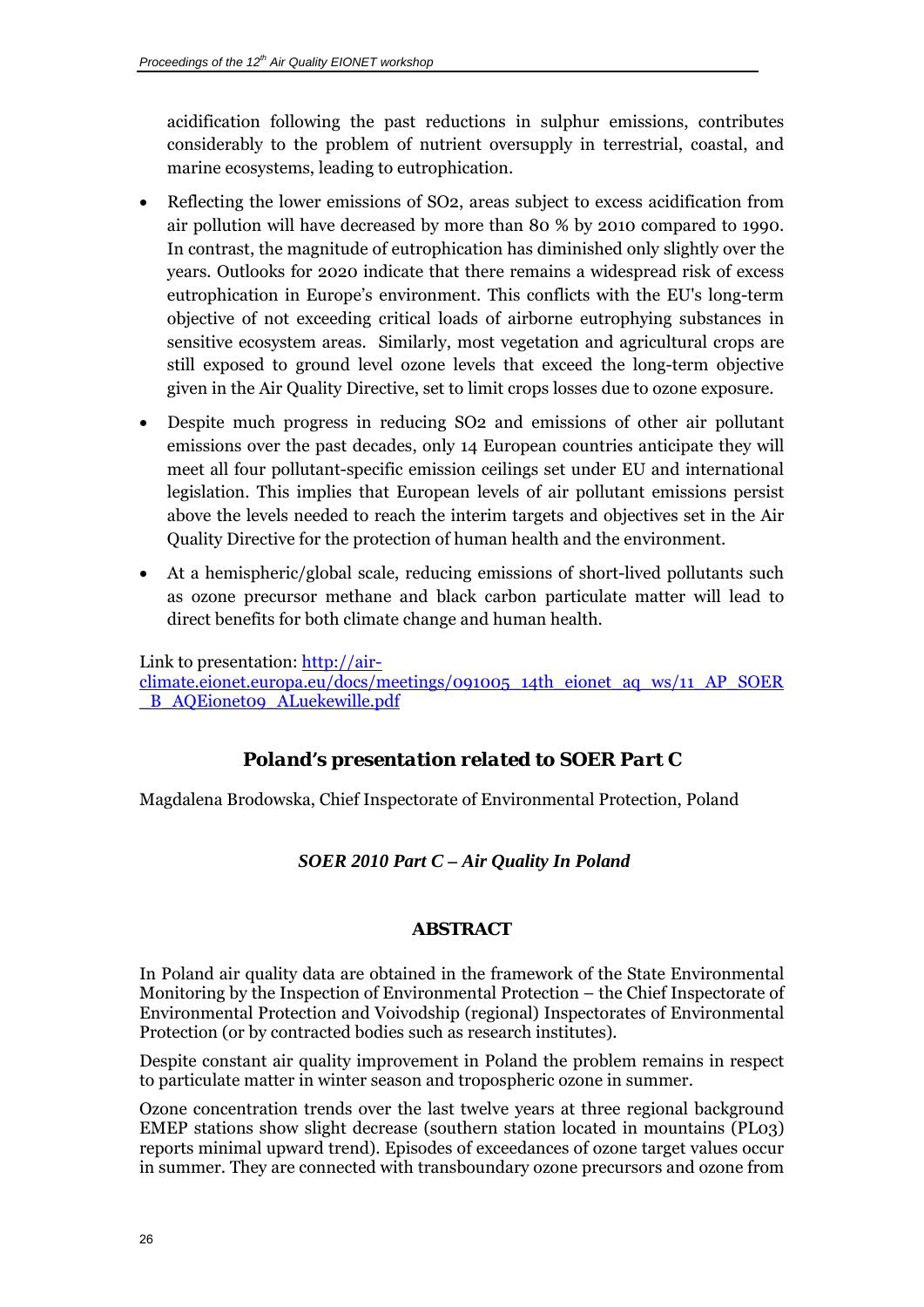<span id="page-26-0"></span>southern and southwestern Europe. Rare episodes of exceedances of information threshold result from noticeable contribution of local emission sources.

In Poland in period 2004-2007 exceedances of PM10 annual limit value, based on measurements, were observed at two agglomerations. More exceedances were observed in terms of daily PM10 limit value.

Based on model calculations in central part of Poland majority of PM10 comes from local sources, high contribution of transboundary PM10 is observed at Polish borders. Higher ratio of PM2.5/PM10 is observed in eastern and northeastern parts of Poland. Source apportionment exercises as well as modelling results show that the majority of PM10 comes from combustion sources in particular individual household sources (crude coal combustion). Second major source of PM is the road transport.

In few urban locations high concentrations of nitrogen dioxide occur. Concentrations of other pollutants such as sulphur dioxide, carbon monoxide, benzene or heavy metals in PM10 seem to be no longer a threat.

Despite significant economic growth, during the last decade Poland has lowered emissions of SO2, NOX and NH3. It resulted in decoupling the trend of Polish GDP from the emissions over ten-year period 1998-2007. In spite of increasing number of cars (6.5 mln more in the last decade) in 1998-2007 Poland has not experienced an increase in emissions of NOX. Emissions of SO2, NOX and NH3 with respect to Polish emission ceilings as defined in the Accession Treaty have visible downward trends (the most significant trend of emission decrease is observed for SO2).

Several mitigation measures, compliant with the EU acquis communautaire, are expected to bring air pollution decrease: permits for emissions to air, integrated permits, emission standards, fuel standards, EURO standards, increase in the use of renewable energy resources and less energy-demanding economy, investments in transport – especially rail, implementation of air quality protection programmes.

Link to presentation: [http://air](http://air-climate.eionet.europa.eu/docs/meetings/091005_14th_eionet_aq_ws/12_SOER_C_PL_AQEionet09_MBrodowska.pdf)[climate.eionet.europa.eu/docs/meetings/091005\\_14th\\_eionet\\_aq\\_ws/12\\_SOER\\_C\\_P](http://air-climate.eionet.europa.eu/docs/meetings/091005_14th_eionet_aq_ws/12_SOER_C_PL_AQEionet09_MBrodowska.pdf) [L\\_AQEionet09\\_MBrodowska.pdf](http://air-climate.eionet.europa.eu/docs/meetings/091005_14th_eionet_aq_ws/12_SOER_C_PL_AQEionet09_MBrodowska.pdf)

# *Norway's presentation related to SOER Part C*

Ingrid Strømme - The Norwegian Pollution Control Authority, Norway

### *Exposure calculations of PM10 and PM2,5 for Norway*

### **ABSTRACT**

In Norway, particulate matter (PM10 and PM2,5) and nitrogen dioxide are the most important components of local air pollution. Road traffic is the dominant source of air pollution. Road wear and continuously circulating road dust is the main source for coarser particles (particles  $>2.5$  and  $<10 \mu$ m, PM10) in Norway, while combustion from mobile sources and stationary sources such as domestic wood burning in stoves are the main sources for finer particles ( $\langle 2,5 \mu m, PM2,5 \rangle$ ). The annual mean levels for PM2,5 lie about 10-12  $\mu$ g/m3 in the largest cities.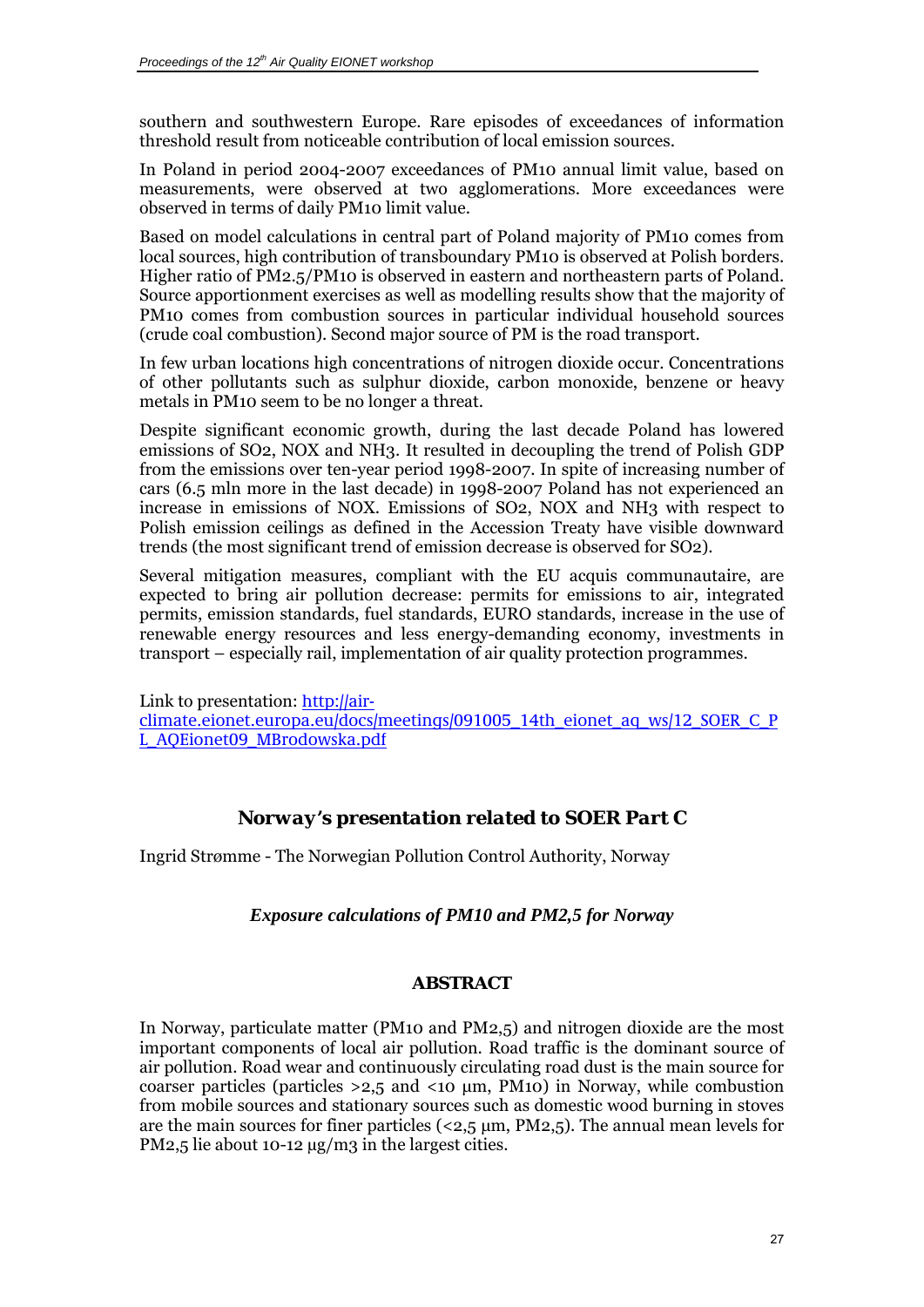<span id="page-27-0"></span>Exposure calculations modelled in AirQUIS demonstrate that the levels of PM (PM10 and PM2,5) in Oslo will be reduced substantially by 2020. This is mainly due to large reduction in exhaust emission from vehicles and domestic wood burning caused by a change to cleaner ovens. Modelling results shows that in 2020 only 8% of the population in Oslo will be exposed to levels up to 10µg/m3.

Evaluation of abatement measures demonstrates that an increase in non-studded winter tyres will have a large effect on the concentration levels of PM10. This abatement measure will also have an effect of PM2,5. Installation of "end of pipe" electrostatic precipitation and oxidation device for household will have a lower effect of reducing PM2,5.

However, evaluation of the model predicted concentration against local air measurement shows that the model somewhat underestimate the concentration levels. This might be due to difficulties in modelling suspension of road particles.

Link to presentation: [http://air](http://air-climate.eionet.europa.eu/docs/meetings/091005_14th_eionet_aq_ws/13_SOER_C_NO_AQEionet09_PM10PM2.5_IStromme.pdf)[climate.eionet.europa.eu/docs/meetings/091005\\_14th\\_eionet\\_aq\\_ws/13\\_SOER\\_C\\_N](http://air-climate.eionet.europa.eu/docs/meetings/091005_14th_eionet_aq_ws/13_SOER_C_NO_AQEionet09_PM10PM2.5_IStromme.pdf) [O\\_AQEionet09\\_PM10PM2.5\\_IStromme.pdf](http://air-climate.eionet.europa.eu/docs/meetings/091005_14th_eionet_aq_ws/13_SOER_C_NO_AQEionet09_PM10PM2.5_IStromme.pdf)

# *Austria's presentation related to SOER Part C*

Wolfgang Spangl - Umweltbundesamt Austria, Dept. for Air Quality and Energy

*State of Environment Report Part C – Air Quality in Austria* 

### **ABSTRACT**

Limit and target values as well as information and alert thresholds for PM10, NO2 and Ozone are exceeded in large parts of Austria in the last decade. High emissions in urban areas, transboundary (long-range) transport in the extra-alpine regions, and adverse dispersion conditions in Alpine valleys and basins as well as south-east of the Alps are the major factors for PM10 LV exceedances.

There are strong inter-annual variations in PM10 levels due to meteorological conditions, the situation in winter being a key factor for LV exceedances. 2003 was affected by frequent transport of air masses from eastern Europe, 2006 by frequent low wind speed situations. 2007, 2008 – and very likely 2009 – show low PM10 levels due to more frequent advection of oceanic air masses.

NO2 limit value exceedances occur at traffic sites, both urban and near motorways. Despite decreasing NOx levels, NO2 concentrations have increase at traffic sites in recent years due to a distinct increase of primary NO2 emissions from Diesel cars with oxidation catalysts.

Ozone target values are exceeded throughout Austria. Except in the region around Vienna, where regional photochemical ozone formation plays a significant role, the observed ozone levels reflect a large-scale background and transport.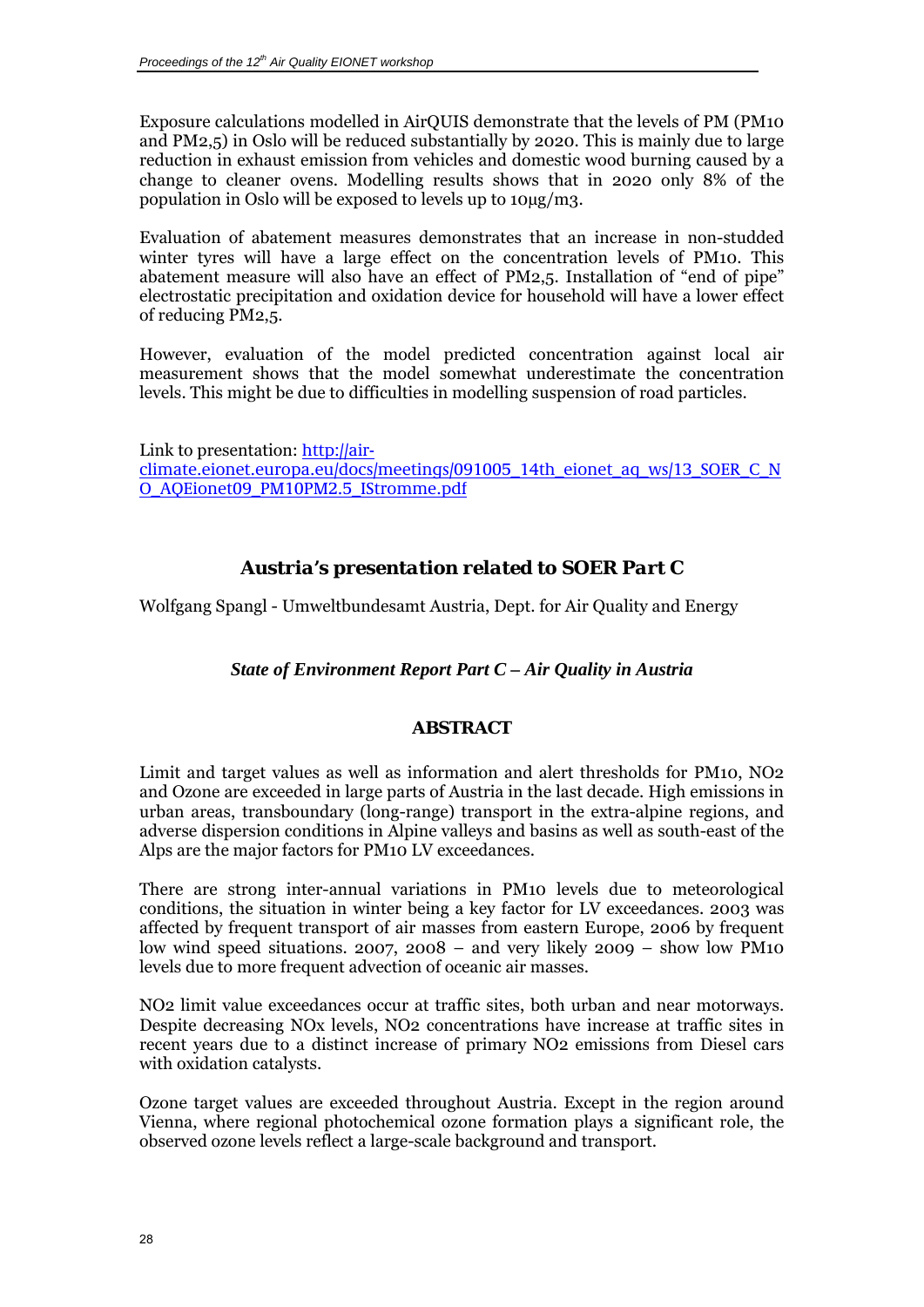<span id="page-28-0"></span>There is no clear trend to be observed, but strong inter-annual variations, 2003 being the highest polluted year. 2009 will be very likely the least polluted one since monitoring started two decades ago.

Link to presentation: [http://air](http://air-climate.eionet.europa.eu/docs/meetings/091005_14th_eionet_aq_ws/14_SOER_C_AT_AQEionet09_WSpangl.pdf)[climate.eionet.europa.eu/docs/meetings/091005\\_14th\\_eionet\\_aq\\_ws/14\\_SOER\\_C](http://air-climate.eionet.europa.eu/docs/meetings/091005_14th_eionet_aq_ws/14_SOER_C_AT_AQEionet09_WSpangl.pdf) [\\_AT\\_AQEionet09\\_WSpangl.pdf](http://air-climate.eionet.europa.eu/docs/meetings/091005_14th_eionet_aq_ws/14_SOER_C_AT_AQEionet09_WSpangl.pdf)

# *Germany's presentation related to SOER Part C*

Arno Graff - Umweltbundesamt Germany

*Some Aspects on Air Quality in Germany related to SOER*

*Arno Graff, Susan Klose Umweltbundesamt Germany Wörlitzer Platz 1, 06844 Dessau-Roßlau* 

#### **ABSTRACT**

We have reported on "AIR QUALITY TRENDS IN GERMANY - PM10, NO2 AND OZONE 1995-2007" in Germany during 13th EIONET meeting in Bruges. The contribution to the 14th EIONET meeting now was the presentation of a deeper analysis of German air quality data.

For evaluating annual mean trends of nitrogen dioxide, PM10 and ozone concentrations data from a dense, but [spatiotemporall](http://dict.leo.org/ende?lp=ende&p=thMx..&search=spatiotemporal)y inhomogeneous monitoring network are used. As this [inhomogeneity](http://dict.leo.org/ende?lp=ende&p=thMx..&search=inhomogeneity) may influence the evaluation of trends, data originating from continuously measuring stations and all available stations are compared within three characteristic pollution regimes (urban-near traffic, urban background and rural background). As a result, urban-near traffic annual mean time series should only be evaluated by using data from continuously measuring stations.

Considering the air quality, the mean NO2 time series within the category urban-near traffic showed no significant trend, PM10 showed a significantly falling trend, ozone a significantly rising trend. Within urban background PM10 and NO2 concentrations decreased significantly, ozone concentrations increased. Rural background measurements show a falling NO2 trend, PM10 and ozone concentrations show no trend at all.

Link to presentation: [http://air](http://air-climate.eionet.europa.eu/docs/meetings/091005_14th_eionet_aq_ws/meeting091005.html)[climate.eionet.europa.eu/docs/meetings/091005\\_14th\\_eionet\\_aq\\_ws/meeting0910](http://air-climate.eionet.europa.eu/docs/meetings/091005_14th_eionet_aq_ws/meeting091005.html) [05.html](http://air-climate.eionet.europa.eu/docs/meetings/091005_14th_eionet_aq_ws/meeting091005.html)

# *Discussion, first part of Session 4*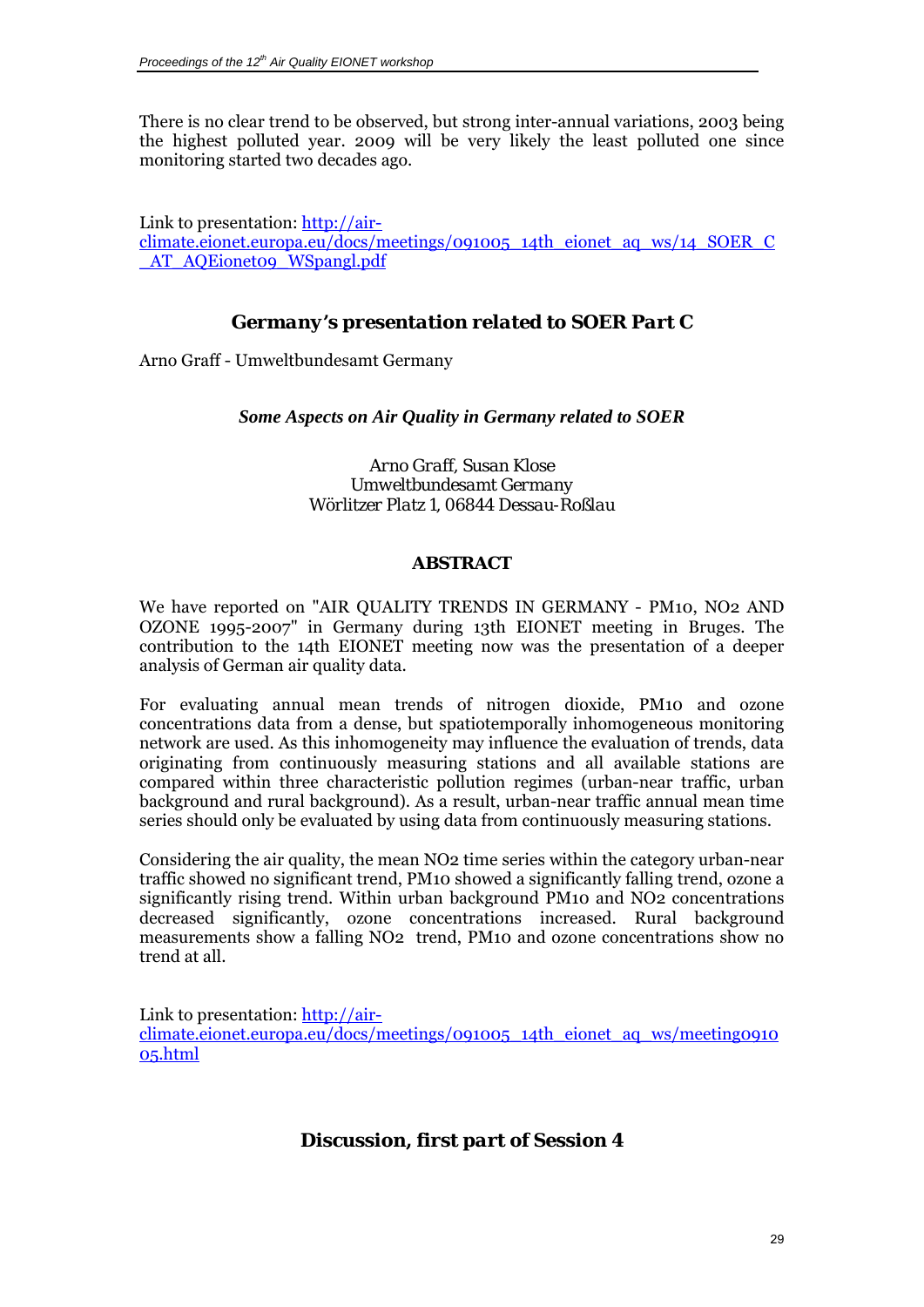<span id="page-29-0"></span>The 2008's reduction in PM10 exceedances in Germany is mostly due to meteorological conditions. Even if emission reductions have contributed to improved AQ levels, it's influence is less significant than the meteorological influence. Higher NOx emissions and higher NO2/NO ratio may be the reasons for increased O3 measured at traffic stations. Never-the-less, past O3 exceedances, have not been so significant lately. Since 2000 there has been a decrease of ozone peak values, but an increase in ozone mean values.

Unclear if member states have taken into account the 2020 targets on their SOER outlook reports. It would be interesting to see the consequences of the renewable energy plans have on air quality and to analyze air quality measures efficiency per sector.

It would also be interesting to check the links between MS SOER reporting and the AQ monitoring /questionnaire reporting. EEA will send the SOER first draft to the MS for comments in the middle of October.

# *Inputs from the PROMOTE / MACC projects - GMES Atmosphere Services*

Laurence Rouil - INERIS Institut National de l'Environnement Industriel et des Risques, France

### **ABSTRACT**

Reinforced modelling capacities are nowadays developed in the field of air quality, by the member states to improve their own AQ monitoring strategies, and within the framework of the GMES projects related to Atmospheric services (PROMOTE, GEMS, MACC). On the other side, near real time (NRT) observation data become available for the whole air quality community thanks to gather and exchange experiments similar to the "OzoneWeb" project led by the EEA, or to agreements established under the GMES umbrella.

Combining both model results and NRT observations, using data assimilation techniques, allows to establish sophisticated air quality maps where:

- 1) the model error, compare to measurements, is minimum at the monitoring station locations;
- 2) the spatial distribution of concentration fields is well described by the models.

This approach results in the so-called "analysed maps" which are powerful tools for understanding the development of air pollution episodes, and raising awareness of the general public and policy makers.

The future GMES atmospheric services aim at promoting and disseminating such products. How they can be elaborated, evaluated and distributed is discussed in the presentation.

Link to presentation: [http://air-](http://air-climate.eionet.europa.eu/docs/meetings/091005_14th_eionet_aq_ws/meeting091005.html)

[climate.eionet.europa.eu/docs/meetings/091005\\_14th\\_eionet\\_aq\\_ws/meeting0910](http://air-climate.eionet.europa.eu/docs/meetings/091005_14th_eionet_aq_ws/meeting091005.html) [05.html](http://air-climate.eionet.europa.eu/docs/meetings/091005_14th_eionet_aq_ws/meeting091005.html)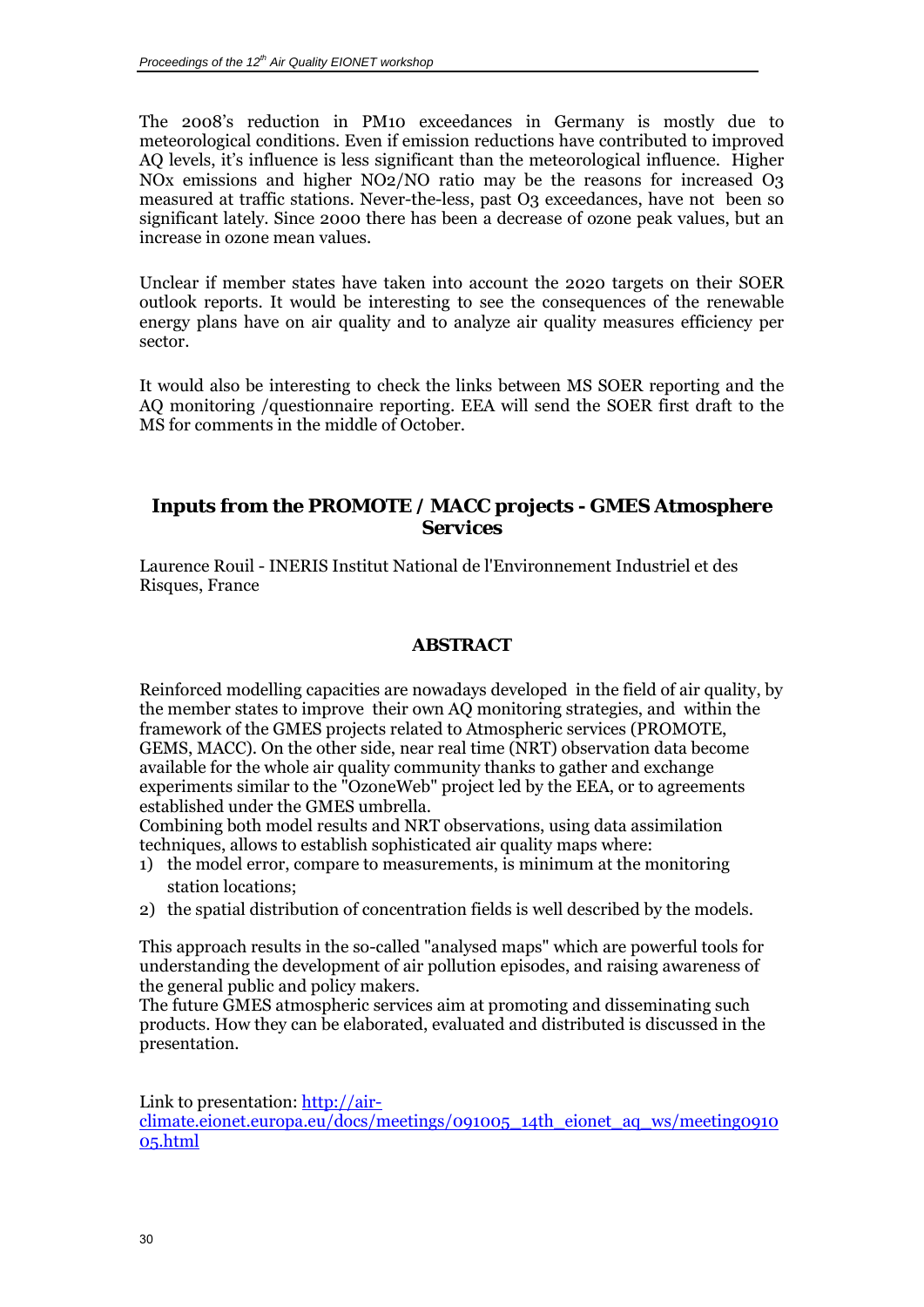# *Discussion, second part of Session 4*

<span id="page-30-0"></span>The MACC produces a NRT analysis of AQ in Europe, based on NRT data and modeling. It may be used to analyze episodes, for the reporting to the EC on exceedances. It is a complementary approach to the ETC/ACC AQ mapping, which is not in NRT.

It is difficult to treat the differences in PM measurements across Europe, due to inconsistent or different use of correction factors across countries.

The GMES core services are not focused on cities, but doing the modeling on regional scales using 50 or 25 km resolution, depending on the resolution of boundary conditions and meteorological data. The resolution is planned to be improved in the future, especially when the ECWMF will provide their meteo data and boundary conditions on 25 km resolution. The resolution of reported emissions is another limiting factor, and there are initiatives to improve the emission resolution at European scale. By 2012 an improved modeling system, with a resolution down to 10 km, is expected. Modeling on finer resolution over urban areas will be done by downstream activities, done by national/local experts. But it is necessary to work together to couple the systems in order to get down to a better resolution on the cities level. There is a project on this called PASODOBLE.

The 6 models used by MACC for the ensemble modelling have been selected based on intercomparison exercices and operational skills. MACC considers that the used models are state of the art. There are dedicated teams working on model improvements. The development foreseen is dedicated to the assimilation techniques.

Airwatch uses the services provided by PROMOTE/MACC.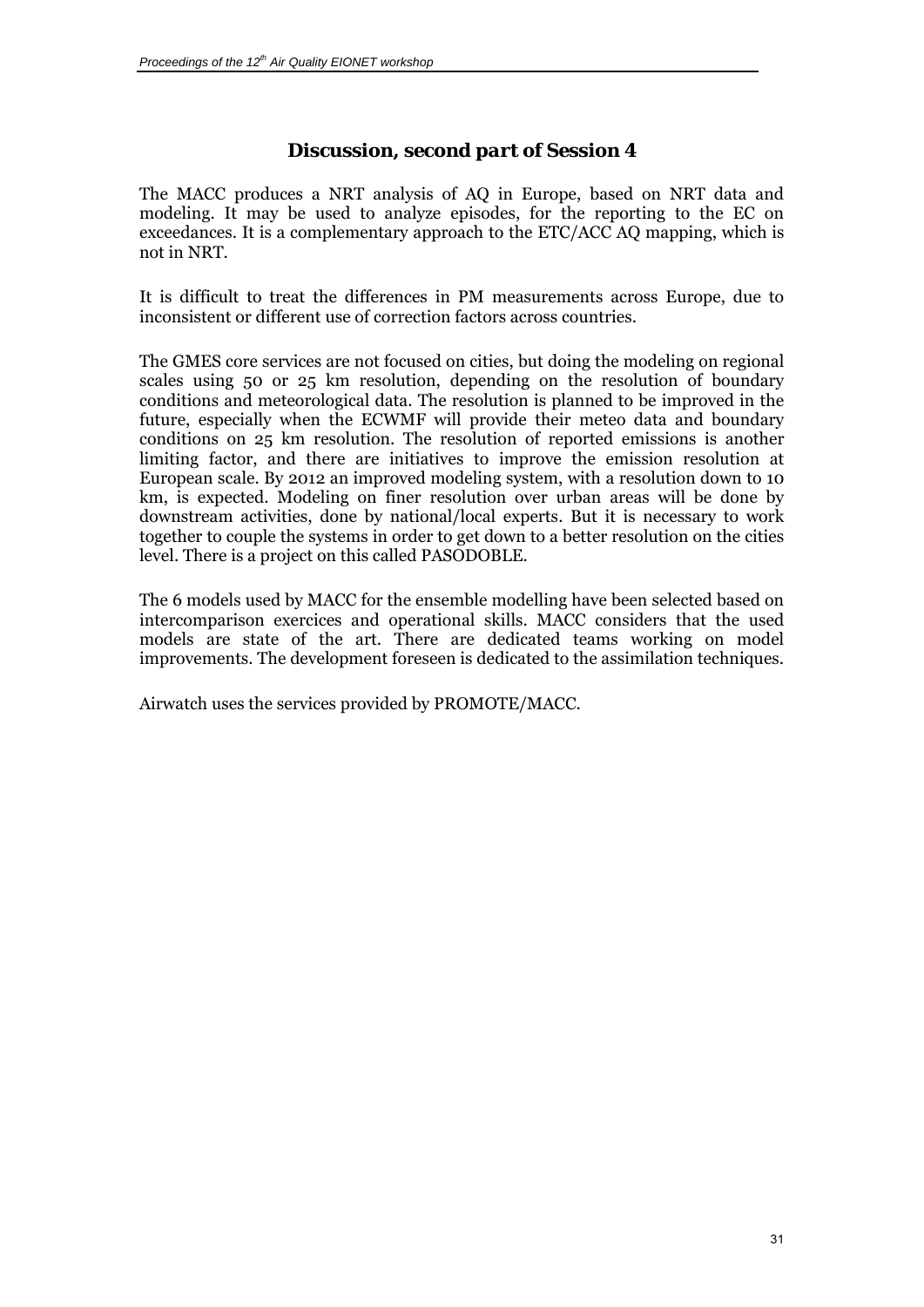# <span id="page-31-0"></span>**SESSION 5 AIR QUALITY INDICATORS AND INDICES**

### *Session chair: Peder Gabrielsen, EEA*

# *Discussion paper on air quality indicators*

Frank de Leeuw – Netherlands Environmental Assessment Agency (PBL), ETC/ACC

### *Indicators on Urban Air Quality - A review of current methodologies*

Frank de Leeuw<sup>1</sup>, Jaroslav Fiala<sup>2</sup> 1 Netherlands Environmental Assessment Agency (PBL) P.O. Box 303 NL-3720 AH Bilthoven The Netherlands.<br>2 Czech Hydrometeorological Institute, K Myslivně 3/2182, 708 00 Ostrava-Poruba Czech Republic

### **ABSTRACT**

Various international bodies (EC, EEA, Eurostat, WHO) use different sets of indicators to follow the development of the air quality in European urban areas. In this presentation we discuss three main indicators at the European level (Structural Indicator, Urban Audit indicators and the Core Set of Indicators): similarities and differences in objectives, in methodologies and in assumptions for calculation of indicator value and the differences in input data will be discussed.

Recommendations on streamlining the input requirements of the indicators and on the presentation of the indicators will be given. Possible extension of the indicator with PM2.5-results is discussed.

Following the DPSIR-chain the current indicators are typical state indicators: ambient concentration levels are presented. Options to develop an impact indicator, that is, giving information on the health impact attributable to air pollution will be discussed.

Link to presentation: [http://air](http://air-climate.eionet.europa.eu/docs/meetings/091005_14th_eionet_aq_ws/meeting091005.html)[climate.eionet.europa.eu/docs/meetings/091005\\_14th\\_eionet\\_aq\\_ws/meeting0910](http://air-climate.eionet.europa.eu/docs/meetings/091005_14th_eionet_aq_ws/meeting091005.html) [05.html](http://air-climate.eionet.europa.eu/docs/meetings/091005_14th_eionet_aq_ws/meeting091005.html)

# *Status FAIRMODE guidance document, use of AQ modelling under AQ directive*

Bruce Denby – Norwegian Institute for Air Research (NILU), ETC/ACC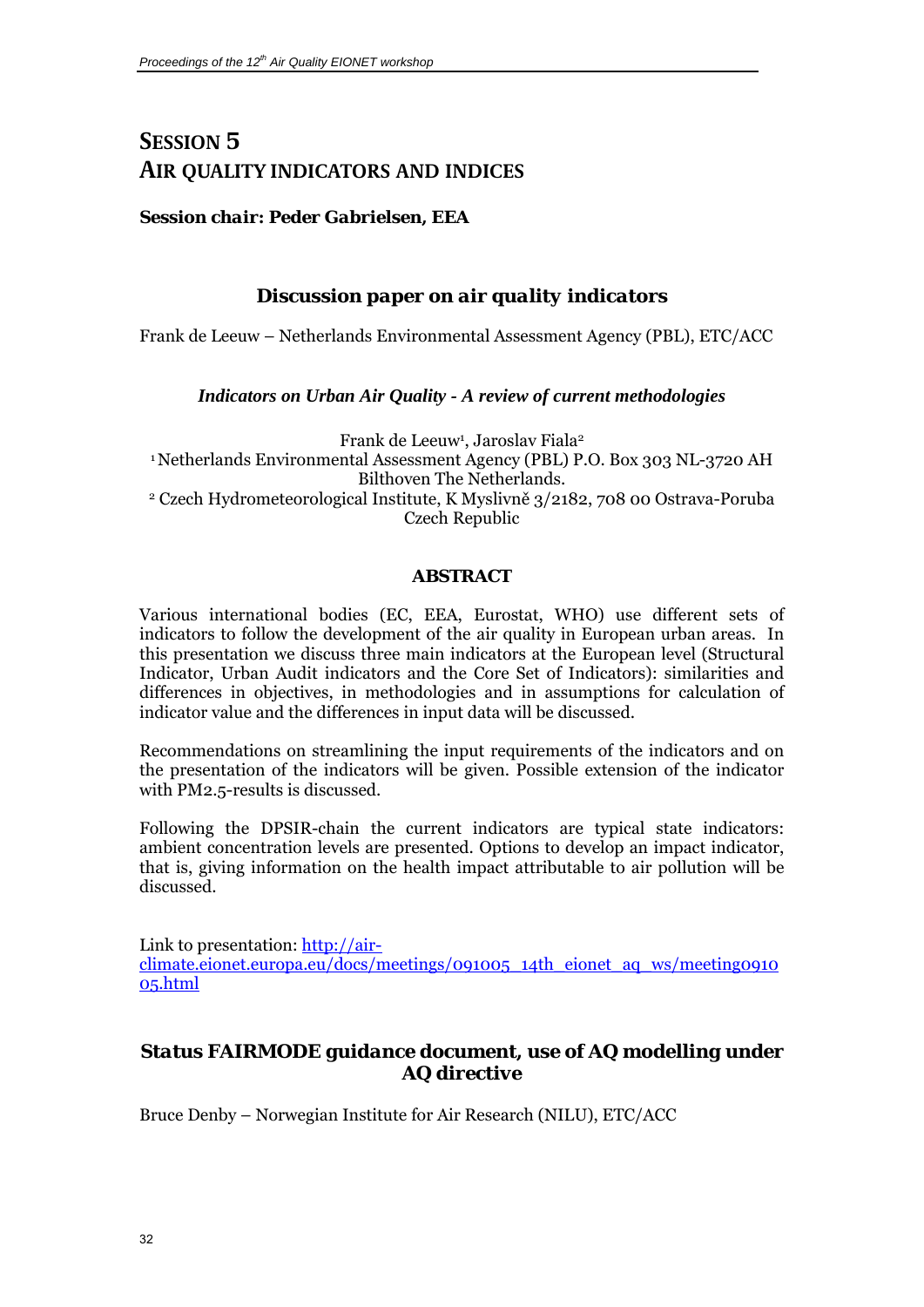## **ABSTRACT**

<span id="page-32-0"></span>A modelling guidance document is currently under development as part of the activities of FAIRMODE (The forum for air quality modeling in Europe, <http://fairmode.ew.eea.europa.eu/>). This document, entitled 'Guidance on the use of models for the European air quality directive' is intended as a focal point for modeling activities related to the European air quality directive and provides descriptions, interpretations, links, references and good practice examples for air quality modelling.

The document will be finalized by the end of 2009 and is currently in its second draft form. The presentation is intended to inform, encourage participation in the documents development and to promote its use within the air quality community.

Link to presentation: [http://air](http://air-climate.eionet.europa.eu/docs/meetings/091005_14th_eionet_aq_ws/18_FAIRMODE_AQEionet2009_BDenby.pdf)[climate.eionet.europa.eu/docs/meetings/091005\\_14th\\_eionet\\_aq\\_ws/18\\_FAIRMO](http://air-climate.eionet.europa.eu/docs/meetings/091005_14th_eionet_aq_ws/18_FAIRMODE_AQEionet2009_BDenby.pdf) [DE\\_AQEionet2009\\_BDenby.pdf](http://air-climate.eionet.europa.eu/docs/meetings/091005_14th_eionet_aq_ws/18_FAIRMODE_AQEionet2009_BDenby.pdf)

# *Discussion Session 5*

WHO suggested that here should be an indicator accessing effectiveness of mitigation measures, as indicators should be a mean for policy makers to check the quality and effectiveness of their policies. There is a currently running project, PRONET, covering 25 MS to Municipality level, identifying and accessing pollution reduction measures. The information generated by this project should be linked to Airbase data and should provide advice to countries and policy makers.EEA and/or ETC-ACC is invited to participate in the 'Pronet' workshop in Brussels (3 November 2009).

ETC/ACC and EEA will have a workshop with stakeholders to discuss AQ indicators in 2010. In addition to the necessary AQ indicators, ETC/ACC proposes to consider effect indicators, like on health, and eventually also a "response indicator", as suggested by WHO.

Quality assurance of models is not part of the Modelling Guidance Document. The FAIRMODE activities under working group 2 (lead by JRC) are leading the discussion on quality assurance and fitness for purpose of models used by the MS for AQ management.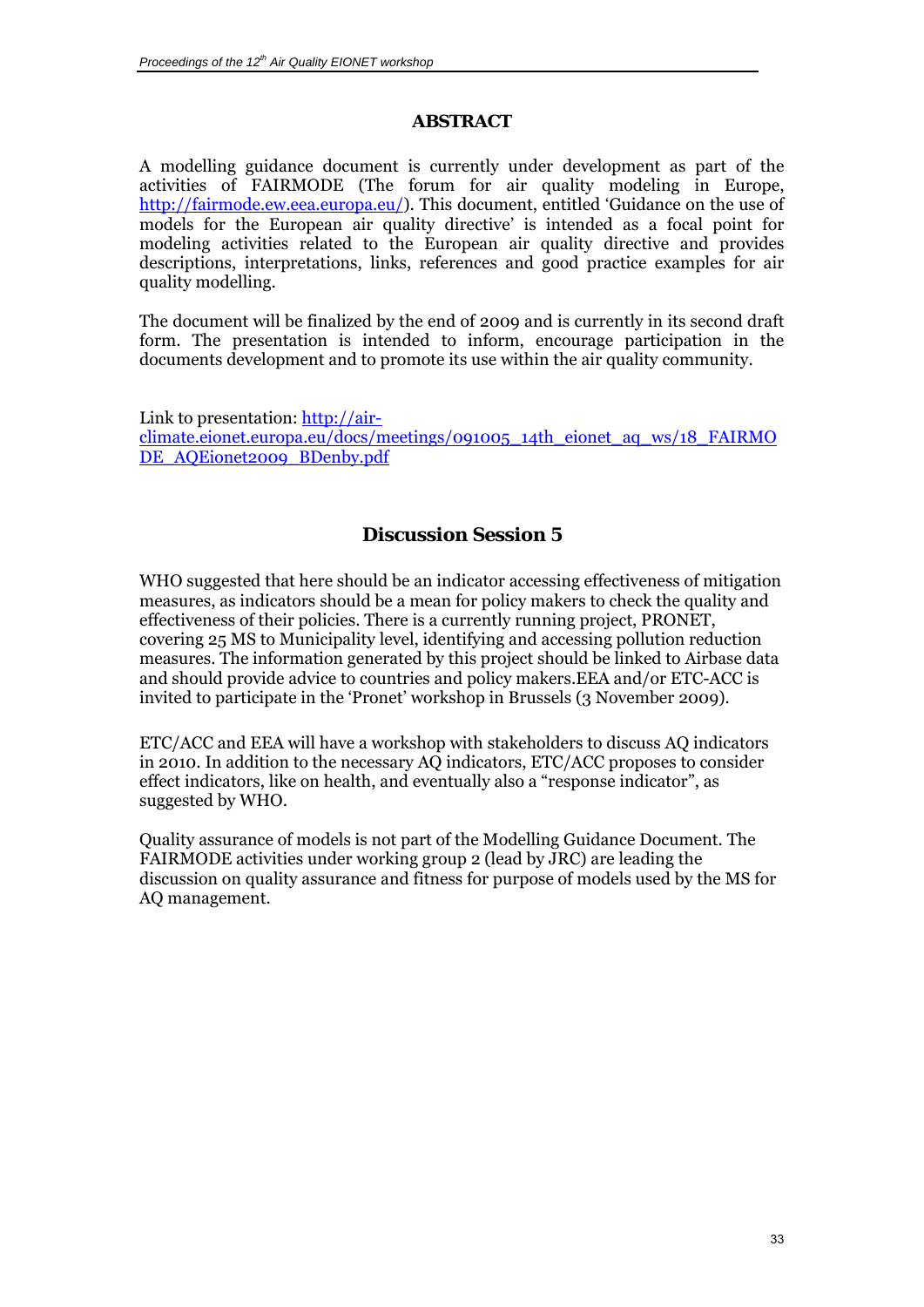# <span id="page-33-0"></span>**SESSION 6A AIR QUALITY DIRECTIVE AND DATA FLOWS**

### *Session chair: Anke Lükewille, EEA*

# *Update on the Directive on Ambient Air Quality and Cleaner Air for Europe, status of the implementation*

Alessandro Bertello– European Commission, DG-ENV

### **ABSTRACT**

The new **Directive 2008/50/EC[1](#page-33-0)** of the European Parliament and of the Council of 21 May 2008 on Ambient Air Quality and Cleaner Air for Europe (AQD) entered into force on 11 June 2008. It merges and streamlines existing legislation with the exception of Directive  $2004/10/\overline{EC}$  (the 4<sup>th</sup> daughter directive); clarifies treatment of contribution from natural sources, sets new air quality objectives and associated assessment requirements for  $PM_{2.5}$  (fine particles) and provides, under conditions, more time to comply with  $PM_{10}$ ,  $NO_2$  and benzene limit values (time extension).

Time extension exercise is now being implemented, in order to provide some indications of the complexity and on the dimension of the process some data related to PM10 requests for derogation are reported below:

- 329 zones in 23 Member States were in exceedance in 2007 for the PM10 daily
- Ireland, Finland and Luxemburg complied with the LV
- Lithuania was in compliance with the PM10 daily LV after deduction of contribution from resuspension after winter sanding/salting of roads (Article 21 of Directive 2008/50/EC, Article 5(5) of Directive 1999/30/EC)
- 18 MS notified to date for 308 zones, it should be noted that a notification may not include all the zones in exceedance in a Member State, several notifications was received from Germany, Spain and Italy – hence more than one decision will be taken for these MS). The Netherlands was first to notify – July 2008
- Estonia, Malta, Romania, Slovenia and Sweden have not notified
- Decisions have been taken for 13 MS to date (NL, AT, BE, DE, DK, EL, ES, FR, HU, SK CZ, LV, IT)
- Further decisions are going to be taken in autumn, up to January 2009 ( PT, DE, ES, PL, UK, BG, CY, IT)
- To date only two MS submitted a notification for a postponement of the NO2 LV (NL, HU).

The Commission, supported by external consultants (a consortium between UBA Austria and AEA Technologies), assessed for each zone the fulfilment of the following 3 conditions set by the new air quality directive:

• All appropriate measures have been taken at national, regional and local level to achieve compliance by the initial attainment date, i.e. 2005 or 2010

l 1 OJ L 152, 11.6.2008, p.1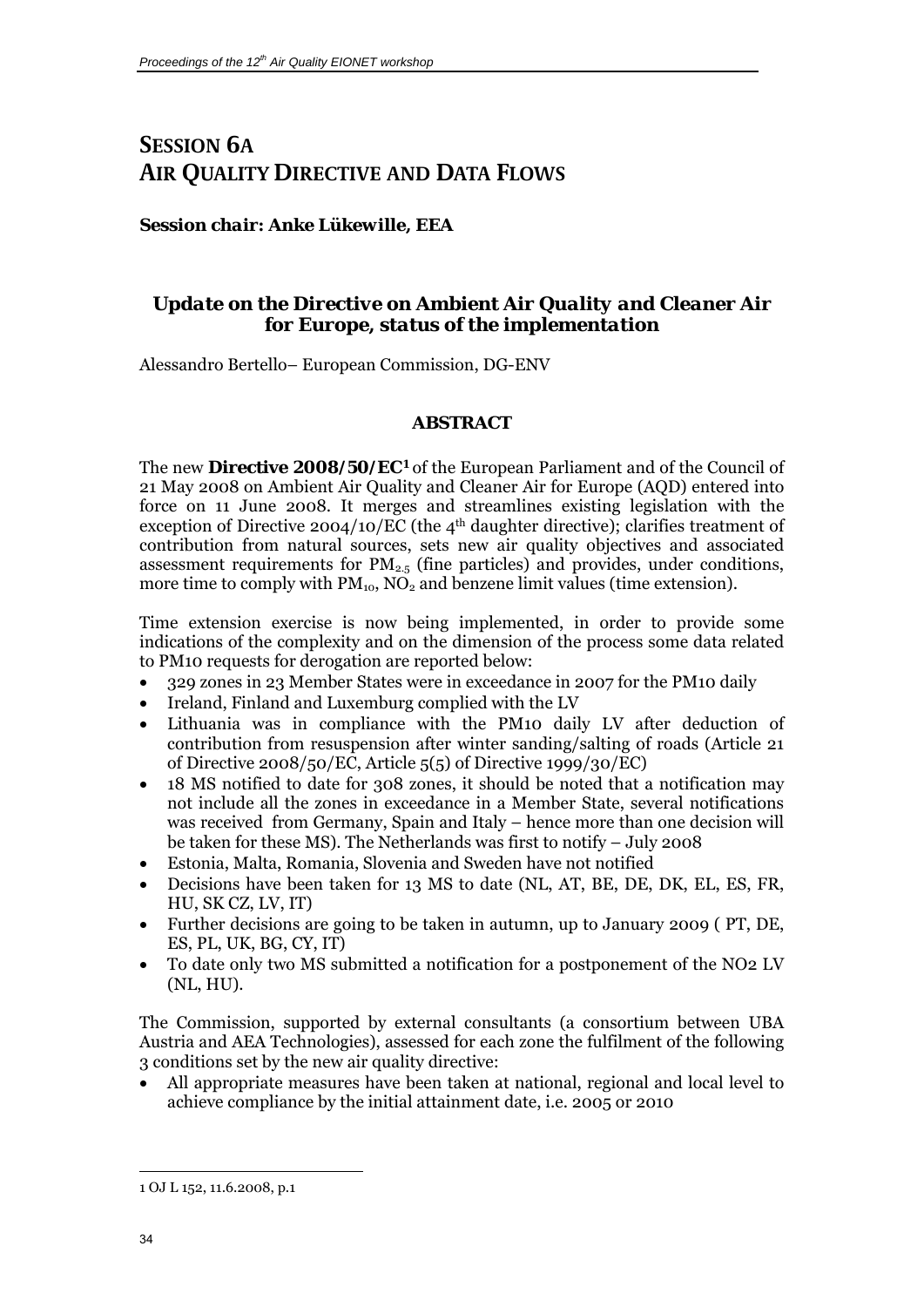- For PM10 there should be causality between exceedances and the occurrence of one or more of the following factors: Site specific dispersion characteristics, Adverse climatic conditions, Transboundary contributions
- Compliance with the limit values will be achieved by the new deadline, i.e. June 2011 for PM10 and 1 January 2015 at the latest for NO2 or benzene.

Precise criteria have been set for each condition in order to carry out reproducible assessments and to insure equal treatment between the different notifications.

Where the assessment shows that the conditions are satisfied the exemption will apply until June 2011. It should be noted that exemptions will apply to the air quality zones as it was assessed – this means that the area covered by the exemption corresponds to the zone as it was defined in the reference year indicated in the notification and specified in the Decision. If the zone, for instance, has been merged with other zones in subsequent years it does not mean that those zones will benefit from the exemption as well. Hence the reporting during the exemption period will have to be maintained for the "reference year zone".

The Commission expects that in the exempt zones, the measures indicated in the Forms and the air quality plans are implemented and that there is an appropriate follow-up of the implementation of the Air Quality plans during the exemption period. The Commission will follow closely that  $LV +$  margin of tolerance is not exceeded in the exemption period.

In the decisions objections are raised in respect of several zones on the following grounds:

- Information is missing for a full assessment
- The information was sufficient and a full assessment was possible, however one or several conditions have not been satisfied
- Compliance with limit values already achieved an exemption is only granted if there is a need for more time to achieve compliance. A derogation is nott a permission to pollute or to increase concentration levels

On the basis of the above criteria this is the summary of the 13 decisions taken until now

*No objection:* 

- 25 zones are exempt from applying the daily PM10 limit value (NL, AT, DE, HU, IT, CZ).
- 4 zones are exempt from applying the annual PM10 limit value but not the daily (HU, IT).

*Objections raised in respect of AT, BE, DK, EL, ES, FR, HU, SK, IT, CZ, LV as follows:* 

- 1st condition: 35 zones because the condition is not satisfied in 7 zones, and not sufficiently substantiated in 28 zones;
- 2nd condition: 57 zones because the condition is not satisfied in 4 zones, and not sufficiently substantiated in 53 zones;
- 3rd condition: 126 zones because the condition is not satisfied in 4 zones, and not sufficiently substantiated in 122 zones

*Compliance has been achieved in 46 zones:* 

- 29 zones comply with the annual limit value
- 17 zones comply with the daily limit value

The time extension exercise and in particular the big number of objections raised on the 3rd condition have shown that in many Member States there are weak points in the air quality management, in particular as regards the estimation of the impact of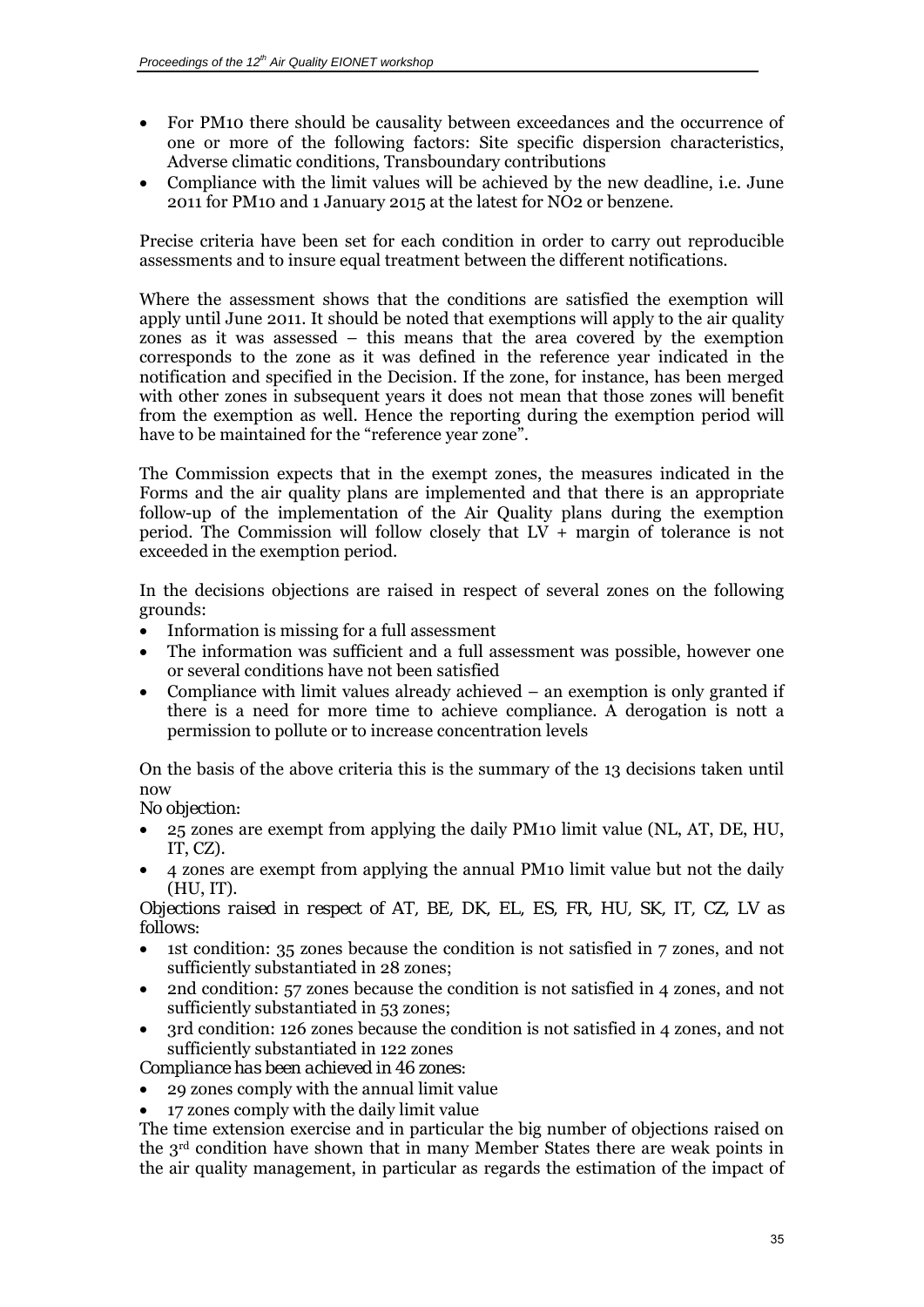<span id="page-35-0"></span>abatement measures and the related projection of air quality levels. There is now an increasing awareness of the need to take action and in particular to improve the tools used for air quality management and planning.

New and updated air quality plans are also being adopted at different levels of governance and the general impression is that the quality of the plans has improved significantly compared to those communicated to the Commission in previous years. Other implementation issues of directive 2008/50/EC are following the scheduled agenda.

Draft guidelines for:

- demonstration and subtraction of exceedances attributable to natural sources  $- Art 20 (3)$
- determination of contributions from the re-suspension of particulate following winter –sanding or -salting or roads Art 21(5)
- agreements on setting up common measuring stations for PM2.5 measurement at rural background station Art 6(5)

have been submitted for comment and reviewing to the working group for implementation under the air quality committee.

A Guidance document on the demonstration of equivalence is already published on the Commission website at the following address: <http://ec.europa.eu/environment/air/quality/legislation/assessment.htm>

Link to presentation: [http://air-](http://air-climate.eionet.europa.eu/docs/meetings/091005_14th_eionet_aq_ws/19_nAQD_CAFE_status_AQEionet09_ABertello.pdf)

[climate.eionet.europa.eu/docs/meetings/091005\\_14th\\_eionet\\_aq\\_ws/19\\_nAQD\\_CA](http://air-climate.eionet.europa.eu/docs/meetings/091005_14th_eionet_aq_ws/19_nAQD_CAFE_status_AQEionet09_ABertello.pdf) [FE\\_status\\_AQEionet09\\_ABertello.pdf](http://air-climate.eionet.europa.eu/docs/meetings/091005_14th_eionet_aq_ws/19_nAQD_CAFE_status_AQEionet09_ABertello.pdf)

# *Discussion Session 6A*

PM10 limit values attainment in 2011 means that the annual average LV of 40  $\mu$ g/m<sup>3</sup> must not be exceeded in 2011 and the daily average LV of 50 µg/m3 must not be exceeded from June 2011.

The Netherlands have been granted attainment time extension and should have been included in the list of countries.

It may be difficult to evaluate the accuracy of the MS estimates in their requests for time extensions. The EC expects in this respect guidance and information on the definition of model accuracy from FAIRMODE. In terms of evaluating the effect of the mitigation measures, the EC would like to see more source apportionment studies done by the MS, in order to have a better understanding of the sources of the problem and therefore a better mitigation strategy, where the impact of measures is better known. On the other hand, source apportionment is quite expensive and it is therefore not easy to have indicators on the effectiveness of measures.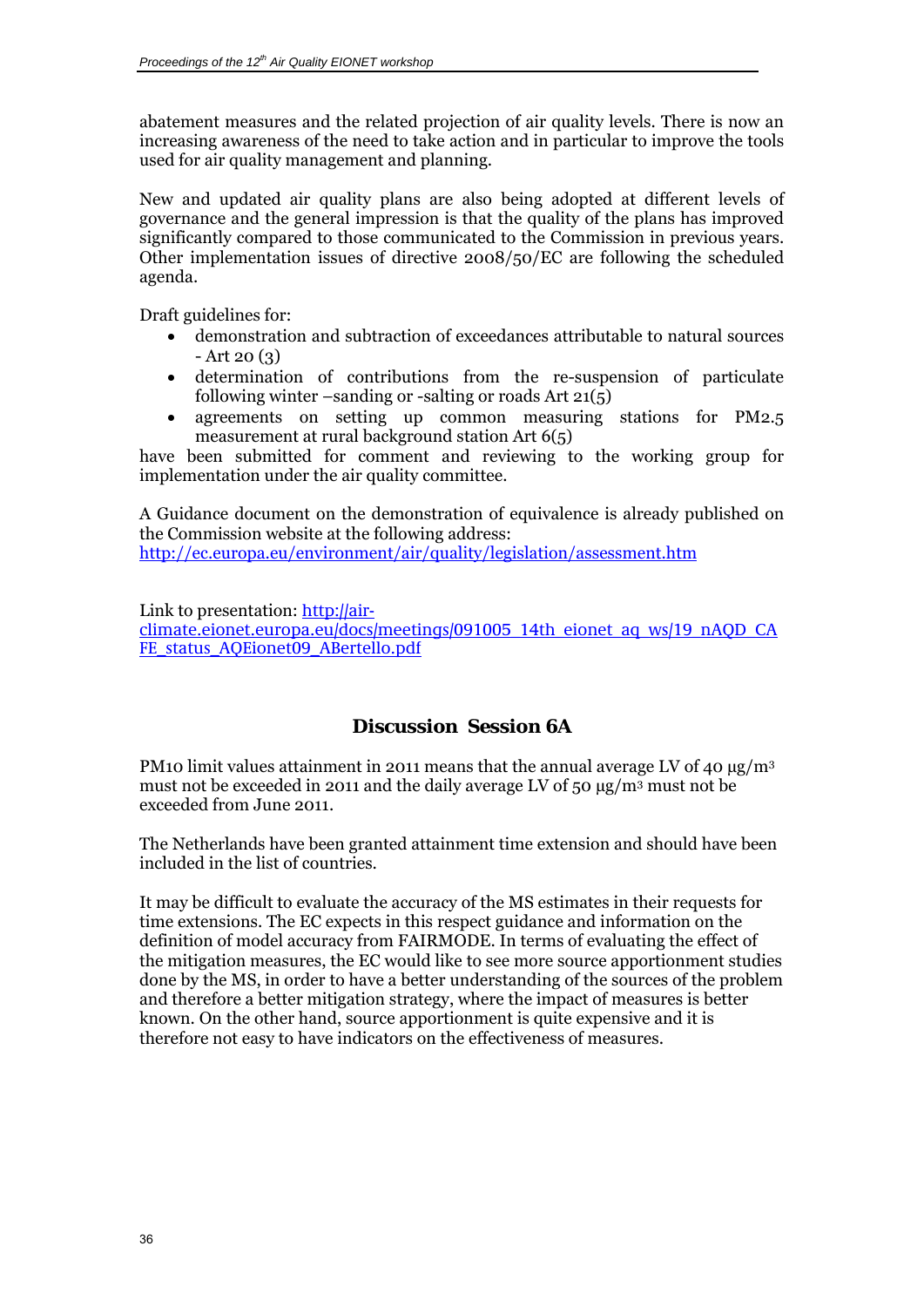# <span id="page-36-0"></span>**SESSION 6B AIR QUALITY DIRECTIVE AND DATA FLOWS**

#### *Session chair: Tim Haigh, EEA*

### *CAFE/SEIS/INSPIRE project overview*

Jean Dusart - European Commission, Joint Research Centre Institute for Environment & Sustainability, Spatial Data Infrastructures Unit Via E. Fermi, 2749, I-21027 Ispra (VA), Italy

#### **ABSTRACT**

As technical coordinator of the INSPIRE Directive, the JRC has launched last year a tender procedure for linking the current and future legal reporting obligations under the CAFE Directive with the INSPIRE Directive requirements. The objectives of the project are the deployment of pilot data services, exposing the potential deficiencies of the current reporting mechanisms and looking for common solutions through the renovation of current practises on air quality information management. The results should provide feedback to the Commission services, the Data Exchange Group, the European Environment Agency and the Member States taking into account experiences from different geographic areas (four countries) and levels of governance (centralised and decentralised). The presentation will set the context and present the first results of the project that should be completed by the end of 2009.

#### Concluding sentences

The project "Development and demonstration of technical IT solutions for data exchange and reporting under the CAFÉ Directive using INSPIRE services" should contribute to the finalisation of the Implementing Provisions, based on the deployment of workable test cases (prototypes) covering different geographic areas and levels of governance. The results should help highlighting potential deficiencies in the current reporting mechanisms and propose common solutions in close cooperation with the main actors of the air quality information collection (LMOs, Legally Mandated Organisations). The expected project calendar fits well with the CAFÉ Roadmap (transposition deadline 11 June 2010) and the INSPIRE Annex III data specifications work (starting early 2010) on environmental monitoring facilities.

Link to presentation: [http://air-](http://air-climate.eionet.europa.eu/docs/meetings/091005_14th_eionet_aq_ws/20_CAFE-SEIS-INSPIRE_reporting_AQEionet09_JDusart.pdf)

[climate.eionet.europa.eu/docs/meetings/091005\\_14th\\_eionet\\_aq\\_ws/20\\_CAFE-](http://air-climate.eionet.europa.eu/docs/meetings/091005_14th_eionet_aq_ws/20_CAFE-SEIS-INSPIRE_reporting_AQEionet09_JDusart.pdf)[SEIS-INSPIRE\\_reporting\\_AQEionet09\\_JDusart.pdf](http://air-climate.eionet.europa.eu/docs/meetings/091005_14th_eionet_aq_ws/20_CAFE-SEIS-INSPIRE_reporting_AQEionet09_JDusart.pdf)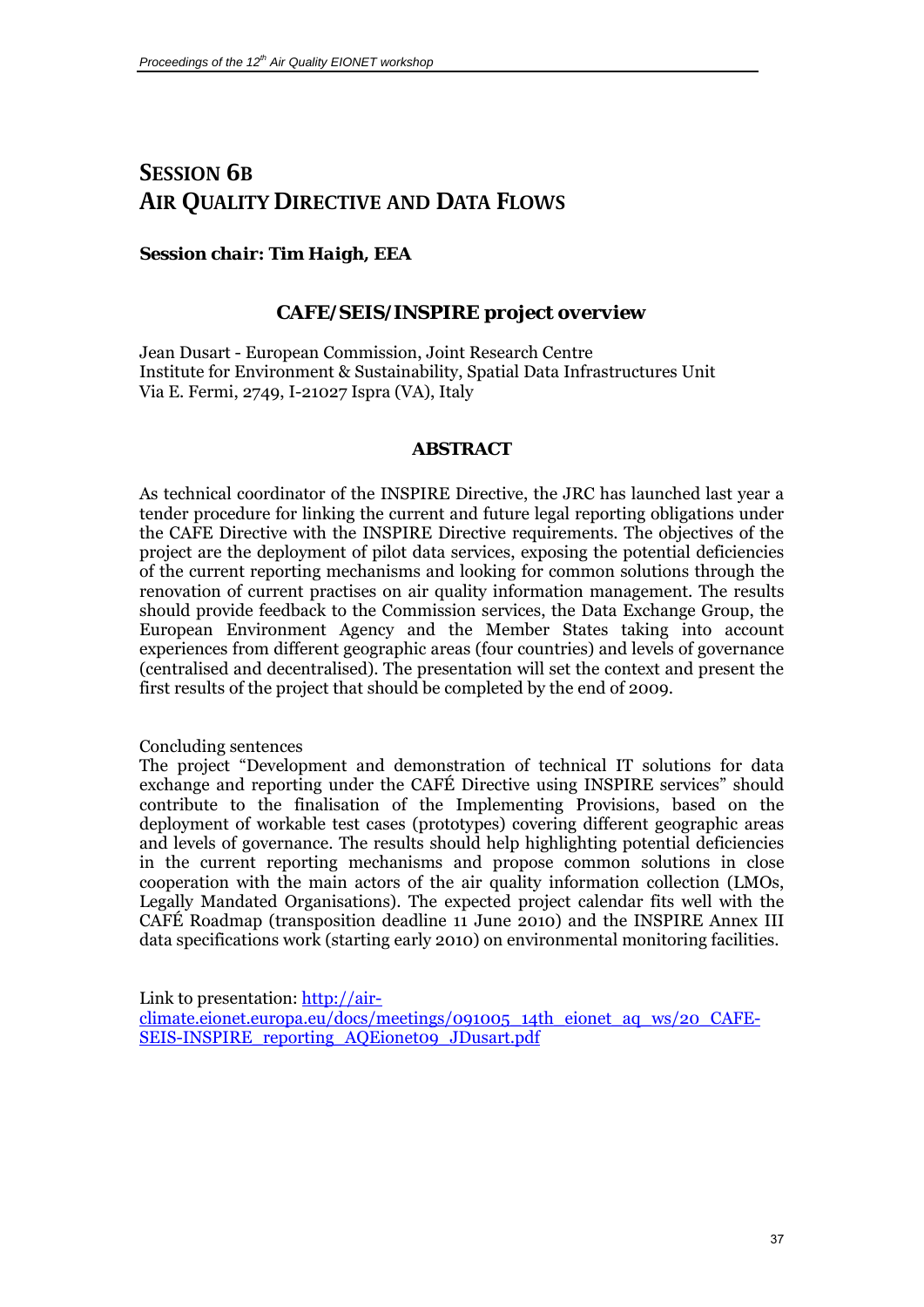# <span id="page-37-0"></span>*Cooperation of EMEP/CCC and EEA on near real-time (NRT) data*

Wenche Aas - Norwegian Institute for Air Research (NILU), Norway Chemical Co-ordinating Centre of EMEP (EMEP/CCC)

#### **ABSTRACT**

To clarify the different needs for near real time air quality (NRT AQ) data and provide recommendations on a strategy on data sharing and exchange, EEA and EMEP have carried out a feasibility study. There are clear differences in the needs. While EEA needs NRT data to inform the public and to support the EU policy cycle for air quality legislation, EMEP needs NRT AQ to improve the understanding of atmospheric processes, impacts of air pollution and their links to climate. There are some overlap in only a few parameters and sites, and for these it is necessary to ensure that duplication is avoided by re-using capacities and data.

Link to presentation: [http://air](http://air-climate.eionet.europa.eu/docs/meetings/091005_14th_eionet_aq_ws/meeting091005.html)[climate.eionet.europa.eu/docs/meetings/091005\\_14th\\_eionet\\_aq\\_ws/meeting0910](http://air-climate.eionet.europa.eu/docs/meetings/091005_14th_eionet_aq_ws/meeting091005.html) [05.html](http://air-climate.eionet.europa.eu/docs/meetings/091005_14th_eionet_aq_ws/meeting091005.html)

## *NRT data needs from the pre-operational GMES Atmospheric Core Service*

Leonor Tarrasón - Norwegian Institute for Air Research (NILU), ETC/ACC

### **ABSTRACT**

### *NRT data in the pre-operation GMES Atmospheric Service*

Leonor Tarrasón, NILU, P.O. Box 100, 2027 Kjeller, Norway

GMES is an EU initiative that stands for Global Monitoring for Environment and Security. It combines space-based satellite information with ground based in-situ observations in an Earth observation system that allows the collection of information about the planet's physical, chemical and biological systems and involves monitoring of the natural environment. The GMES initiative comprises a series of services aimed at monitoring land, ocean and atmosphere, and addresses also emergency and security. The EEA has been appointed as the in-situ data coordinator under GMES and EEAs contribution is essential to the operational GMES services.

This talk presents the need for near real time (NRT) in-situ observation data under the pilot GMES Atmospheric Service (MACC) and how the work under the project links to the on-going work of the EIONET community and the EEA.

The work under the pilot GMES Atmospheric Service is highly dependent on the availability of timely good quality air quality in-situ data. The MACC (Monitoring Atmospheric Composition and Climate) project needs NRT data to forecast environmental emergency situations and to facilitate environmental risk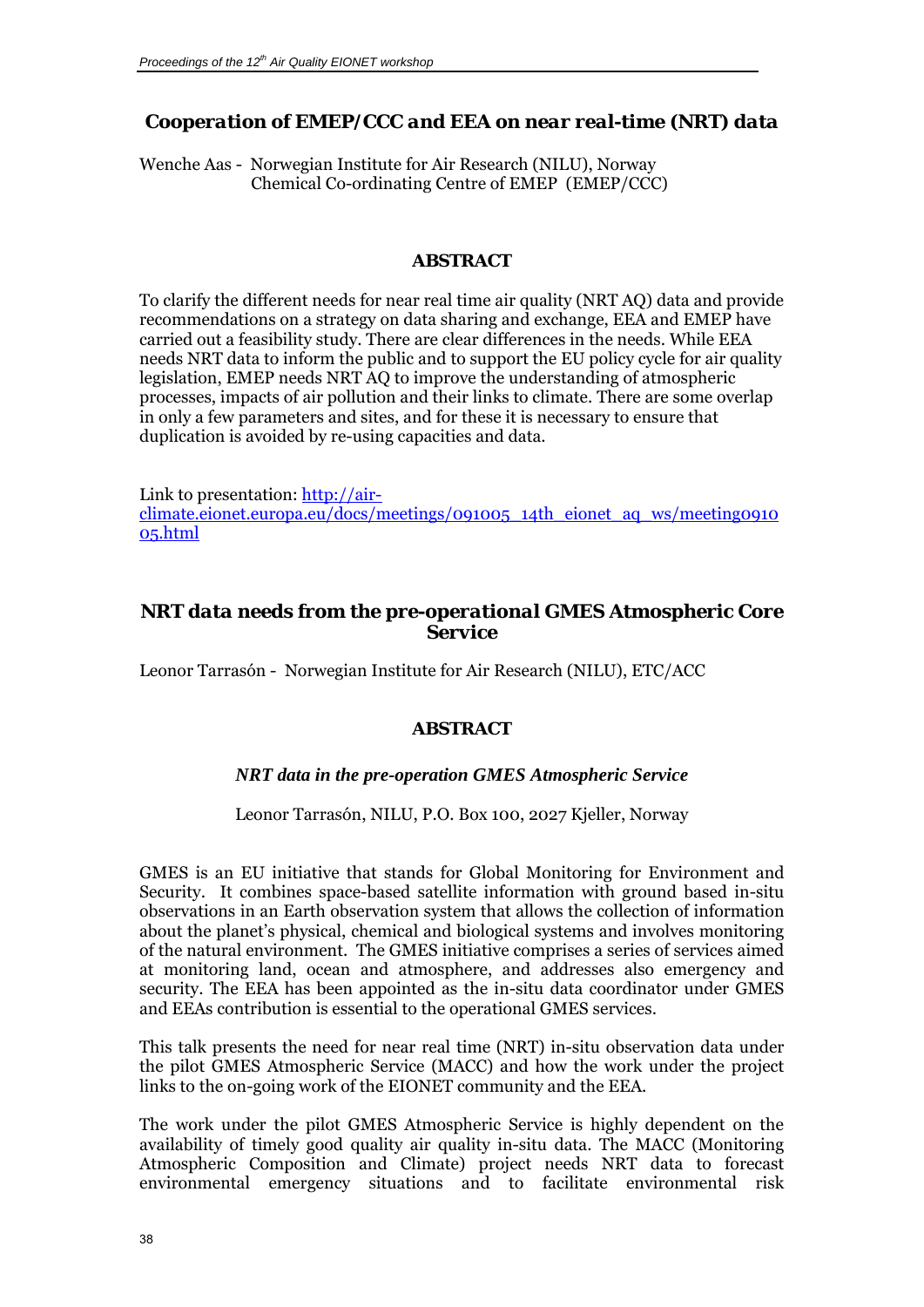<span id="page-38-0"></span>management. In first instance, NRT air quality data are needed in MACC to improve the air quality forecasts through data assimilation, although NRT AQ in-situ data is also useful for calibration and validation of satellite information. The requirements for NRT data in the GMES Atmospheric Service go beyond some of the existing standards, in particular with respect to the requested atmospheric components, the timeliness of the data, the metadata description and the formats of data exchange.

The support of the EEA and the EIONET community to the GMES Atmospheric Service will be essential to guarantee adequate access to NRT in-situ data in the requested GMES standard. In return, it is expected that the products from the GMES Atmospheric Service will be useful to the EIONET community. The MACC project offers the possibility to provide regular feedback on the quality of the in-situ air quality observations, common validation means through an ensemble of models and regular overviews of the state of air pollution in Europe. In addition, the pilot service is intended to support to National Environmental Agencies in designing and testing control strategies to limit environmental risk situations.

Co-operation between MACC, EEA and the EINOET community will be most useful to identify the relevant available NRT AQ data and to establish the adequate timeliness standards. It is also envisaged that such cooperation will stimulate an open dialog on metadata standards and flagging systems and will facilitate a common evaluation of feasibility of different data exchange systems under SEIS. The longterm sustainability of the access to NRT data and atmospheric service products relies on a successful cooperation between the GMES Atmospheric Service and the EEA.

Link to presentation: [http://air](http://air-climate.eionet.europa.eu/docs/meetings/091005_14th_eionet_aq_ws/22_NRTinGMES_AQEionet09_LTarrason.pdf)[climate.eionet.europa.eu/docs/meetings/091005\\_14th\\_eionet\\_aq\\_ws/22\\_NRTinG](http://air-climate.eionet.europa.eu/docs/meetings/091005_14th_eionet_aq_ws/22_NRTinGMES_AQEionet09_LTarrason.pdf) [MES\\_AQEionet09\\_LTarrason.pdf](http://air-climate.eionet.europa.eu/docs/meetings/091005_14th_eionet_aq_ws/22_NRTinGMES_AQEionet09_LTarrason.pdf)

# *Update on EEA's near real-time data work: ozone, NO2, PM10*

Peder Gabrielsen - EEA

 $\overline{a}$ 

# **ABSTRACT**

EEA work on near real-time data takes place in the context of EEA's coordination role in SEIS[2](#page-38-0) and GMES in-situ coordination[3.](#page-38-0) Initially, EEA's near-real time (NRT) air quality (AQ) data flow was sketched-out and usage of the data was explained more in details. The overall three categories for NRT AQ data usage are:

- Display at ['EEA Ozone web'](http://www.eea.europa.eu/maps/ozone/map) [\(http://www.eea.europa.eu/maps/ozone/map](http://www.eea.europa.eu/maps/ozone/map)) and ['Eye on Earth AirWatch'](http://eyeonearth.cloudapp.net/) [\(http://www.eyeonearth.eu](http://www.eyeonearth.eu/)) application,
- Summer Ozone Reporting (SOR), and
- NRT AQ data re-use for various research and GMES projects.

Three European different maps were presented in order to provide the current geographical overview in terms of  $O_3$ ,  $\overline{PM}_{10}$  and  $NO_2$  data coverage. Approximately

<sup>&</sup>lt;sup>2</sup> Shared environmental information system (SEIS)

<sup>3</sup> Global Monitoring for Environment and Security (GMES): we care for a safer planet; COM(2008) 748 final (http://ec.europa.eu/gmes/pdf/COM\_2008\_0748\_en\_communication.pdf)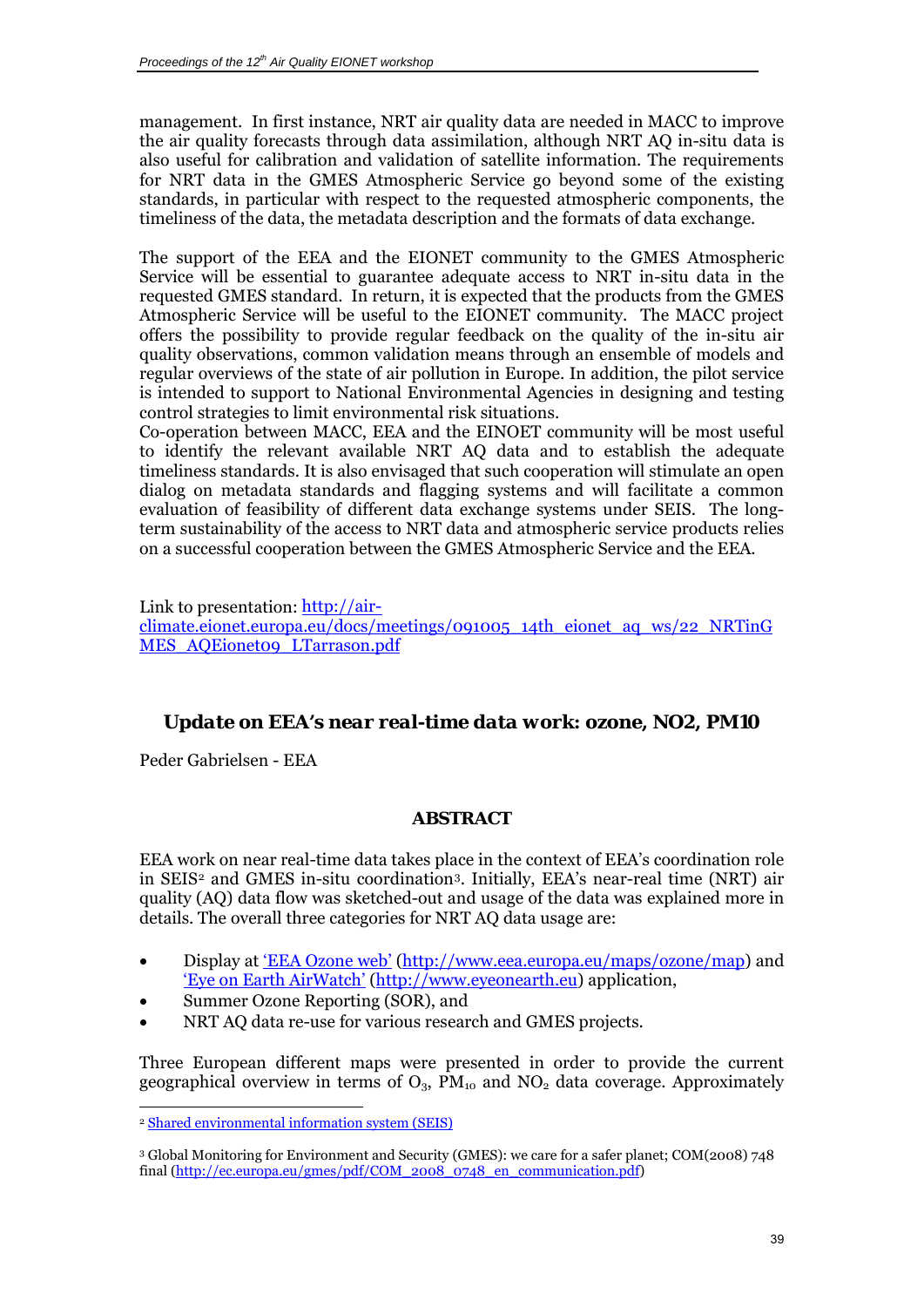900 AQ monitoring stations provide NRT  $O_3$  data. For  $PM_{10}$  and  $NO_2$  the number is around 800 stations (October 2009).

As of autumn 2009 EEA is increasing its efforts in the consolidation of NRT AQ data exchange with Eionet countries. With the support of the European Topic Centre on Air and Climate Change (ETC/ACC), the consolidation phase is focusing on:

- Re-transmission of NRT AQ data,
- Full coverage of ozone data provision,
- Generating the Summer Ozone Report (SOR) from NRT ozone,
- Extending NRT from ozone to  $NO_2$ ,  $NO_x$ ,  $PM_{10}$ ,  $PM_{2.5}$ ,  $SO_2$  and other parameters.

EEA informed that in order to ensure that the data held at the EEA matches national databases, re-transmitting mechanisms have been put in place. Hence, the focus is on encouraging countries to **automatically re-transmit data to EEA after national data validation procedures are applied** so that the European database matches what is in national/regional databases. A reference regarding retransmission was made to relevant CIRCA NRT interest group under

['Near real-time AQ EEA QMS operational procedures'](http://eea.eionet.europa.eu/Public/irc/eionet-circle/airclimate/library?l=/public/real-time_operational&vm=detailed&sb=Title) ([http://eea.eionet.europa.eu/Public/irc/eionet](http://eea.eionet.europa.eu/Public/irc/eionet-circle/airclimate/library?l=/public/real-time_operational&vm=detailed&sb=Title)[circle/airclimate/library?l=/public/real-time\\_operational&vm=detailed&sb=Title](http://eea.eionet.europa.eu/Public/irc/eionet-circle/airclimate/library?l=/public/real-time_operational&vm=detailed&sb=Title)) (document '[P7141e Using NRT ozone data for summer ozone reporting'](http://eea.eionet.europa.eu/Public/irc/eionet-circle/airclimate/library?l=/public/real-time_operational/real-time_maintenance/p7141e_reporting/_EN_0.4_&a=d) ([http://eea.eionet.europa.eu/Public/irc/eionet](http://eea.eionet.europa.eu/Public/irc/eionet-circle/airclimate/library?l=/public/real-time_operational/real-time_maintenance/p7141e_reporting/_EN_0.4_&a=d)[circle/airclimate/library?l=/public/real-time\\_operational/real](http://eea.eionet.europa.eu/Public/irc/eionet-circle/airclimate/library?l=/public/real-time_operational/real-time_maintenance/p7141e_reporting/_EN_0.4_&a=d)[time\\_maintenance/p7141e\\_reporting/\\_EN\\_0.4\\_&a=d](http://eea.eionet.europa.eu/Public/irc/eionet-circle/airclimate/library?l=/public/real-time_operational/real-time_maintenance/p7141e_reporting/_EN_0.4_&a=d))).

EEA explained that **in relation to O<sub>3</sub> data, the consolidation also focus on increasing the coverage** for the few remaining countries where provision of NRT AQ data provision is insufficient. In addition there are also stations in several countries, which are included in the reporting of monthly and summer exceedances but they are not reporting NRT  $O_3$ . EEA informed that ETC/ACC would be contacting NRT data providers so that the actions to include these stations in the NRT system will be in place as soon as possible.

Full implementation of re-transmission and a full coverage of stations will ensure that **Europe's Summer Ozone Report (SOR) can be successfully based on NRT O<sub>3</sub> provision.** The feasibility has already been demonstrated in the pilot projects which ran in 2007 and 2008. EEA was looking at the situation for 2009 and saw for some countries, that the current overview of exceedances shown by the NRT (<http://www.eea.europa.eu/maps/ozone/compare/explorer>) did not match the overview of monthly exceedances reported in CDR [\(http://www.eea.europa.eu/maps/ozone/compare/summer-reporting-under](http://www.eea.europa.eu/maps/ozone/compare/summer-reporting-under-directive-2002-3-ec#overview-of-monthly-deliveries)[directive-2002-3-ec#overview-of-monthly-deliveries](http://www.eea.europa.eu/maps/ozone/compare/summer-reporting-under-directive-2002-3-ec#overview-of-monthly-deliveries)). Countries were encouraged to take a look at their values and re-transmit the NRT data if necessary.

EEA informed that the EEA NRT system can receive data for other pollutants in addition to  $O_3$ . With the current demand on in-situ NRT AQ data across different EU projects, the **EEA is focusing especially on including NRT data for NO<sub>2</sub>, NO<sub>x</sub>, PM10, PM2.5 and SO2.** A number of data providers are already providing additional pollutants. EEA mentioned that ETC/ACC would be contacting data providers to support this process.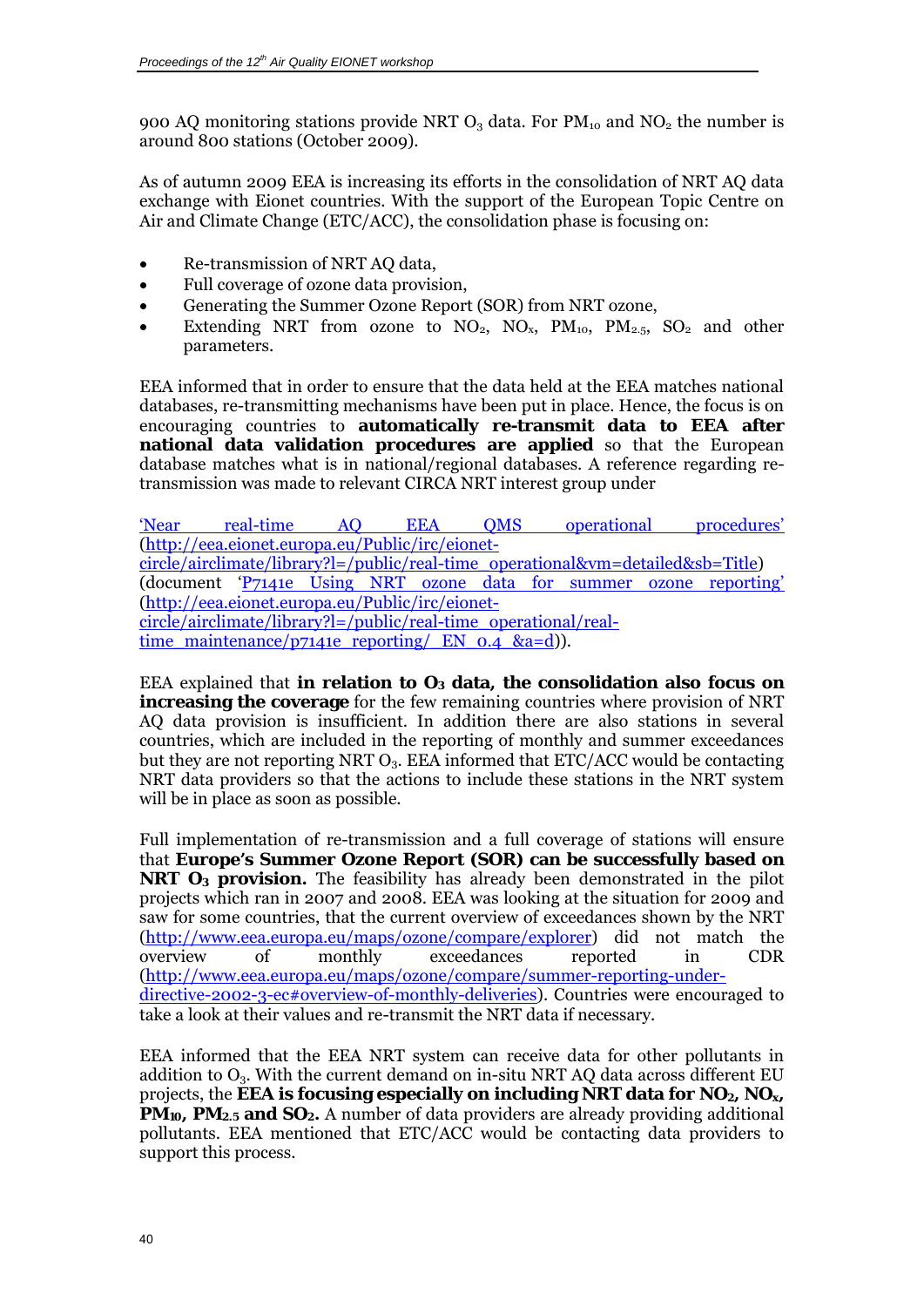<span id="page-40-0"></span>EEA thanked the Eionet AQ community and particularly the NRT data providers for their valuable support to EEA. The Eionet workshop participants were encouraged to contact EEA or the ETC/ACC if there was any need for support or questions of clarifications.

EEA expressed that it looks forward to continuing the cooperation on NRT AQ data work in the coming years.

Link to presentation: [http://air-](http://air-climate.eionet.europa.eu/docs/meetings/091005_14th_eionet_aq_ws/meeting091005.html)

[climate.eionet.europa.eu/docs/meetings/091005\\_14th\\_eionet\\_aq\\_ws/meeting0910](http://air-climate.eionet.europa.eu/docs/meetings/091005_14th_eionet_aq_ws/meeting091005.html) [05.html](http://air-climate.eionet.europa.eu/docs/meetings/091005_14th_eionet_aq_ws/meeting091005.html)

### *Summary and Discussion Session 6B*

EEA outlined the plans communicated to countries as per letter of 8 September 2009 in relation to NRT data exchange. The provision of near real-time air quality data and the data exchange with Eionet countries should be consolidated, in order to better support the many foreseen uses (Ozone web, AirWatch and GMES services). Countries recognised the need to apply SEIS principles (in particular request once, and re-use) and also the added value of one European repository for NRT data access to prevent repeated demands for the same data in different format and standards.

There was general consensus that EEA should ensure that EU research and GMES projects were able to access the NRT data and should make use of it. EEA noted this and agreed with the comments raised by countries and confirmed that part of the thinking behind the recent formalisation of the request to the Eionet community to extend NRT data submission from ozone to  $NO_2, NO_x, PM_{10}$ ,  $PM_{2.5}$ ,  $SO_2$  and other parameters, as well as to re-transmit NRT AQ data, after initial quality controls, was to ensure consistency between national/regional and EEA databases and allow for this wider re-use. This would for instance allow use of NRT  $O<sub>3</sub>$ data, after validation, for the Summer Ozone Reporting in support of the policy cycle, whilst excluding the use for compliance reporting. EEA also noted that in its role as coordinator of in-situ for GMES, it would take more of a leading role in ensuring sustainable provision of in-situ data in support of GMES services. Data suppliers were also asked to provide the gravimetric equivalent (correction factor) for their  $\overline{PM}_{10}$  and  $\overline{PM}_{2.5}$  measurements, as well as an update on the correct NRT contact details, where necessary.

EEA and the ETC/ACC have developed help tools, support information and operational support for the NRT data providers. MS should consult the detailed recommendations described in QMS P7141a in Eionet CIRCA NRT AQ section.

EEA and EMEP have worked during the course of 2009 to streamline NRT data provision and flow and avoid duplication of efforts, particularly in relation to the new EMEP monitoring strategy which outlines objectives in relation to NRT data. During the course of the work, it had become apparent that EEA and EMEP have different objectives and different requirements for NRT data.

It was also recognised that the needs of NRT data from the GMES Atmospheric Service are more extensive than existing standards at the EEA. It is necessary that EEA, the Eionet NRT network, EMEP and the GMES Atmospheric Services cooperate in the establishment of flexible standards for NRT data exchange and metadata description. In particular, they should refine the description of requirements on timeliness and agree on common standards for metadata description and flagging systems . It is also envisaged that cooperation between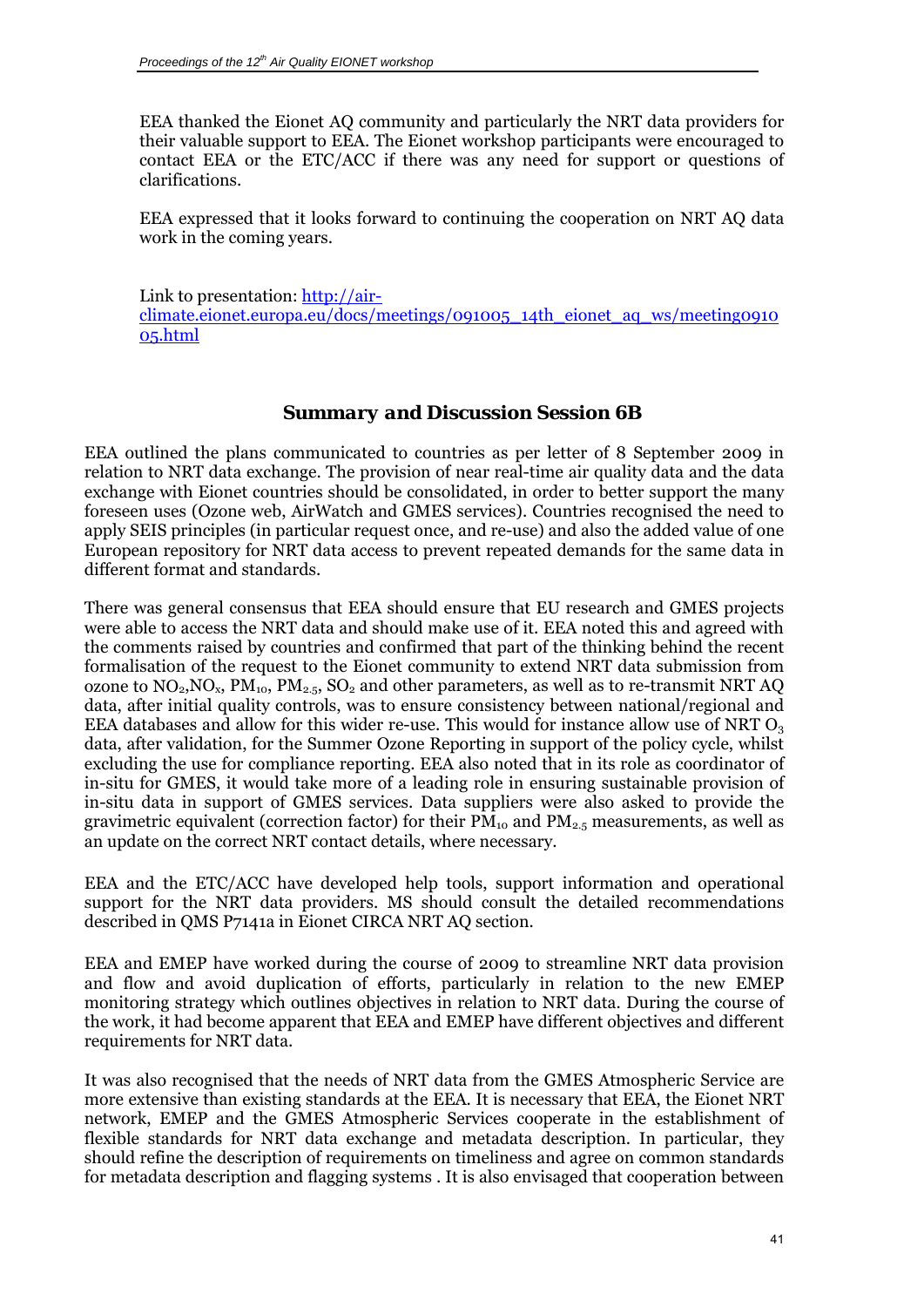<span id="page-41-0"></span>EEA, the Eionet NRT network, EMEP and the GMES Atmospheric Services will facilitate a common evaluation of feasibility of different data exchange systems under SEIS and this should be linked to INSPIRE processes and standards.

#### **Conclusions from the discussion:**

- JRC proposed the creation of a structure or body to cooperate on how to ensure data quality at all levels before delivering to end users.
- The MS wish to submit (and re-submit QC) NRT data only once. In order to achieve this and still cover the needs of all the actors and projects presently requesting delivery of NRT data from the MS, it is necessary to have coordination between the different actors and produce clear requirements for the NRT data submission.

# **CONCLUDING REMARKS AND CLOSING DISCUSSION**

Anke Lükewille summarised the PM2.5 discussion session and informed that the workshop summary and conclusions would be elaborated after the workshop and would be available at the workshop web site, as well as sent to the participants for comments.

Link to presentation: [http://air](http://air-climate.eionet.europa.eu/docs/meetings/091005_14th_eionet_aq_ws/05a_ConclusionsS1_PM2.5_AQEionet09.pdf)[climate.eionet.europa.eu/docs/meetings/091005\\_14th\\_eionet\\_aq\\_ws/05a\\_Conclusi](http://air-climate.eionet.europa.eu/docs/meetings/091005_14th_eionet_aq_ws/05a_ConclusionsS1_PM2.5_AQEionet09.pdf) [onsS1\\_PM2.5\\_AQEionet09.pdf](http://air-climate.eionet.europa.eu/docs/meetings/091005_14th_eionet_aq_ws/05a_ConclusionsS1_PM2.5_AQEionet09.pdf)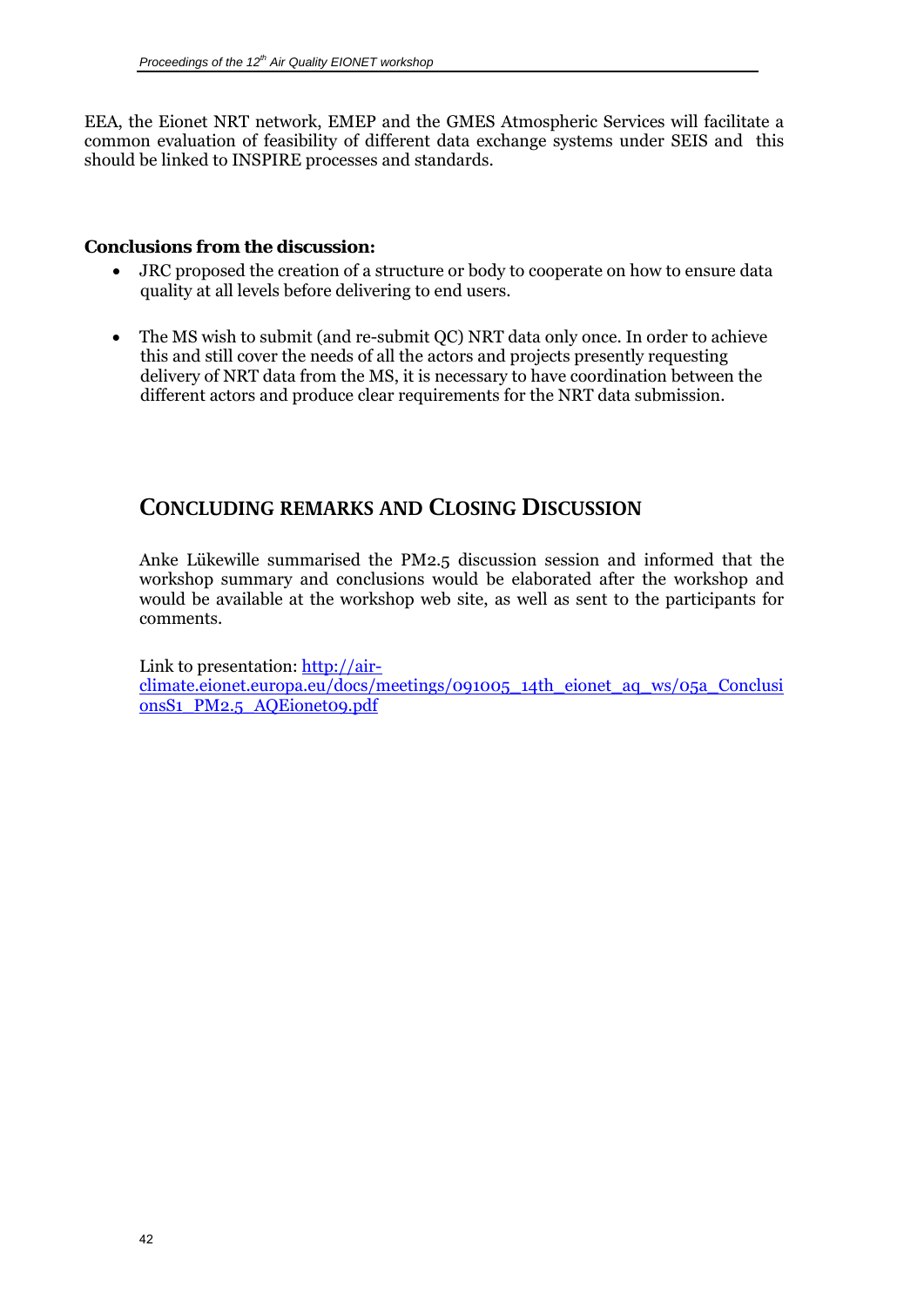# **ANNEX 1 WORKSHOP AGENDA**

# <span id="page-42-0"></span>**14th EIONET Workshop on Air Quality Assessment and Management**

# *Warsaw, Poland, 5th and 6th October 2009*

## *At the Hotel Novotel Warszawa Centrum, Marszalkowska 94/98*

# **Monday 05 October**

| 08:00-   | Registration                                                                                     | Catherine Brytygier (EEA)          |
|----------|--------------------------------------------------------------------------------------------------|------------------------------------|
| 09:00    |                                                                                                  |                                    |
| 09:00-   | Welcome address by the host                                                                      | Lucyna Dygas Ciołkowska            |
| 09:15    |                                                                                                  | (Director of the Department of     |
|          |                                                                                                  | Monitoring and Environmental       |
|          |                                                                                                  | Information)                       |
| 09:15-   | Welcome, scope and goal of the workshop                                                          | Aphrodite Mourelatou (EEA, Head of |
| 09:30    |                                                                                                  | the Air Quality and Noise Group)   |
|          | Session 1: Particulate Matter with special focus on PM <sub>2.5</sub> (chair: Sheila Cryan, EEA) |                                    |
| 09:30-   | Results of a quality assurance programme                                                         | Claudio Belis (JRC Ispra)          |
| 10:00    | for $PM_{2.5}$ /PM <sub>10</sub> carried out by JRC                                              |                                    |
|          | between 2006 and 2009                                                                            |                                    |
| $10:00-$ | PM <sub>2.5</sub> health impact assessment based                                                 | Frank de Leeuw (ETC/ACC, PBL)      |
| 10:20    | on interpolated maps                                                                             |                                    |
| $10:20-$ | PM trends in the Netherlands                                                                     | Jan Matthijssen (PBL)              |
| 10:40    |                                                                                                  |                                    |
| $10:40-$ | <b>Discussion Session 1</b>                                                                      | All                                |
| 11:00    |                                                                                                  |                                    |
| 11:00-   | <b>Coffee break</b>                                                                              |                                    |
| 11:20    |                                                                                                  |                                    |
| $11:20-$ | PM <sub>2.5</sub> discussion session along questions                                             | All                                |
| 13:00    | prepared by the EIONET NRCs,<br>ETC/ACC, EEA                                                     |                                    |
|          |                                                                                                  |                                    |
| $13:00-$ | <b>Lunch</b>                                                                                     |                                    |
| 14:00    |                                                                                                  |                                    |
|          | Session 2: Air quality modelling (chair: Frank de Leeuw, ETC/ACC)                                |                                    |
| 14:00-   | Effectiveness of European Air Emission                                                           | Jeroen Kuenen (ETC/ACC, TNO)       |
| 14:20    | <b>Reduction Measures</b>                                                                        |                                    |
| 14:20-   | Status FAIRMODE guidance document,                                                               | Bruce Denby (ETC/ACC, NILU)        |
| 14:40    | use of AQ modelling under AQ directive                                                           |                                    |
| 14:40-   | <b>Discussion Session 2</b>                                                                      | All                                |
| 15:00    |                                                                                                  |                                    |
|          | Session 3: Air quality reporting results (chair: Cristina Guerreiro, ETC/ACC)                    |                                    |
| 15:00-   | <b>Coffee break</b>                                                                              |                                    |
| 15:20    |                                                                                                  |                                    |
| 15:20-   | Summer 2008 ozone report (results only)                                                          | Libor Cernikovsky (ETC/ACC,        |
| 15:35    |                                                                                                  | CHIM)                              |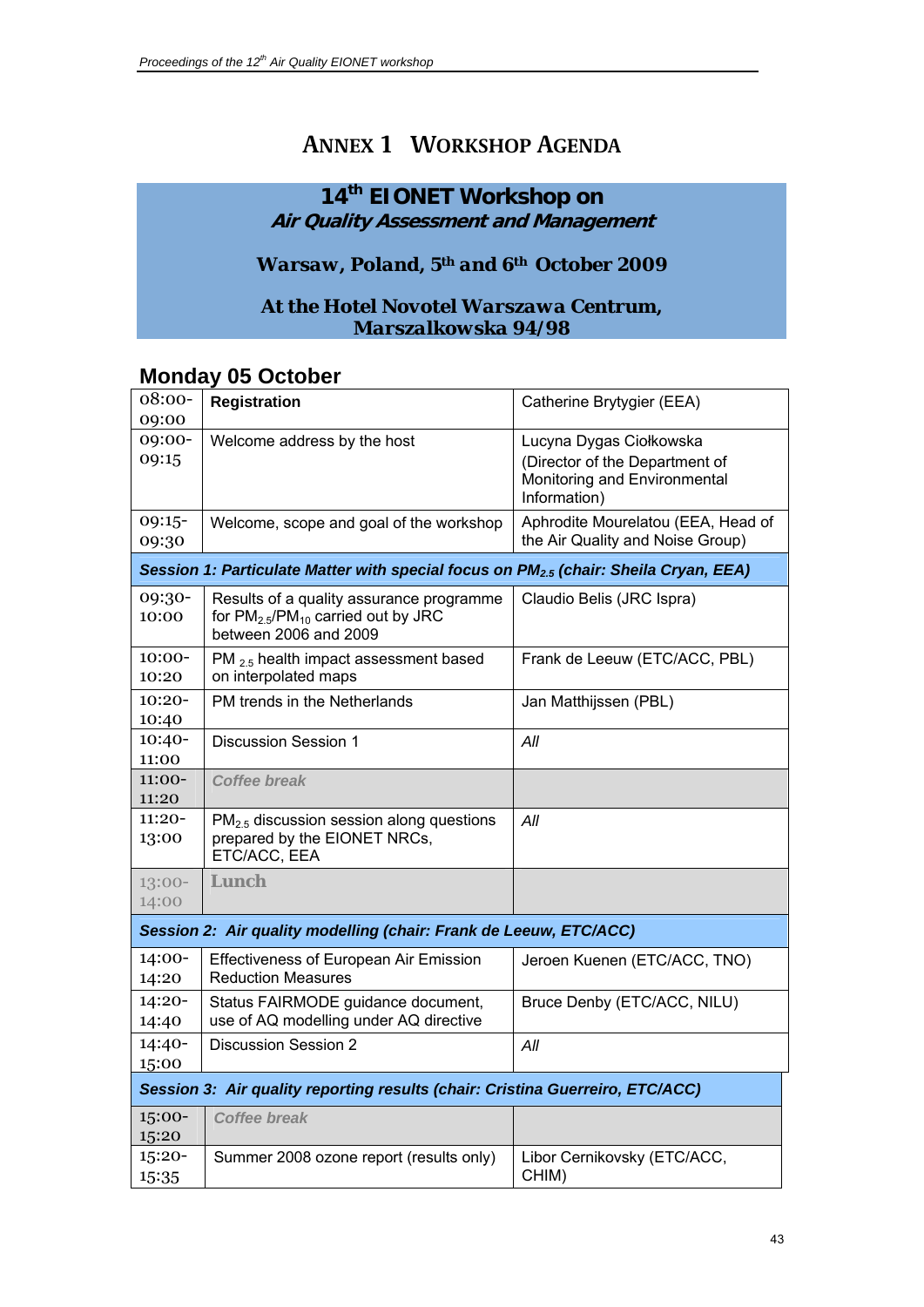| $15:35-$<br>15:50 | Eol: current status: what received so far;<br>how successful is submission of historical<br>data | Wim Mol (ETC/ACC, PBL)              |
|-------------------|--------------------------------------------------------------------------------------------------|-------------------------------------|
| $15:50-$<br>16:05 | AQ in 2007 as seen from EoI and<br>Questionnaire                                                 | Edward Vixseboxse (ETC/ACC,<br>PBL) |
| $16:05-$<br>16:20 | Discussion Session 3                                                                             | All                                 |
| 17:10             | Coach sightseeing tour in the centre of<br>Warsaw                                                |                                     |
| 19:30             | <b>Piano concert and dinner in the Royal</b><br><b>Lazienki Park-Palace Complex</b>              |                                     |

۲

# **Tuesday 6 October**

| Session 4: State of the Environment Reporting (chair: Anke Lükewille, EEA)    |                                                                                                               |                                  |  |  |
|-------------------------------------------------------------------------------|---------------------------------------------------------------------------------------------------------------|----------------------------------|--|--|
| 09:00-<br>09:15                                                               | Overview of SOER2010: Atmospheric<br>Pollution and Urban Environment chapters,<br>Part B                      | Anke Lükewille (EEA)             |  |  |
| $09:15-$<br>09:30                                                             | Poland's presentation related to SOER Part C                                                                  | Magdalena Brodowska<br>(Poland)  |  |  |
| $09:30-$<br>09:45                                                             | Norway's presentation related to SOER Part C                                                                  | Ingrid Strømme (Norway)          |  |  |
| 09:45-<br>10:00                                                               | Austria's presentation related to SOER Part C                                                                 | Wolfgang Spangl (Austria)        |  |  |
| $10:00 -$<br>10:15                                                            | Germany's presentation related to SOER Part<br>C                                                              | Arno Graff (Germany)             |  |  |
| $10:15 -$<br>10:40                                                            | Discussion, first part of Session 4                                                                           | All                              |  |  |
| $10:40 -$<br>11:00                                                            | <b>Coffee break</b>                                                                                           |                                  |  |  |
| $11:00 -$<br>11:20                                                            | Inputs from the PROMOTE / MACC projects<br>(GMES Atmosphere Services)                                         | Laurence Rouil (INERIS)          |  |  |
| $11:20 -$<br>11:30                                                            | Discussion, second part of Session 4                                                                          | All                              |  |  |
|                                                                               | Session 5: Air quality indicators and indices (chair: Peder Gabrielsen, EEA)                                  |                                  |  |  |
| 11:30-<br>11:50                                                               | Discussion paper on air quality indicators                                                                    | Frank de Leeuw<br>(ETC/ACC, PBL) |  |  |
| 11:50-<br>12:10                                                               | AirWatch: Near real-time data for European-<br>wide air quality indices                                       | Stefan Jensen (EEA)              |  |  |
| $12:10-$<br>12:20                                                             | <b>Discussion Session 5</b>                                                                                   | All                              |  |  |
| Session 6a: Air Quality Directive and Data Flows (chair: Anke Lükewille, EEA) |                                                                                                               |                                  |  |  |
| 12:20-<br>12:40                                                               | Update on the Directive on Ambient Air<br>Quality and Cleaner Air for Europe, status of<br>the implementation | Alessandro Bertello (DG<br>ENV)  |  |  |
| $12:40-$<br>13:00                                                             | Discussion Session 6a                                                                                         | All                              |  |  |
| $13:00-$<br>14:00                                                             | <b>Lunch</b>                                                                                                  |                                  |  |  |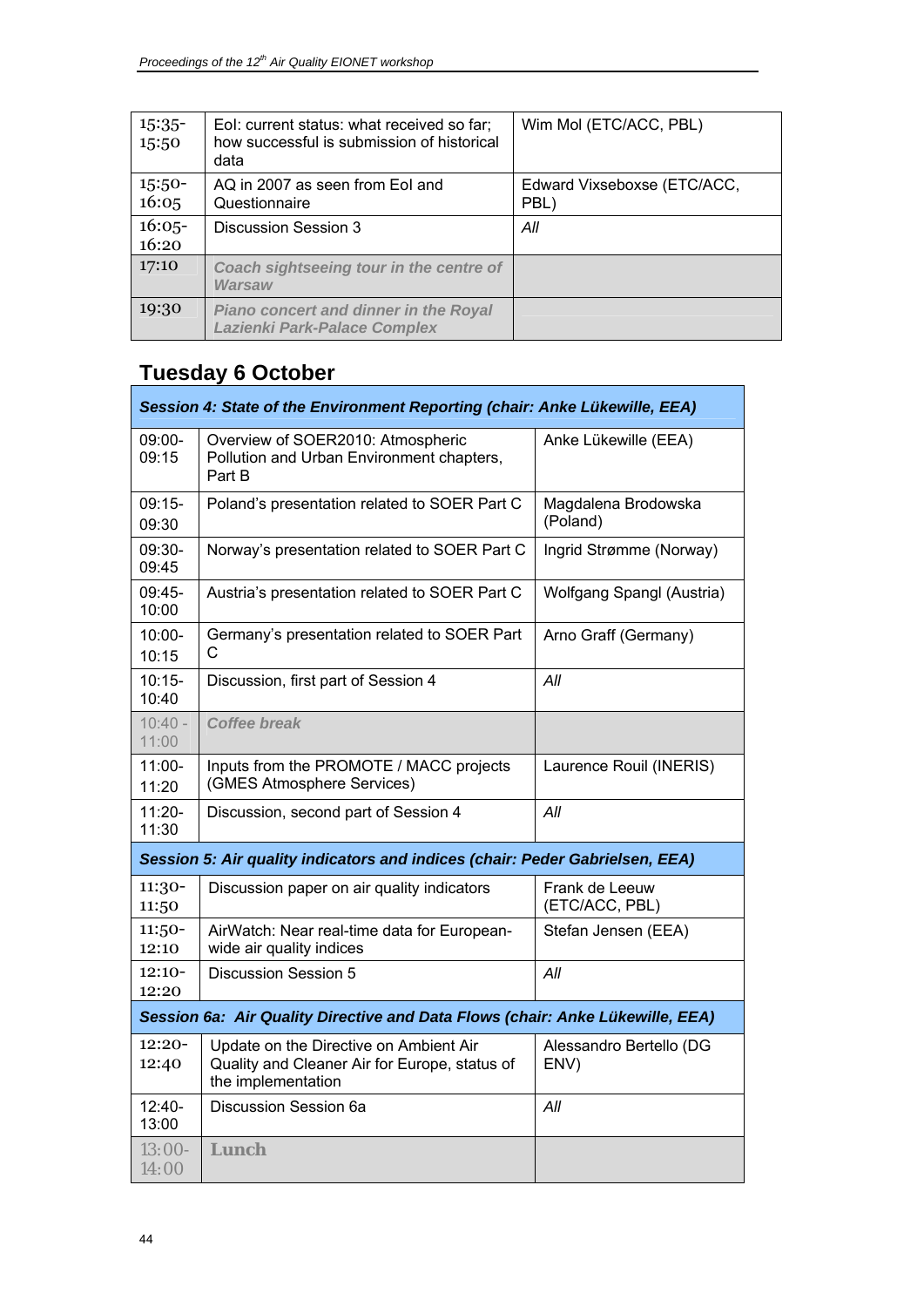| Session 6b: Air Quality Directive and Data Flows (chair: Tim Haigh, EEA) |                                                                                 |                                    |  |
|--------------------------------------------------------------------------|---------------------------------------------------------------------------------|------------------------------------|--|
| $14:00-$<br>14:20                                                        | CAFE/SEIS/INSPIRE project overview                                              | Jean Dusart (JRC Ispra)            |  |
| $14:20-$<br>14:50                                                        | Cooperation of EMEP/CCC and EEA on near<br>real-time (NRT) data.                | Wenche Aas (EMEP/CCC,<br>NILU)     |  |
| $14:50-$<br>15:10                                                        | NRT data needs from the pre-operational<br><b>GMES Atmospheric Core Service</b> | Leonor Tarrasón<br>(ETC/ACC, NILU) |  |
| $15:10-$<br>15:30                                                        | Coffee break                                                                    |                                    |  |
| $15:30-$<br>15:45                                                        | Update on EEA's near real-time data work:<br>ozone, $NO2$ , $PM10$              | Peder Gabrielsen (EEA)             |  |
| $15:45-$<br>16:20                                                        | Discussion Session 6b                                                           | All                                |  |
| $16:20-$<br>17:00                                                        | Concluding remarks followed by discussion                                       | Anke Lükewille (EEA)               |  |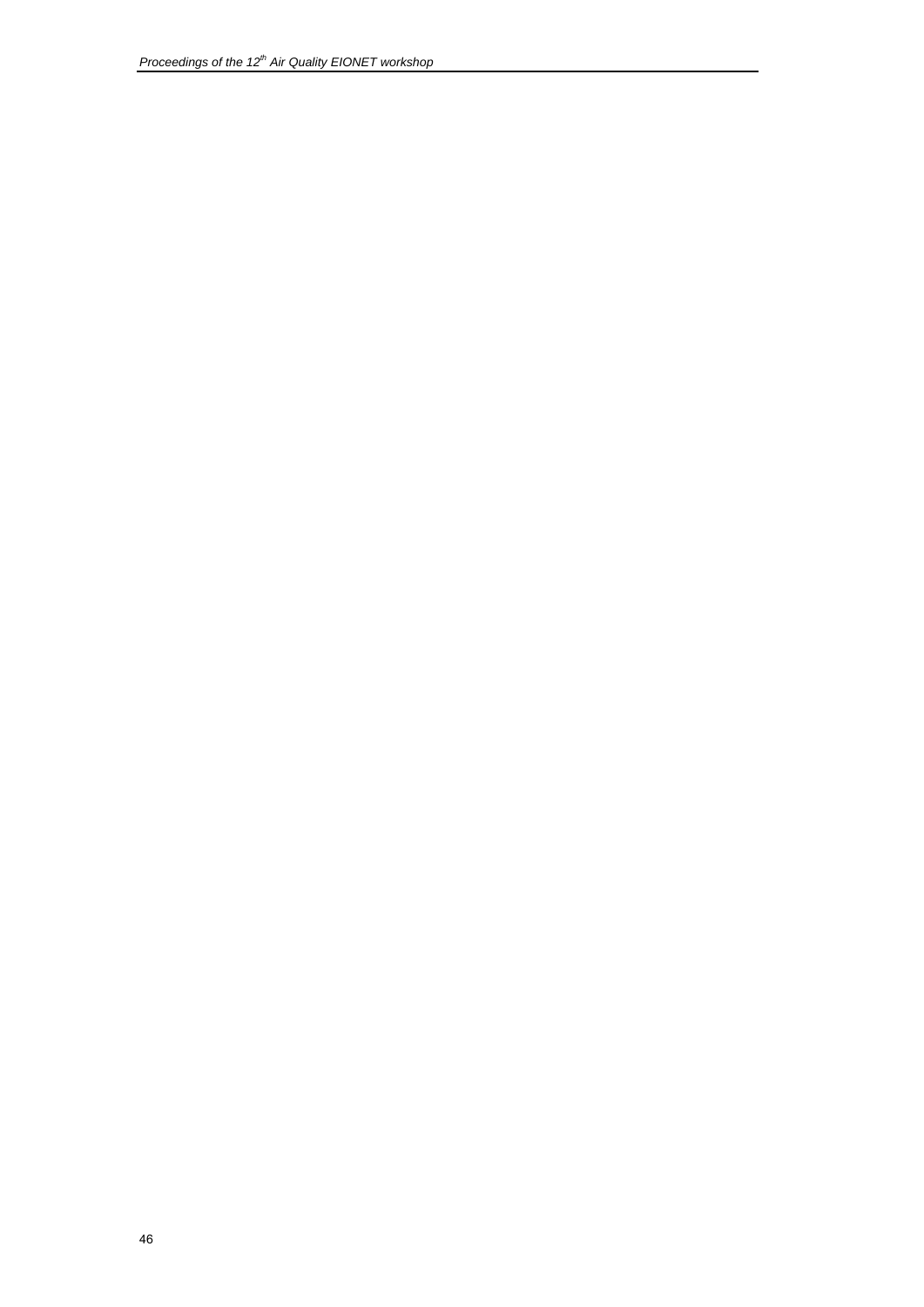# **ANNEX 2 PARTICIPANTS LIST**

<span id="page-46-0"></span>

| $\bf{0}$       | <b>Name</b>            | <b>Address</b>                                                                                                                               | Email                                                |
|----------------|------------------------|----------------------------------------------------------------------------------------------------------------------------------------------|------------------------------------------------------|
| 1              | <b>Adamos Adamides</b> | Department of Labour Inspection/Cyprus<br>Department of Labour Inspection, CY-1493, Nicosia, Cyprus                                          | aadamides@dli.mlsi.gov.cy                            |
| $\overline{2}$ | Alessandro Bertello    | <b>European Commission</b><br>Avenue de Beaulieu 9 1160 Bruxelles                                                                            | alessandro.bertello@ec.europa.eu                     |
| 3              | Anke Luekewille        | European Environment Agency (EEA)<br>Kongens Nytorv 6<br>DK-1050 Copenhagen C<br>Denmark                                                     | anke.luekewille@eea.europa.eu                        |
| $\vert 4$      | Anna Maria CARICCHIA   | <b>ISPRA</b><br>Via Cesare Pavese, 305<br>00144 Rome<br>Italy                                                                                | anna.caricchia@isprambiente.it                       |
| 5              | Aphrodite Mourelatou   | European Environment Agency (EEA)<br>Kongens Nytorv 6<br>DK-1050 Copenhagen C<br>Denmark                                                     | aphrodite.mourelatou@eea.europa.eu                   |
| 6              | Arno Graff             | Umweltbundesamt/Federal Environmant Agency, Section II 4.2,<br>Wörlitzer Platz 1, 06844 Dessau; Postadresse: Postfach 1406, 06813<br>Dessau: | arno.graff@uba.de                                    |
| $\overline{7}$ | Aurélie Le Moullec     | French Ministry of Environment<br>5 route d'Olivet BP16105<br>45061 Orléans cedex 2                                                          | aurelie.le-moullec@developpement-<br>durable.gouv.fr |
| 8              | <b>Axel Hullberg</b>   | SWEDISH ENVIRONMENTAL PROTECTION AGENCY<br><b>Monitoring Section</b><br>Environmental Assessment Department<br>SE-106 48 Stockholm, Sweden   | axel.hullberg@naturvardsverket.se                    |
| 9              | Ayse EYIGOR            | Ministry of Environmental and Forestry, TR<br>Environmental Reference Laboratory Haymana Road 5th km.<br>Golbasi Ankara TURKEY               | aeyigor@cevreorman.gov.tr                            |
| 10             | AYSE YILDIRIM COSGUN   | Ministry of Environment and Forestry of Turkey                                                                                               | aycosgun@cevreorman.gov.tr                           |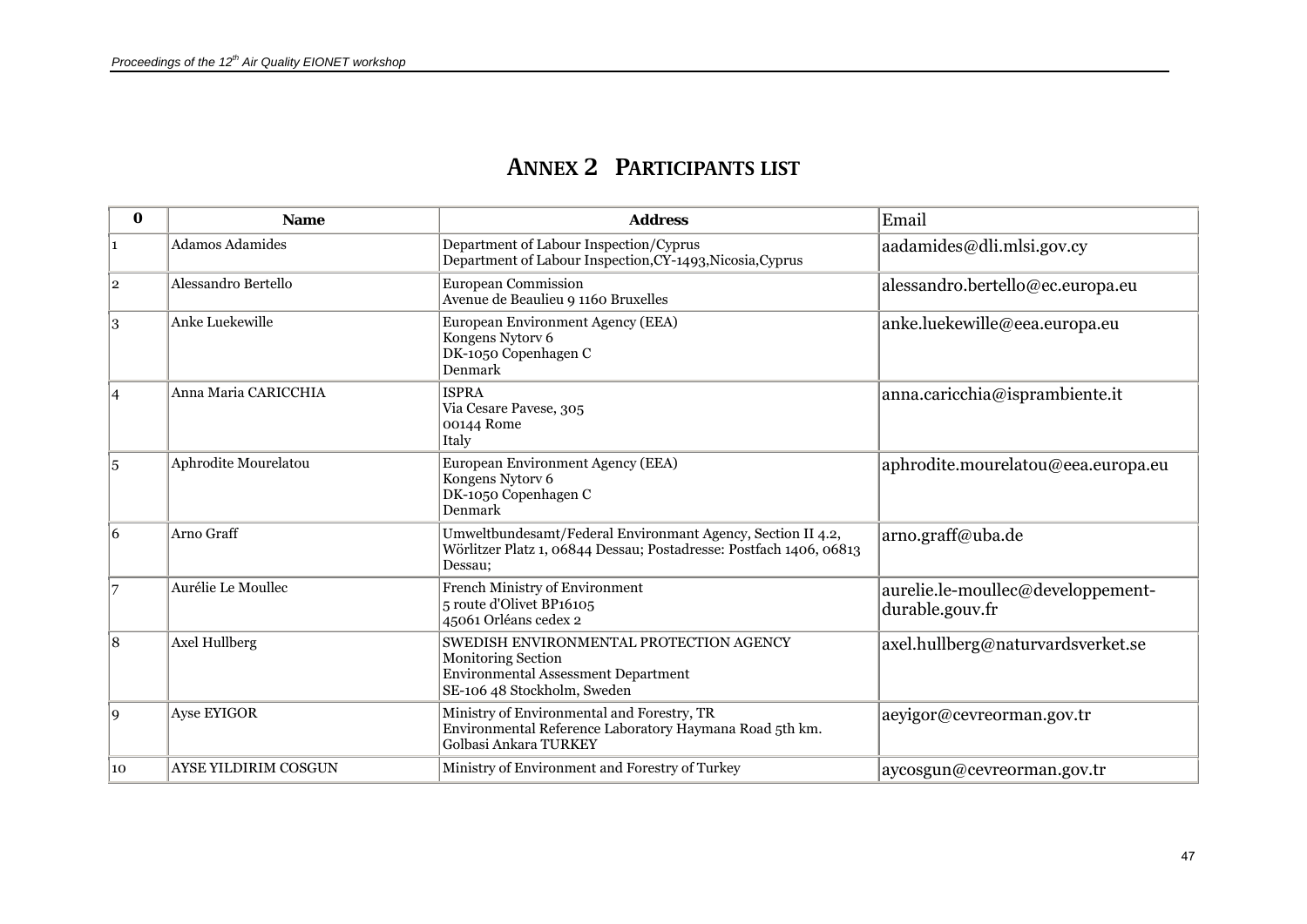| 11 | Barbara OLeary             | <b>Environmental Protection Agency</b><br>Environmental Protection Agency,<br>McCumiskey House,<br>Richview,<br>IRL-Dublin 14                      | b.oleary@epa.ie                   |
|----|----------------------------|----------------------------------------------------------------------------------------------------------------------------------------------------|-----------------------------------|
| 12 | <b>Barbara Toczko</b>      | Chief Inspectorate of Environmental Protection<br>Wawelska 52/54<br>00-922 Warsaw                                                                  | b.toczko@gios.gov.pl              |
| 13 | Blanka Krejci              | Czech Hydrometeorological Institute<br>K Myslivně 3/2182<br>708 00 Ostrava-Poruba<br>Czech Republic                                                | krejci@chmi.cz                    |
| 14 | <b>Bruce Denby</b>         | <b>NILU</b><br>Post box 100<br>2027 Kjeller                                                                                                        | bde@nilu.no                       |
| 15 | Catherine Brytygier        | <b>EEA</b><br>Kongens Nytorv 6<br>1050 Copenhagen                                                                                                  | catherine.brytygier@eea.europa.eu |
| 16 | <b>Charlotte Vanpoucke</b> | <b>VMM-IRCEL</b><br>Kunstlaan 10-11<br>1210 Brussel<br>Belgium                                                                                     | vanpoucke@irceline.be             |
| 17 | <b>Claudia Martins</b>     | <b>FCT-UNL</b><br>Universidade Nova de Lisboa,<br>Faculdade de Ciências e Tecnologia /<br>UNL,<br>DCEA,<br>Quinta da Torre<br>P-2829-516 Caparicia | claudia.martins@apambiente.pt     |
| 18 | Claudio Belis              | <b>JRC</b>                                                                                                                                         | claudio.belis@jrc.it              |
| 19 | Corina Cristea             | National Environmental Protection Agency Romania<br>National Environmental Protection Agency, Splaiul Independentei,<br>no. 294, Bucharest         | corina.cristea@anpm.ro            |
| 20 | Cristina Guerreiro         | <b>NILU</b><br>Postbox 100                                                                                                                         | cbg@nilu.no                       |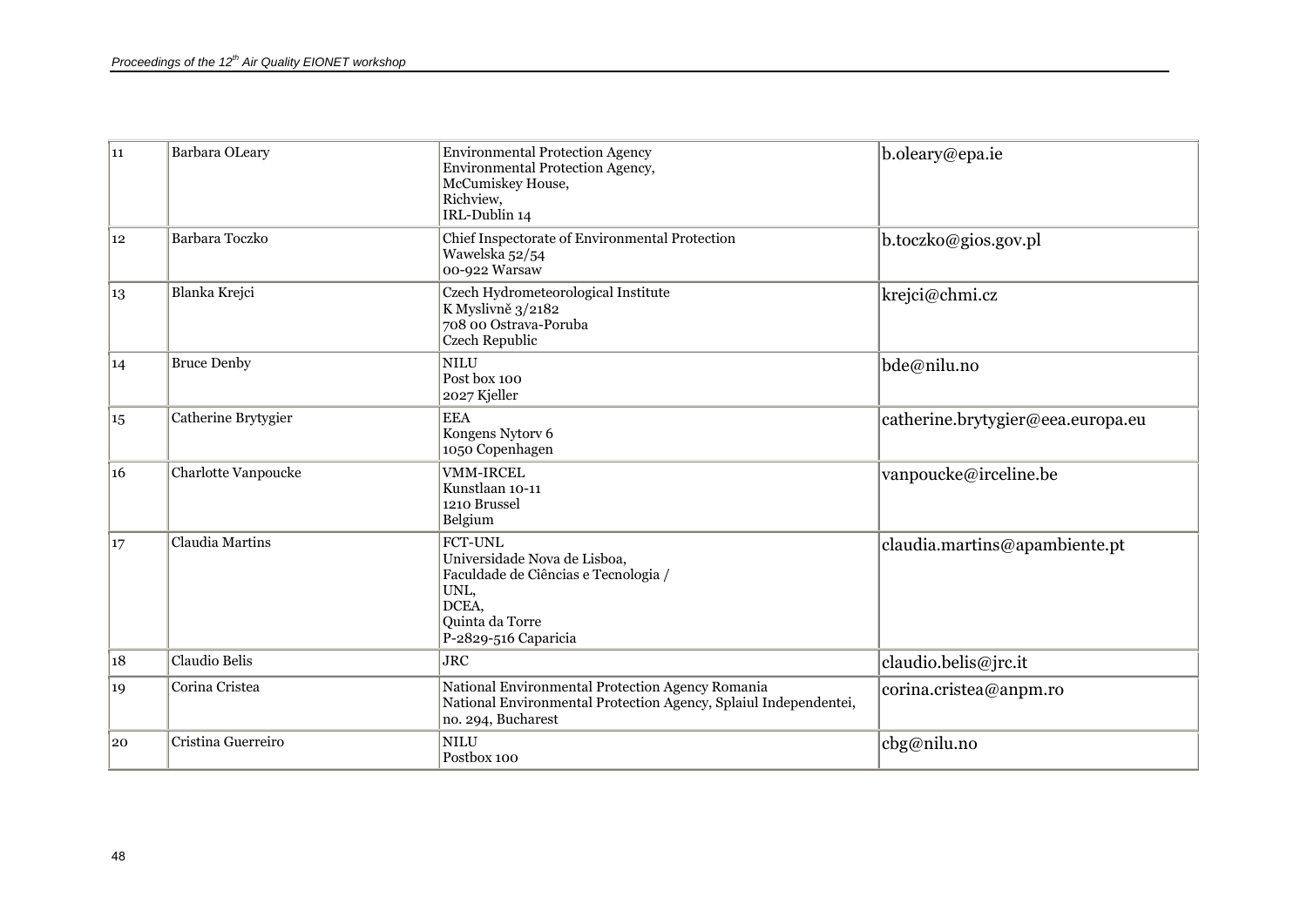|    |                          | 2027 Kjeller                                                                                                                                                        |                                   |
|----|--------------------------|---------------------------------------------------------------------------------------------------------------------------------------------------------------------|-----------------------------------|
| 21 | Delphine Pernot          | Airparif<br>7 rue crillon 75004 paris                                                                                                                               | karine.leger@airparif.asso.fr     |
| 22 | Dilia Jardim             | Portuguese Environment Agency                                                                                                                                       | dilia.jardim@apambiente.pt        |
| 23 | Dominik Kobus            | Institute of Environmental Protection, Warsaw, Poland<br>25ul. Kolektorska 4<br>0126-692 Warsaw<br>Poland                                                           | dominik.kobus@ios.edu.pl          |
| 24 | <b>Edward Vixseboxse</b> | ETC ACC                                                                                                                                                             | edward.vixseboxse@pbl.nl          |
| 25 | <b>Elke Trimpeneers</b>  | VMM, Ircel<br>Kunstlaan 10-11<br>1210 Brussel                                                                                                                       | trimpeneers@irceline.be           |
| 26 | <b>Emily Nicholl</b>     | Defra, UK<br>Ergon House, 17 Smith Square, London, SW1P 3JR                                                                                                         | emily.nicholl@defra.gsi.gov.uk    |
| 27 | Evelina Nikolova         | <b>Executive Environment Agency</b><br>136, "Tsar Boris III" blvd., 1618 Sofia, Bulgaria                                                                            | serafimov@nfp-bg.eionet.eu.int    |
| 28 | Fotios Barmpas           | Aristotle University,<br><b>University Campus</b><br>Laboratory of Heat Transfer and Environmental Engineering,<br>Box 483,<br>GR 54124,<br>Thessaloniki,<br>Greece | fotisb@aix.meng.auth.gr           |
| 29 | Frank de Leeuw           | ETC ACC                                                                                                                                                             | frank.deleeuw@pbl.nl              |
| 30 | Geoff Broughton          | <b>AEA</b><br>Building 551.11<br>Harwell<br>Didcot<br>Oxfordshire<br>OX11 oQJ                                                                                       | geoff.broughton@aeat.co.uk        |
| 31 | Giuseppe Gandolfo        | <b>ISPRA</b><br>ISPRA – Environmental Protection and Research Institute<br>v. Vitaliano Brancati, 48 - 00144 Roma                                                   | giuseppe.gandolfo@isprambiente.it |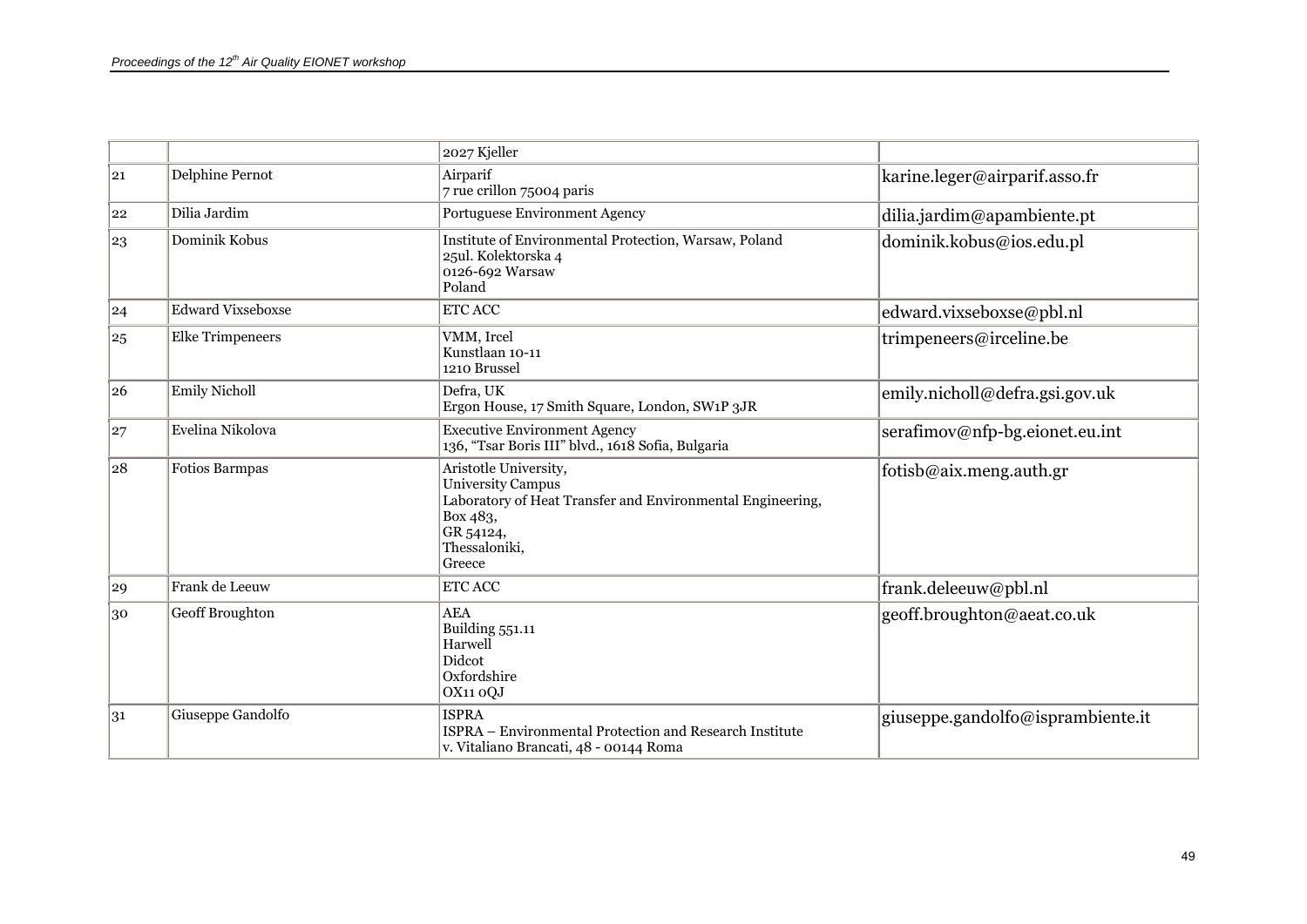| 32 | Grazyna Mitosek       | Institute of Environmental Protection, Warsaw, Poland<br>ul.Kolektorska 4<br>01-692 Warszawa, Poland                                                                                                                 | gmitosek@ios.edu.pl      |
|----|-----------------------|----------------------------------------------------------------------------------------------------------------------------------------------------------------------------------------------------------------------|--------------------------|
| 33 | <b>HAMZA KARADAS</b>  | <b>MoEF</b><br>sogutozu caddesi 14/E<br>Bestepe / ANkara / TURKEY                                                                                                                                                    | hamzakaradas@yahoo.com   |
| 34 | Hans Berkhout         | <b>RIVM</b><br>A van Leeuwenhoeklaan 9<br>Bilthoven                                                                                                                                                                  | Hans.Berkhout@rivm.nl    |
| 35 | Hans-Guido Mücke, Dr  | WHO                                                                                                                                                                                                                  | hans-guido.muecke@uba.de |
| 36 | Ingrid Myrtveit       | The Norwegian Pollution Control Authority<br>Postboks 8100 Dep, N-0032 Oslo, Norway                                                                                                                                  | ingrid.myrtveit@sft.no   |
| 37 | Ingrid Strømme        | Norwegian Pollution Control Authority<br>Postboks 8100 Dep., N-0032 Oslo, Norway                                                                                                                                     | ist@sft.no               |
| 38 | Ioannis (John) Douros | <b>AUTH</b><br>Laboratory of Heat Transfer and Environmental Engineering Aristotle<br>University of Thessaloniki, Dept. of Mechanical Engineering<br>Box 483, Aristotle University<br>GR-541 24 Thessaloniki, Greece | jdouros@aix.meng.auth.gr |
| 39 | <b>Jacek Iwanek</b>   | Institute of Environmental Protection, Warsaw, Poland<br>ul.Kolektorska 4<br>01-692 Warszawa, Poland                                                                                                                 | jiwanek@ios.edu.pl       |
| 40 | Jan Horálek           | Czech Hydrometeorological Institute<br>Na Sabatce 17<br>143 06 Praha 4<br>Czech Republic                                                                                                                             | horalek@chmi.cz          |
| 41 | Jan Matthijsen        | Netherlands Environmental Assessment Agency (PBL)<br>P.O. Box 303<br>NL-3720 AH Bilthoven<br>The Netherlands                                                                                                         | Jan.Matthijsen@pbl.nl    |
| 42 | Jana Ostatnicka       | <b>CHMI</b><br>Czech Hydrometeorological Institute<br>Na Sabatce 17<br>143 06 Praha 4<br>Czech Republic                                                                                                              | osta@chmi.cz             |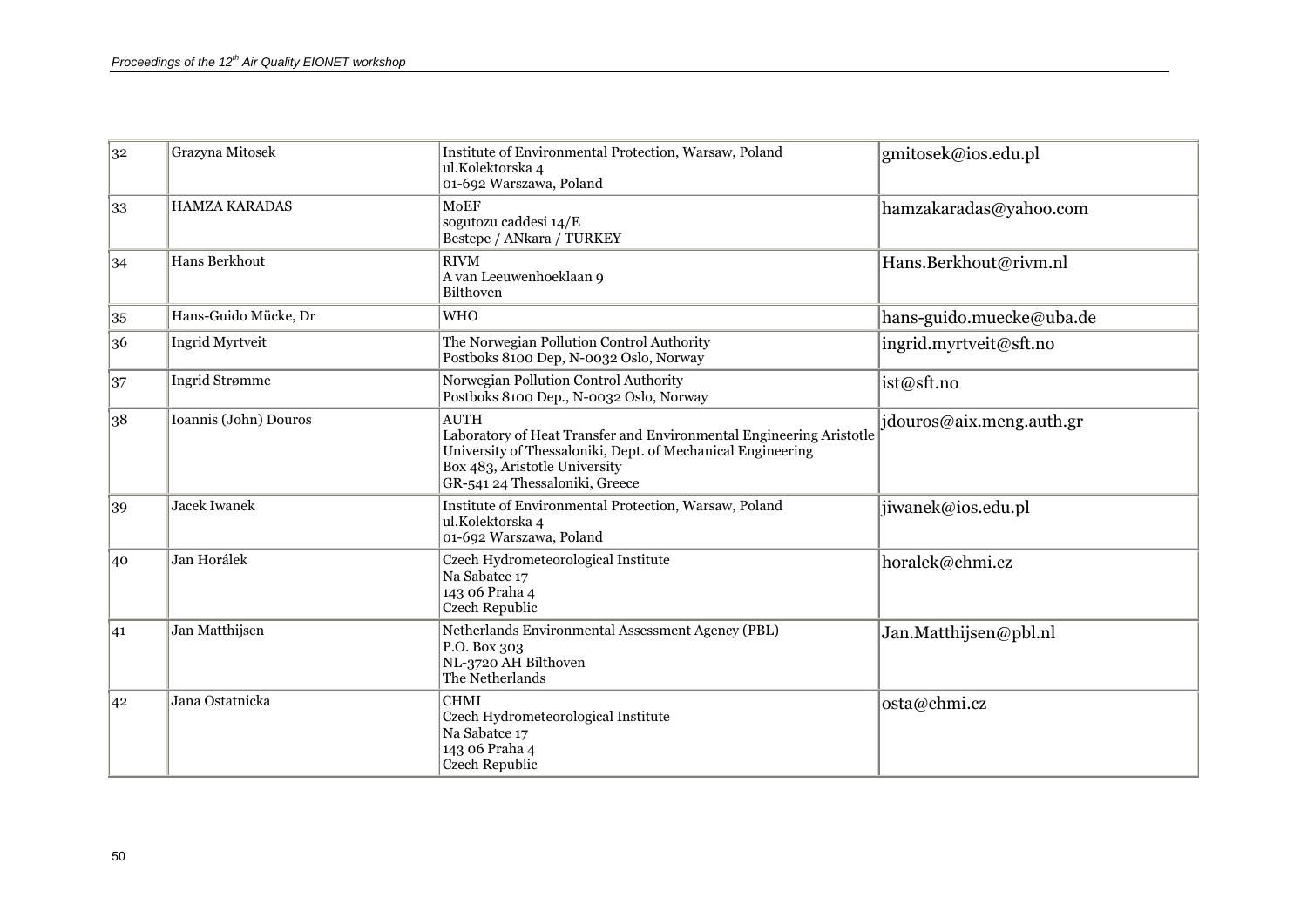| 43 | Jaume Targa             | AEA (EEA ETC/ACC)<br>Building 551.11, Harwell, Didcot, Oxfordshire, OX11 OQJ                                                                                               | jaume.targa@aeat.co.uk       |
|----|-------------------------|----------------------------------------------------------------------------------------------------------------------------------------------------------------------------|------------------------------|
| 44 | Jean Dusart             | <b>JRC</b>                                                                                                                                                                 | jean.dusart@jrc.ec.europa.eu |
| 45 | Jeroen Kuenen           | <b>TNO Built Environment and Geosciences</b><br>P.O. Box 80015<br>3508 TA Utrecht<br>The Netherlands                                                                       | jeroen.kuenen@tno.nl         |
| 46 | <b>Karin Persson</b>    | IVL, Swedish Environmental Research Institute Ltd<br>IVL, Swedish Environmental Research Institute Ltd                                                                     | ingegerd.akerman@ivl.se      |
| 47 | Krzysztof Skotak        | National Institute of Public Health<br>NATIONAL INSTITUTE OF PUBLIC HEALTH - National Institute of<br>Hygiene<br>00-791 Warsaw, Chocimska 24, Poland                       | kskotak@pzh.gov.pl           |
| 48 | Laurence Rouil          | <b>INERIS, France</b>                                                                                                                                                      | Laurence.ROUIL@ineris.fr     |
| 49 | Leonor Tarrasón         | <b>NILU</b><br>Post bax 100<br>2027 Kjeller                                                                                                                                | lta@nilu.no                  |
| 50 | Leszek Turzanski        | Wojewodzki Inspektorat Ochrony Srodowiska w Krakowie<br>Poland,<br>31-011 Krakow,<br>Pl. Szczepanski 5                                                                     | leszekt@krakow.pios.gov.pl   |
| 51 | Libor Cernikovsky       | Czech Hydrometeorological Institute, Ostrava Regional Office<br>Air Quality Protection Department<br>K Myslivne 3/2182<br>708 00 Ostrava - Poruba<br><b>Czech Republic</b> | cernikov@chmi.cz             |
| 52 | Ľubor Kozakovič         | SHMU, Slovakia                                                                                                                                                             | Lubor.Kozakovic@shmu.sk      |
| 53 | Lucyna Dygas-Ciolkowska | Chief Inspectorate for Environmental Protection<br>Wawelska 52/54,<br>00-922 Warsaw, Poland                                                                                | l.ciolkowska@gios.gov.pl     |
| 54 | Magdalena Brodowska     | Chief Inspectorate of Environmental Protection<br>Wawelska 52/54<br>00-922 Warsaw, Poland                                                                                  | m.brodowska@gios.gov.pl      |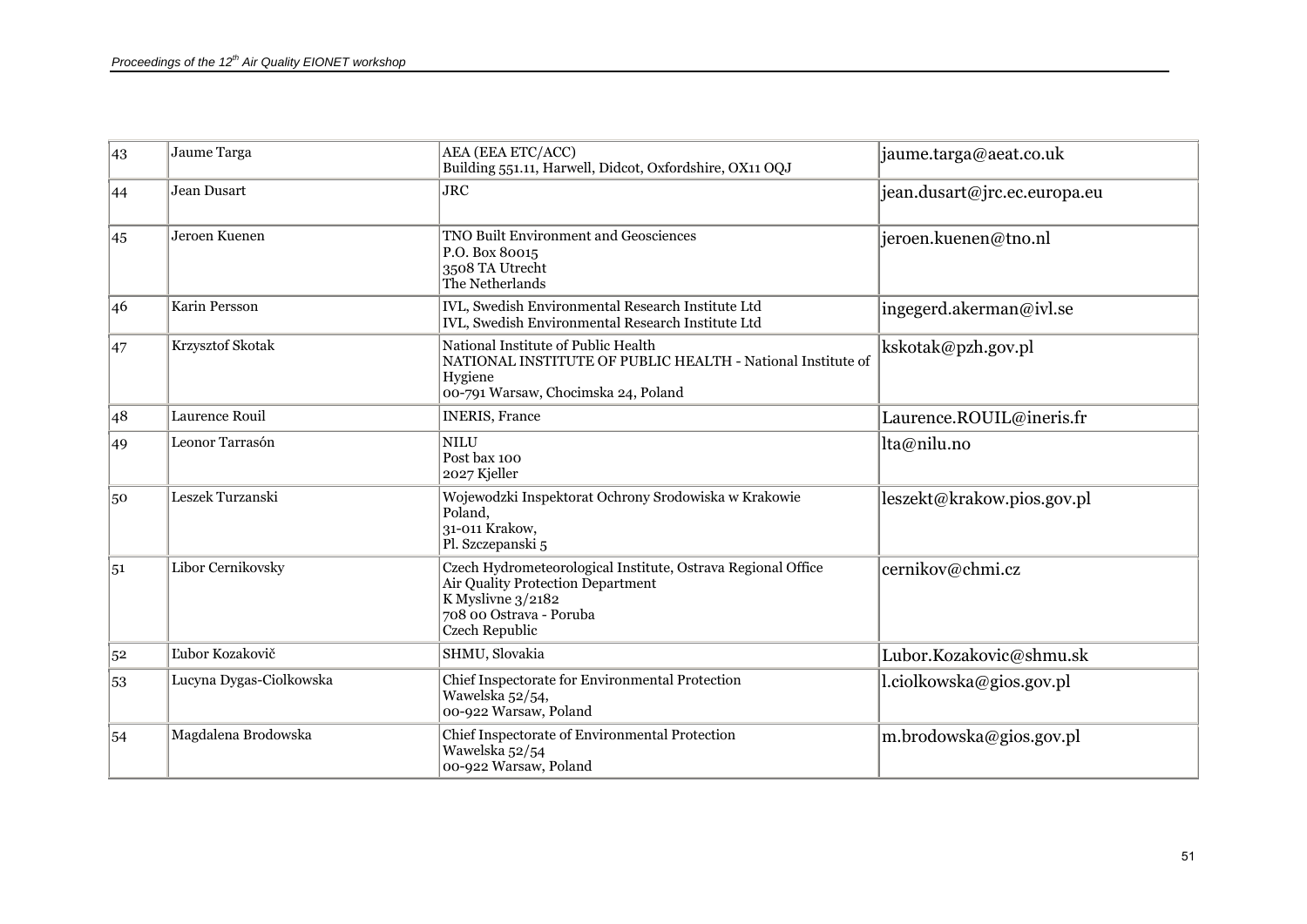| 55         | Malgorzata Bednarek      | Chief Inspectorate for Environmental Protection<br>Wawelska 52/54, 00-922 Warsaw, Poland                                                                      | m.bednarek@gios.gov.pl            |
|------------|--------------------------|---------------------------------------------------------------------------------------------------------------------------------------------------------------|-----------------------------------|
| 56         | Marketa Conkova          | <b>CHMI</b><br>Na Sabatce 17<br>143 06 Praha 4<br><b>Czech Republic</b>                                                                                       | conkova@chmi.cz                   |
| 57         | Michalina Bielawska      | <b>Founadtion ARMAAG</b><br>UL.Elbląska 66<br>80-761 Gdańsk<br>Poland                                                                                         | michalina.bielawska@armaag.gda.pl |
| $\vert$ 58 | Monika Puskas            | Hungarian Meteorological Service<br>P.O.Box.38.<br>H-1525 Budapest, Hungary                                                                                   | puskas.monika@kgi.ktm.hu          |
| 59         | Maria Pallarés           | Ministerio de Medio Ambiente, Medio Rural y Marino<br>Ministerio de Medio Ambiente, Medio Rural y Marino<br>Plaza san Juan de la Cruz s/n 28071 Madrid España | mpallares@mma.es                  |
| 60         | <b>Patrick Tisserant</b> | ADEME, France                                                                                                                                                 | ademe@tisserant.net               |
| 61         | Patrick van Hooydonk     | PBL (ETC/ACC)<br>Netherlands Environmental Assessment Agency<br>European Air Quality and Sustainability<br>P.O. Box 303, 3720 AH Bilthoven, the Netherlands   | patrick.vanhooydonk@pbl.nl        |
| 62         | Paul Ruyssenaars         | ETC/ACC<br>PO box 303<br>3721 MA Bilthoven, the Netherlands                                                                                                   | paul.ruyssenaars@pbl.nl           |
| 63         | Peder Gabrielsen         | European Environment Agency (EEA)<br>Kongens Nytorv 6<br>DK-1050 Copenhagen C<br>Denmark                                                                      | Peder.Gabrielsen@eea.europa.eu    |
| 64         | Peter de Smet            | PBL (ETC/ACC)<br>P.O.Box 303<br>3720 AH Bilthoven<br>The Netherlands                                                                                          | peter.desmet@pbl.nl               |
| 65         | Ronald Spoor             | <b>RIVM</b><br>A v Leeuwenhoeklaan 9<br>3721 MA Bilthoven                                                                                                     | Ronald.Spoor@rivm.nl              |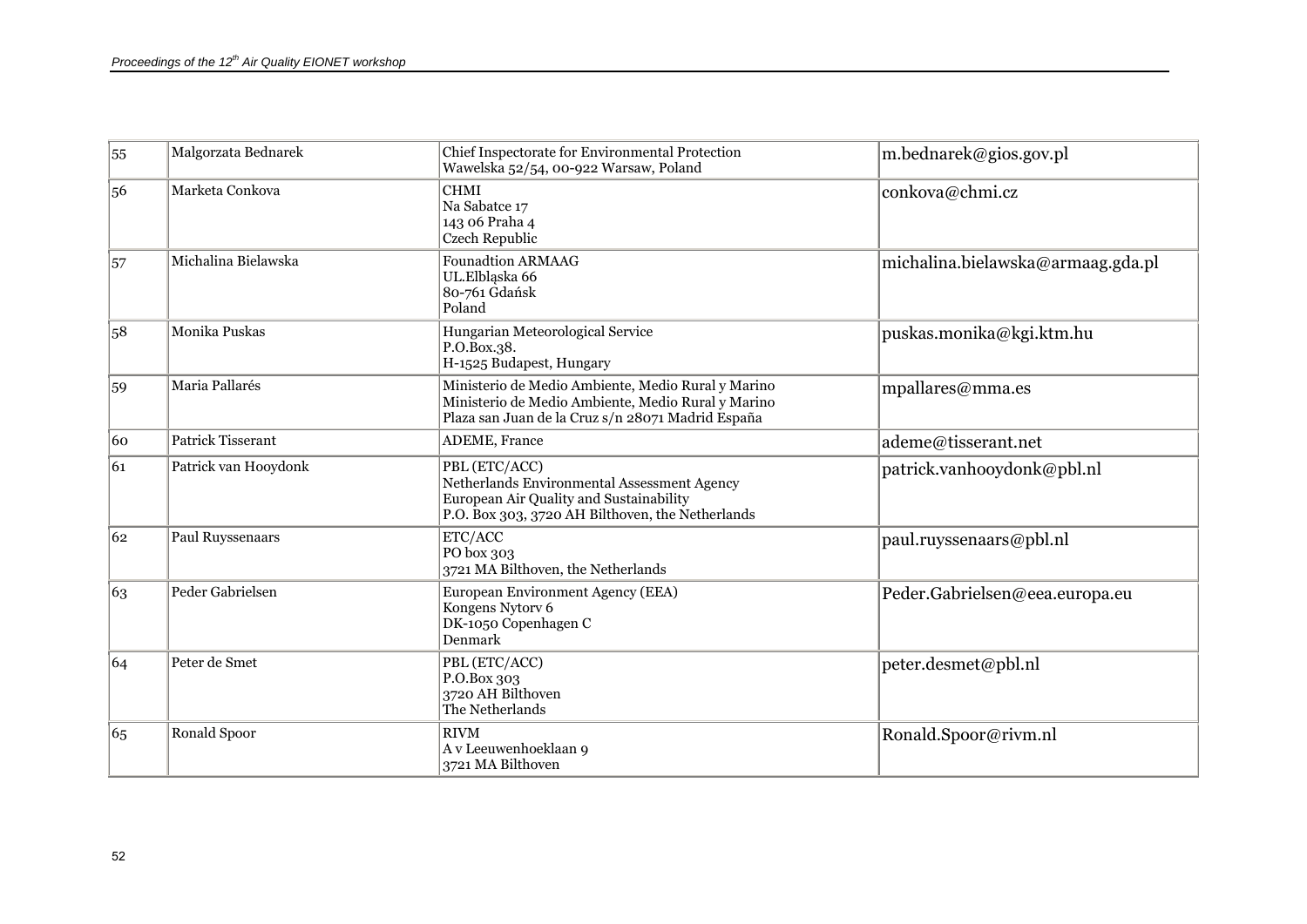| 66 | Santiago Jimenez-Beltran | Ministerio de Medio Ambiente y Medio Rural y Marino Dirección<br>General de Calidad y Evaluación Ambiental, Pza. San Juan de la Cruz,<br>s/n 28071 Madrid | at calidad.aire@mma.es        |
|----|--------------------------|-----------------------------------------------------------------------------------------------------------------------------------------------------------|-------------------------------|
| 67 | Sheila Cryan             | European Environment Agency (EEA)<br>Kongens Nytorv 6<br>DK-1050 Copenhagen C<br>Denmark                                                                  | Sheila.cryan@eea.europa.eu    |
| 68 | Souad Bouallala          | French Environment and Energy management Agency (ADEME)<br>27 rue Louis Vicat 75737 Paris cedex 15                                                        | souad.bouallala@ademe.fr      |
| 69 | Stefan Jensen            | European Environment Agency (EEA)<br>Kongens Nytory 6<br>DK-1050 Copenhagen C<br><b>Denmark</b>                                                           | stefan.jensen@eea.europa.eu   |
| 70 | <b>Susan Klose</b>       | <b>UBA</b> , Germany                                                                                                                                      | susan.klose@uba.de            |
| 71 | Tamara Vasiljeva         | Latvian Environment, Geology and Meteorology Agency<br>Maskavas Str.165, LV-1019, Riga, Latvia                                                            | tamara.vasiljeva@lvgma.gov.lv |
| 72 | <b>Tarmo Pauklin</b>     | Estonian Environmental Research Centre<br>Marja 4D<br>EE10617 Tallinn<br><b>ESTONIA</b>                                                                   | Tarmo.Pauklin@klab.ee         |
| 73 | Thomas Ellermann         | National Environmental Research Institute, University of Aarhus<br>Frederiksborvej 399<br>P.O.Box 358<br>4000 Roskilde<br>Denmark                         | TEL@DMU.dk                    |
| 74 | Thorsteinn Johannsson    | The Environment Agency of Iceland<br>Umhverfisstofnun<br>Sudurlandsbraut 24<br>108 Reykjavik<br>Iceland                                                   | thorsteinnj@ust.is            |
| 75 | Tim Haigh                | European Environment Agency (EEA)<br>Kongens Nytorv 6<br>DK-1050 Copenhagen C<br>Denmark                                                                  | tim_haigh@eea.europa.eu       |
| 76 | Wenche Aas               | <b>NILU</b>                                                                                                                                               | waa@nilu.no                   |